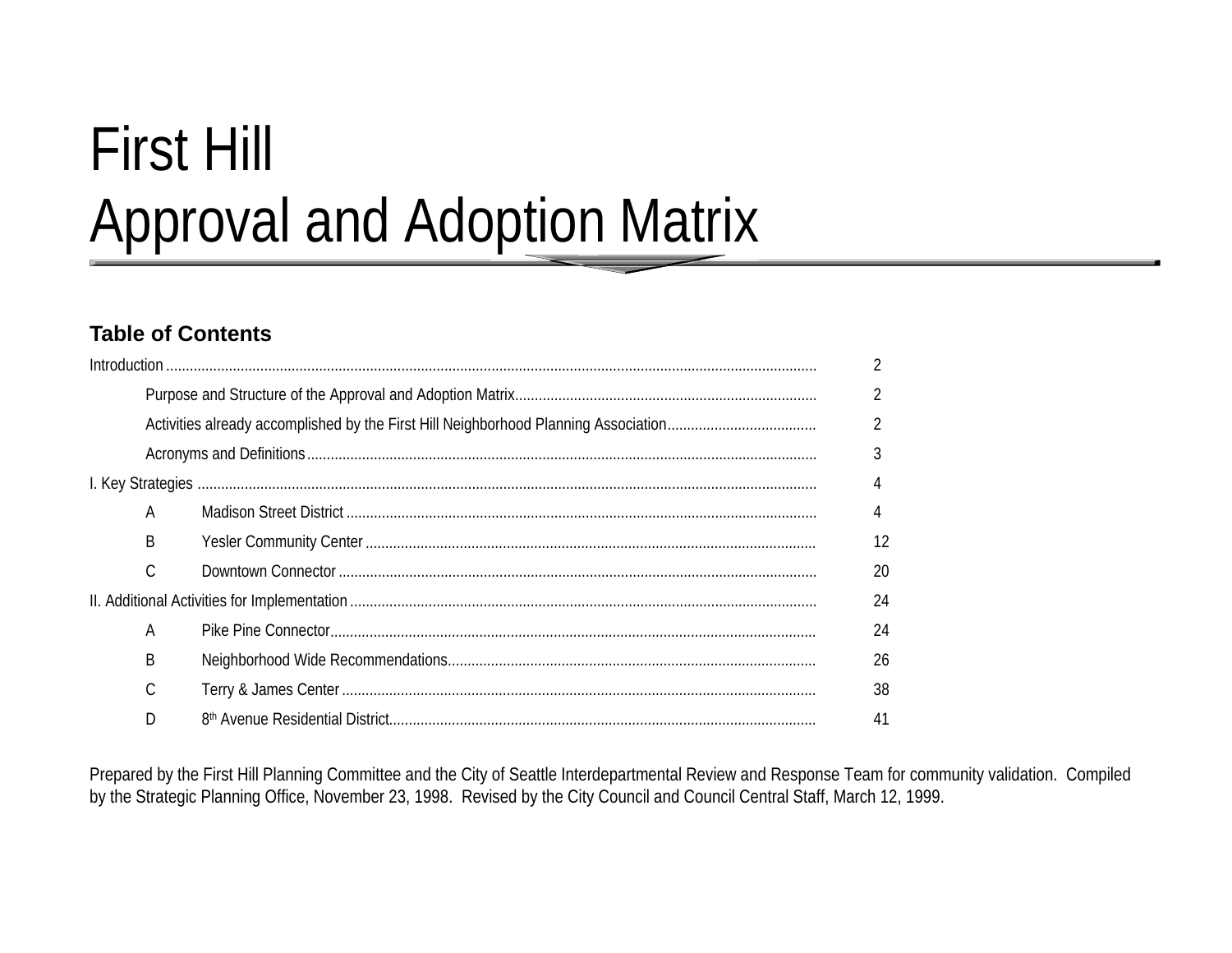## **Introduction**

# **PURPOSE AND STRUCTURE OF THE APPROVAL AND ADOPTION MATRIX**

Through the City of Seattle's Neighborhood Planning Program, 37 neighborhoods all over Seattle are preparing neighborhood plans. These plans enable people in neighborhoods to articulate a collective vision for growth and change over the next 20 years and identify activities to help them achieve that vision. The plans are also intended to flesh out the City's Comprehensive Plan. Because each plan is unique, this Approval and Adoption Matrix has been designed as a standard format for the City to establish its work program in response to the recommended activities proposed in the specific neighborhood plan and to identify implementation actions to be factored into future work plans and tracked over time. The development of the Sector Work Programs and a central database will be the primary tools to track implementation of the activities in all the neighborhood plan matrices over time.

The matrix is divided into two sections:

I. *Key Strategies*: usually complex projects or related activities that the neighborhood considers critical to the successful implementation of the neighborhood plan.

II. *Additional Activities for Implementation:* activities that are not directly associated with a Key Strategy, ranging from high to low in priority and from immediate to very long range in anticipated timing.

The neighborhood planning group or its consultant generally fill in the Activity, Priority, Time Frame, Cost Estimates and Implementor columns. The Executive Comment column reflects City department comments as compiled by the Strategic Planning Office. The City Action column in Section II and the narrative response to each Key Strategy are initially filed in by City departments then reviewed, changed if appropriate, and finalized by City Council. Staff from almost every City department have participated in these planning efforts and in the preparation of this Matrix. Ultimately, the City Council will approve the Matrix and recognize the neighborhood plan by resolution.

Some neighborhood recommendations may need to be examined on a city-wide basis before the City can provide an appropriate response. This is usually because similar recommendations are being pursued in many neighborhoods and the City will need clear policy direction to ensure a consistent city-wide response. Such recommendations are being referred to the "Policy Docket", a list of policy issues that will be presented to City Council, for further discussion and action.

# **ACTIVITIES ALREADY ACCOMPLISHED BY THE FIRST HILL PLANNING COMMITTEE**

- ♦ Pursued street improvements at the Union/Harvard/Seneca intersection, which SEATRAN completed (See II-A-1).
- ♦Sought tree pit expansion to retain mature street trees on 9<sup>th</sup> and Columbia, which SEATRAN completed (See II-B-7, 7k).
- ♦ Asked for maintenance improvements to First Hill Park. DPR has agreed to put the park on the major maintenance list to resite landscaping for better security and surveillance of the park by passers-by.
- ♦ Conducted Therapeutic Health Services/Residents Focus Group (See I-A-13, 13a, 13b).
- ♦Completed the First Hill Parking Study with SEATRAN (See II-B-8).
- ♦ Pursued Convention Center mitigation, including pedestrian scale lighting, which will be constructed on Hubbell Place, and marketing of First Hill businesses through Convention Center's advertising program (See II-A-3, II-B-7, 7a).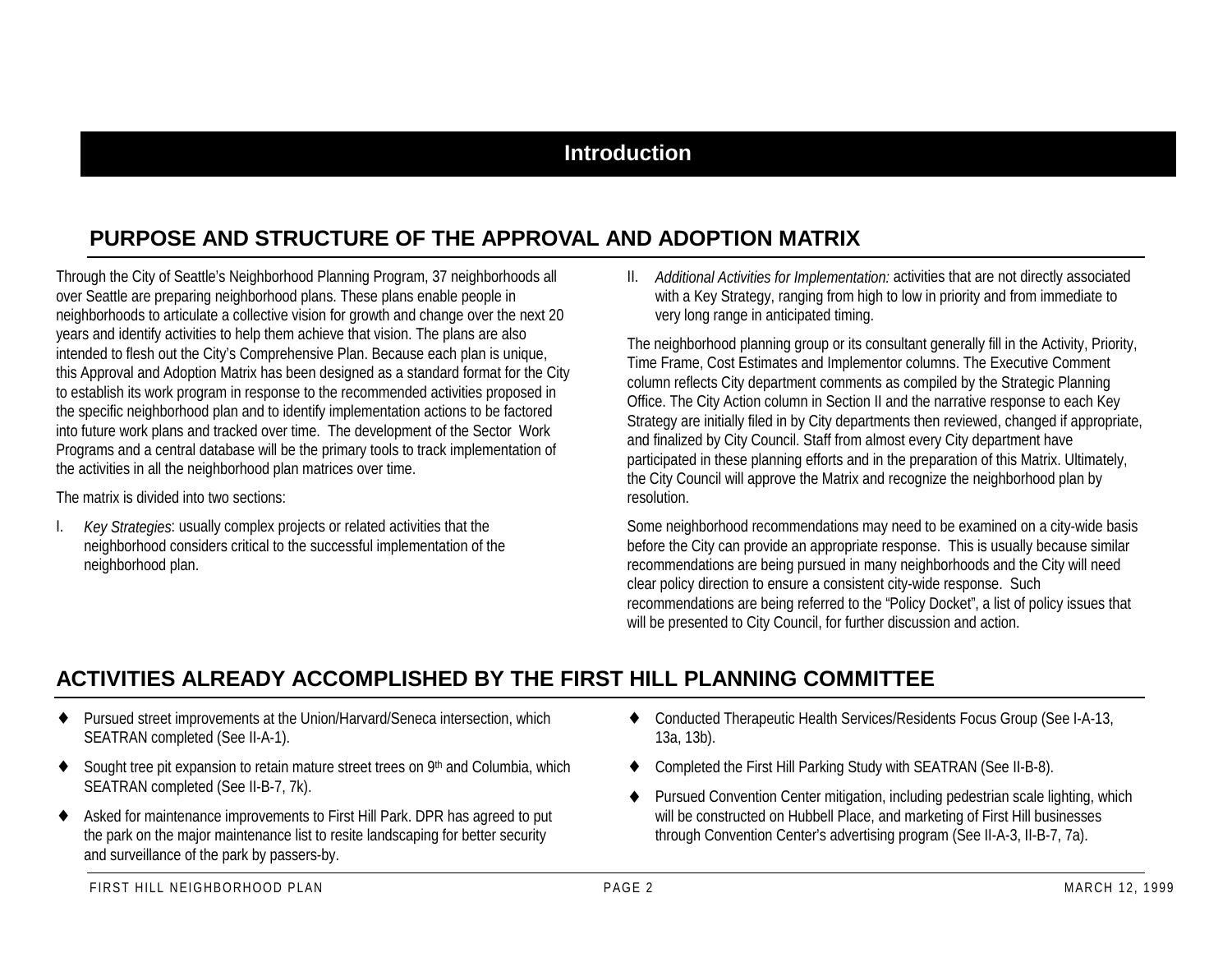- ♦ Participated in Coordinating Committee for the Central Gateway Design Workshop, Planning Commission, SEATRAN, Design Commission, and Pedestrian Advisory Board (See I-B-6, II-B-4a).
- ♦ Supported purchase of the Fourth Christian Science Church by Town Hall Ltd. for use as a performance hall and senior center (I-C-4).
- ♦ Participated in the design review of the Terry and Terrace Apartments to incorporate market rate housing and pedestrian street orientation into the development.

# **ACRONYMS AND DEFINITIONS**

**BIA** Proposed First Hill Business Improvement Association (proposed in activity I-A-2) **DCLU** Department of Design, Construction and Land Use (City of Seattle) **DHHS** Former Department of Housing and Human Services, see HSD and OH below(City of Seattle) **DON** Department of Neighborhoods (City of Seattle) **DPR** Department of Parks and Recreation (City of Seattle) **ESD** Executive Services Department (City of Seattle) **FH CSO** Proposed First Hill Community Stewardship Organization (proposed in activity II-B-2) **FHIA** First Hill Improvement Association **HSD** Human Services Department (Formerly part of DHHS) (City of Seattle) **Metro** King County Metro Transit Division **NPO** Neighborhood Planning Office (City of Seattle) **OED** Office of Economic Development (City of Seattle) **OH** Office of Housing (Formerly part of DHHS) (City of Seattle) **OIR** Office of Intergovernmental Relations (City of Seattle) **SAC** Seattle Arts Commission (City of Seattle) **SCL** Seattle City Light (City of Seattle) **SEATRAN** Seattle Transportation Department (Formerly Seattle Engineering Department [SED]) (City of Seattle) **SJI** Seattle Jobs Initiative (City of Seattle) **Sound Transit** (Formerly Regional Transit Authority [RTA]) **SPD** Seattle Police Department (City of Seattle) **SPL** Seattle Public Library (City of Seattle) **SPO** Strategic Planning Office (Formerly part of City of Seattle Office of Management and Planning [OMP]) (City of Seattle) **SPU** Seattle Public Utilities (City of Seattle) **THS** Therapeutic Health Services, a First Hill substance-abuse clinic **WSDOT** Washington State Department of Transportation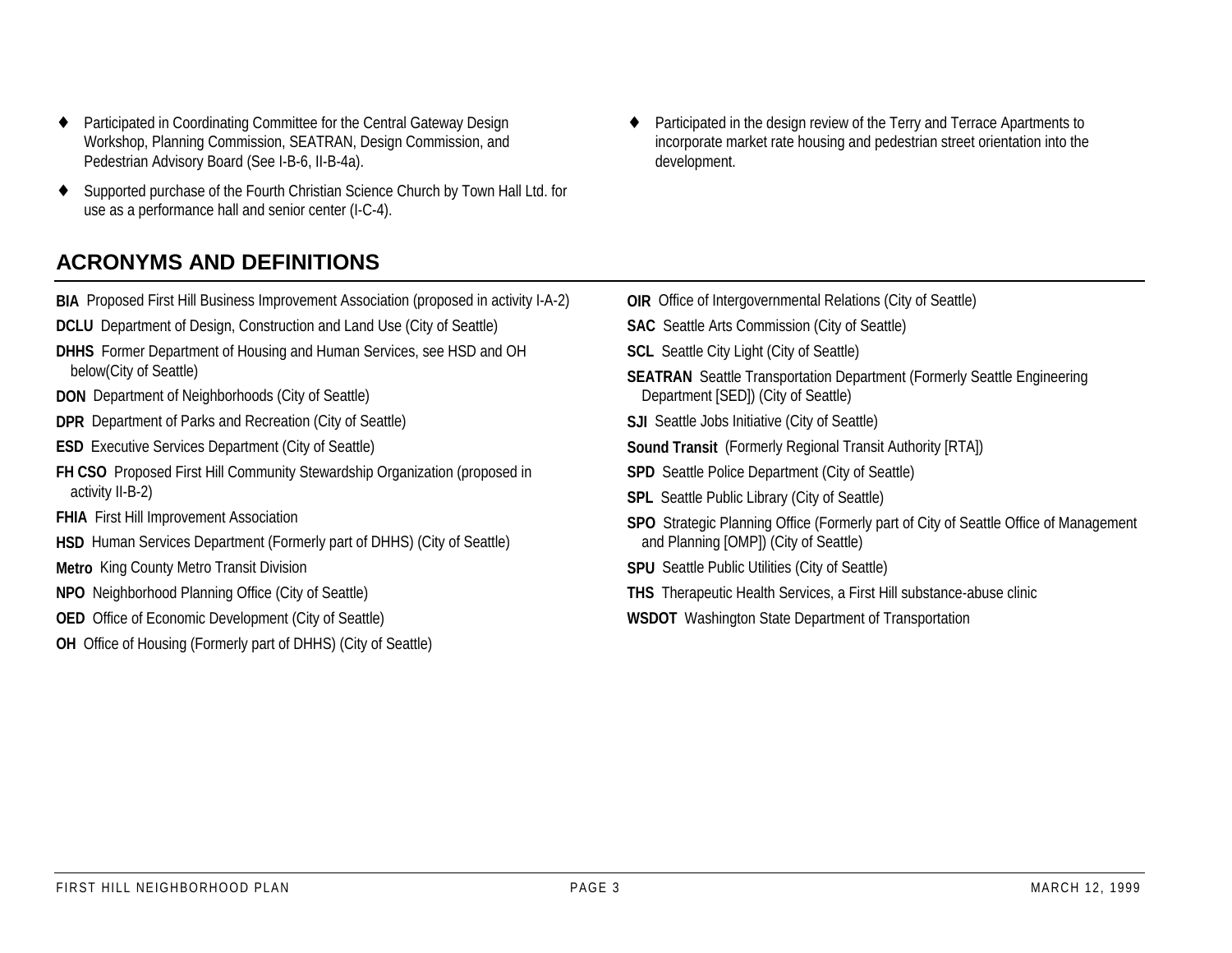# **I. Key Strategies**

Each Key Strategy consists of activities for a single complex project or theme that the neighborhood considers critical to achieving its vision for the future. While the Key Strategies are high priorities for the neighborhood, they are also part of a twenty-year plan, so the specific activities within each Key Strategy may be implemented over the span of many years.

The Executive recognizes the importance of the Key Strategies to the neighborhood that developed them. Given the number of Key Strategies that will be proposed from the 37 planning areas, priorities will have to be set and projects phased over time. The Executive will coordinate efforts to sort through the Key Strategies. During this sorting process, the departments will work together to create a Sector Work Program which includes evaluation of Key Strategy elements. This may include developing rough cost estimates for the activities within each Key Strategy; identifying potential funding sources and mechanisms; establishing priorities for the Key Strategies within each

plan, as well as priorities among plans; and developing phased implementation and funding strategies. The City will involve neighborhoods in a public process so that neighborhoods can help to establish citywide priorities. Activities identified in this section will be included in the City's tracking database for monitoring neighborhood plan implementation.

The department most involved with the activities for a Key Strategy is designated as the lead. Otherwise, DON is designated as the lead. Other participating departments are also identified.

The City Response lists activities already underway, and other tasks that the City has committed to commence during 1999-2000.

# **A. MADISON STREET DISTRICT**

## **Description**

Madison Street is at the heart of First Hill's commercial area and is the most directroute from downtown to Lake Washington. It is the place where residents, employees, visitors, students and other members of the First Hill community meet each other. The First Hill plan recommendations for Madison Street are to enhance the types of activities already occurring in the area, and to influence the location and design of the proposed light rail station and the adjacent land uses to create a critical mass of activity on Madison.

## *Objectives:*

- !Create a well-lit, pedestrian-friendly urban village in north First Hill.
- **.**  Create a "critical mass" of housing, transit and shops in the vicinity of the light rail station.
- **.**  Increase the variety and hours of businesses on Madison to appeal to residents as well as employees.

# **Integrated City Response**

Establishing a thriving business and residential district that caters to residents, employees, and other members of the First Hill community will help meet the needs of the existing First Hill population and will be crucial to serve the future residential and employment growth in this urban village. The proposed light rail station will be an important transportation link for the community and will provide an opportunity to spur the kind of development the neighborhood has envisioned in this strategy.

The City strongly supports the concept of mixed-use transit-oriented development in this neighborhood; however some of the recommendations in this Key Strategy will need to be more closely examined as a part of the Station Area Planning process. Some of the specific roadway and traffic calming recommendations for Madison Street may not be feasible and may conflict with the City's objective of optimizing transit operations along Madison Street. Many other recommendations are community-based and identifying a community partner to undertake stewardship of the neighborhood plan will be crucial to the success of this strategy.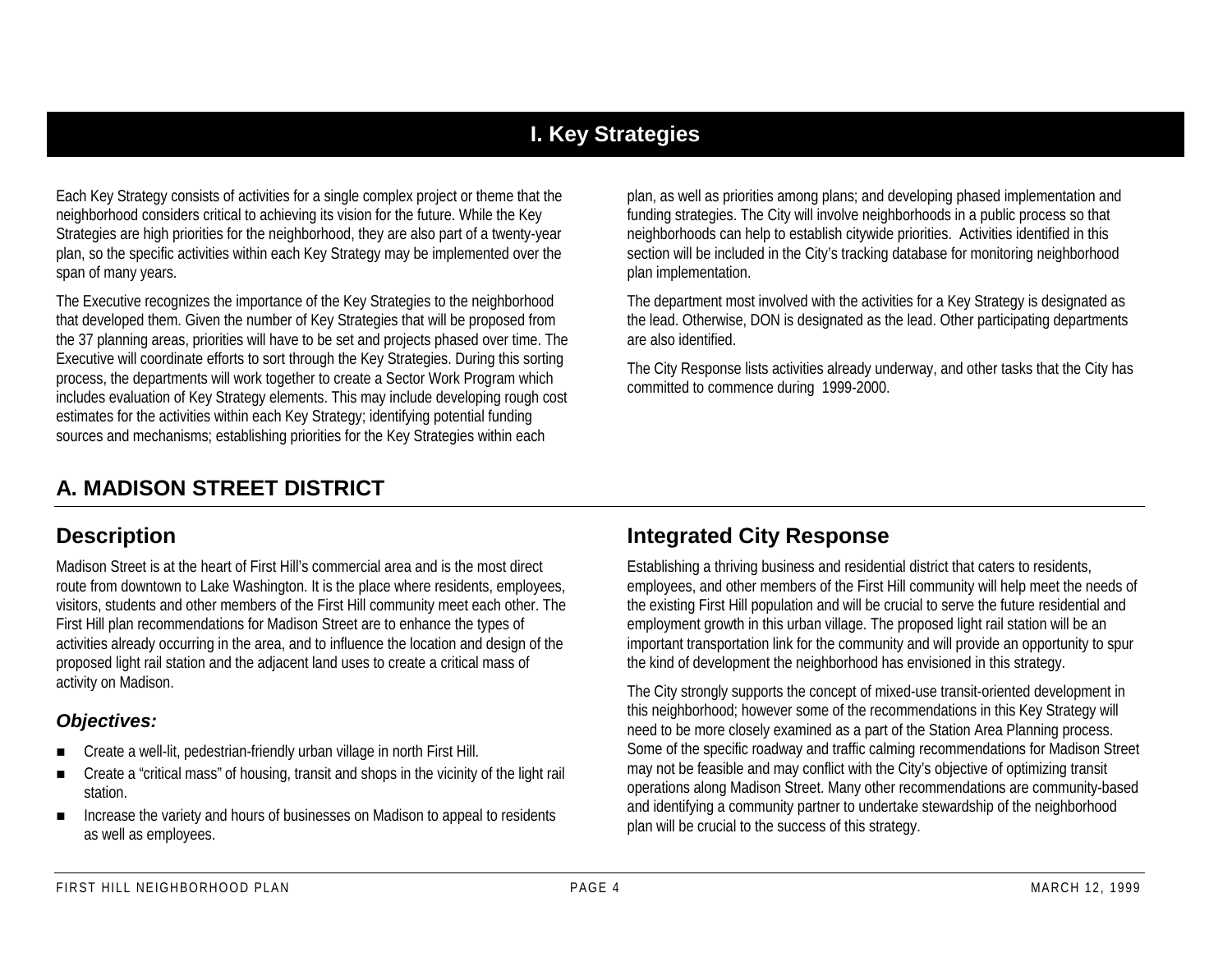#### **Lead Department:** SPO

**Participating Departments:** OED, SEATRAN, DCLU, SPD, SCL, DON, OH

#### *Activities Already Underway*

" SEATRAN is working with Metro to determine an optimal design to move transit more swiftly through the Madison Street corridor. Proposed plans call for replacing on-street parking along Madison Street with two travel lanes. The City will meet with affected business owners along Madison Street in March 1999.

#### *Tasks to be Undertaken in 1999-2000*

1. Prior to implementing any transit improvements in the Madison Street corridor, the Executive will: a) work with the First Hill community, businesses and major institutions as it explores options for transit and pedestrian improvements; b) evaluate impacts of eliminating some or all curb-side parking (to provide additional lanes for traffic) on area businesses; and c) review proposed pedestrian improvements to determine whether any can be implemented at the same time as transit improvements and/or through station area planning and to

identify potential funding sources for such improvements. The Executive shall present recommendations for the Madison Street corridor improvements to the Council's Neighborhoods and Transportation Committees in Second Quarter 1999.

- 2. The City will continue to work with the community, Metro, and Sound Transit on recommendations related to the proposed light rail station through the Station Area Planning process and Sound Transit Project Development/Design. Sound Transit is the lead on issues of rail alignment and station location. The City is the lead for Station Area Planning, covering the area ¼ to ½ mile beyond the station.
- 3. SPD will initiate contact with THS to encourage interaction with the East Precinct and Block Watch and to help address the community's concerns.
- 4. Identify those activities in this Key Strategy that are good candidates for next steps for implementation considering priorities, funding sources, and departmental staffing concerns through the East Sector Work Program.
- 5. Identify next steps for continued implementation.

|                             | <b>A. Madison Street District</b>                                                                                                                                                                                                                                              |                 |                   |                      |                                                             |                                                                                                                                                                                                                                                                                                                                                                                                                                                                                                                                                      |  |  |  |
|-----------------------------|--------------------------------------------------------------------------------------------------------------------------------------------------------------------------------------------------------------------------------------------------------------------------------|-----------------|-------------------|----------------------|-------------------------------------------------------------|------------------------------------------------------------------------------------------------------------------------------------------------------------------------------------------------------------------------------------------------------------------------------------------------------------------------------------------------------------------------------------------------------------------------------------------------------------------------------------------------------------------------------------------------------|--|--|--|
| #                           | <b>Activity</b>                                                                                                                                                                                                                                                                | <b>Priority</b> | <b>Time Frame</b> | <b>Cost Estimate</b> | <b>Implementor</b>                                          | <b>Executive Comment</b>                                                                                                                                                                                                                                                                                                                                                                                                                                                                                                                             |  |  |  |
| <b>ECONOMIC DEVELOPMENT</b> |                                                                                                                                                                                                                                                                                |                 |                   |                      |                                                             |                                                                                                                                                                                                                                                                                                                                                                                                                                                                                                                                                      |  |  |  |
| $I-A-1$                     | Create a center for the Madison Street District.<br>Focusing on the entries of the light rail station, extend<br>the ground level retail uses "around the corner" one half<br>block in either direction to create a concentration of<br>street level interest for pedestrians. | High            | 2 years           |                      | <b>Sound Transit</b><br><b>DCLU</b><br><b>SPO</b><br>FH CSO | SPO, through the Station Area Planning<br>process, will engage Sound Transit and the<br>First Hill neighborhood in discussions of the<br>design and surrounding land uses of the<br>proposed light rail station. Station Area<br>Planning will address zoning issues, parking<br>requirements, pedestrian amenities, bicycle<br>access and other issues.<br>Sound Transit is the lead on issues of rail<br>alignment and station location. The City will<br>work with Sound Transit and the community on<br>these issues, including station entrance |  |  |  |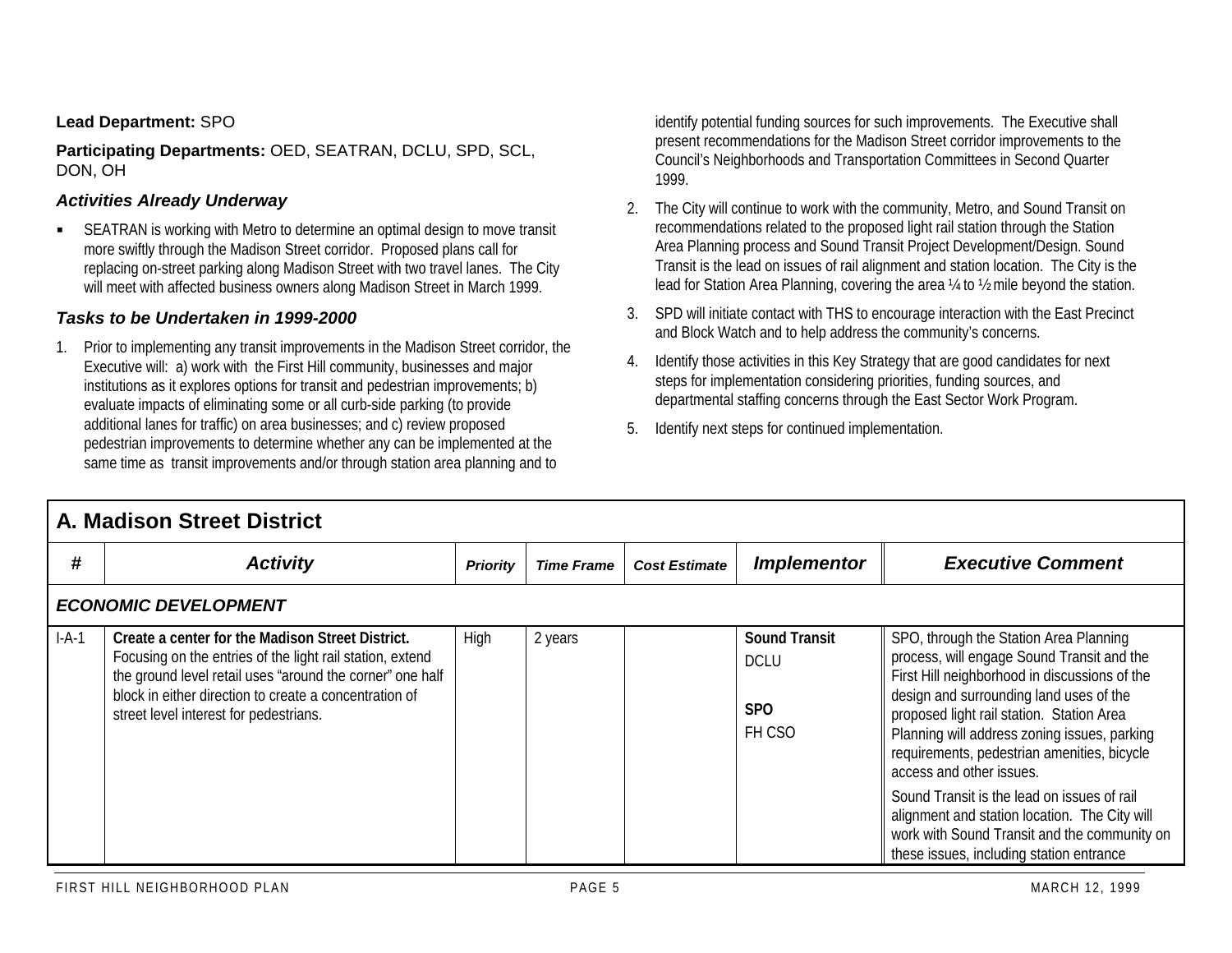|          | <b>A. Madison Street District</b>                                                                                                                                                                                                                                                                                                                                                                                                                                                                           |                 |                   |                      |                                                                                                      |                                                                                                                                                                                                                                                                                                                                                                                                                                                                                             |  |  |  |
|----------|-------------------------------------------------------------------------------------------------------------------------------------------------------------------------------------------------------------------------------------------------------------------------------------------------------------------------------------------------------------------------------------------------------------------------------------------------------------------------------------------------------------|-----------------|-------------------|----------------------|------------------------------------------------------------------------------------------------------|---------------------------------------------------------------------------------------------------------------------------------------------------------------------------------------------------------------------------------------------------------------------------------------------------------------------------------------------------------------------------------------------------------------------------------------------------------------------------------------------|--|--|--|
| #        | <b>Activity</b>                                                                                                                                                                                                                                                                                                                                                                                                                                                                                             | <b>Priority</b> | <b>Time Frame</b> | <b>Cost Estimate</b> | <b>Implementor</b>                                                                                   | <b>Executive Comment</b>                                                                                                                                                                                                                                                                                                                                                                                                                                                                    |  |  |  |
|          |                                                                                                                                                                                                                                                                                                                                                                                                                                                                                                             |                 |                   |                      |                                                                                                      | location. The City is the lead for Station Area<br>Planning, covering the area 1/4 to 1/2 mile beyond<br>the station.                                                                                                                                                                                                                                                                                                                                                                       |  |  |  |
| $I-A-2$  | Create a Business Improvement Association to unify<br>the business community. This could be accomplished<br>by expanding the role of the First Hill Improvement<br>Association. Begin work with business community to<br>create a petition to City Council to form the BIA.                                                                                                                                                                                                                                 | Medium          | 1-2 years         |                      | <b>OED</b><br>FH CSO<br><b>Madison</b><br><b>Businesses</b><br><b>Major Employers</b><br><b>FIHA</b> | This is a community-based activity.<br>The planning group will need to enlist the<br>support of area business and property owners<br>to move the BIA effort forward. OED can<br>provide technical assistance to business<br>districts in developing a BIA program.<br>The Neighborhood Matching Fund is a good<br>source of funding for an initial feasibility study<br>which could examine possible BIA funding<br>schemes or conduct a survey to gauge<br>neighborhood support for a BIA. |  |  |  |
| $I-A-3$  | Implement a First Hill Marketing Strategy to promote<br>the Madison Street District as the central business<br>district for First Hill including I-A-3a to I-A-3c below:                                                                                                                                                                                                                                                                                                                                    | Medium          | 1-2 years         |                      | FH CSO<br><b>Major Employers</b><br><b>Madison Businesses</b>                                        | See individual recommendations I-A-3a through<br>I-A-3c below.                                                                                                                                                                                                                                                                                                                                                                                                                              |  |  |  |
| $I-A-3a$ | "What's happening in First Hill" kiosks at key<br>locations such as the new light rail station, hospital<br>campuses, Frye Art Museum, Town Hall, Harvard<br>Market, Yesler Community Center, and St. James<br>Cathedral. Kiosks should include information such as<br>bus and transit schedules, maps of available customer<br>parking, a cultural resources index and map, a human<br>needs bulletin board with referral numbers,<br>neighborhood-wide information and any other relevant<br>information. | Medium          | 1-2 years         |                      | <b>OED</b><br><b>DON</b><br>Metro<br><b>FHIA</b>                                                     | This is a community-based activity.<br>The City Council has established a Community<br>Kiosk Task Force that will investigate several<br>issues including funding, design, and<br>placement standards.<br>The Neighborhood Matching Fund has been<br>used to fund similar activities in other<br>neighborhoods.                                                                                                                                                                             |  |  |  |
| $I-A-3b$ | A Welcome Wagon to advertise First Hill businesses.<br>This was indicated as a strategy to pursue in both the<br>Phase 1 business survey and the Parking Study<br>recently completed by the City and Metro. The<br>Welcome Wagon may include discount coupons for all                                                                                                                                                                                                                                       | Medium          | 1 year            |                      | FH CSO or FHIA or<br><b>BIA</b><br><b>Madison Businesses</b><br>Metro                                | This is a community-based activity.<br>A lead business district organization will need<br>to enlist the participation of area business<br>owners to successfully undertake this<br>recommendation.                                                                                                                                                                                                                                                                                          |  |  |  |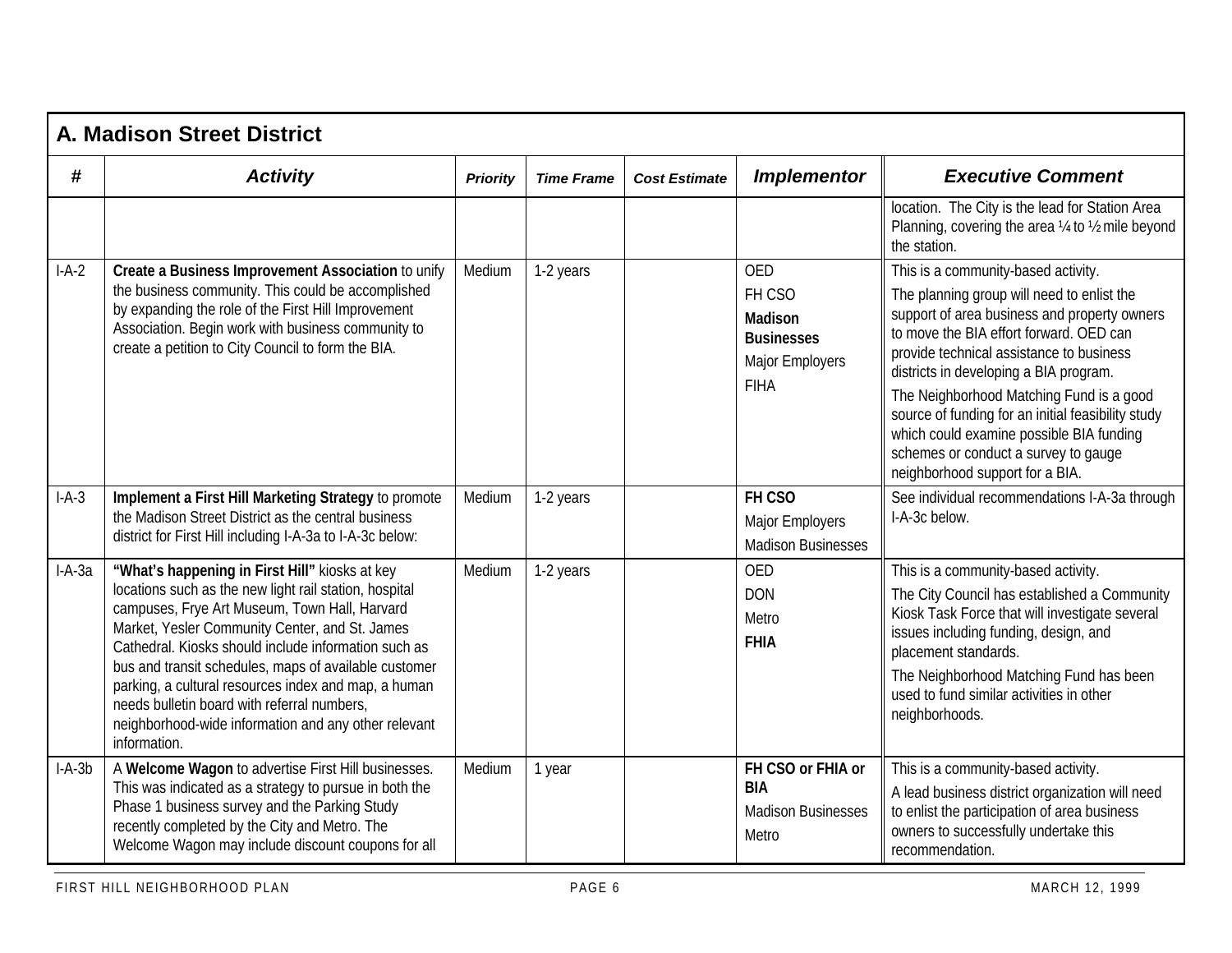|                           | <b>A. Madison Street District</b>                                                                                                                                                                                                                                                                                                  |                 |                   |                                                                                         |                                                                                         |                                                                                                                                                                                                                                                                                                                                                                                                                                                                                                                                                                                                                                                                                                                                  |  |  |  |
|---------------------------|------------------------------------------------------------------------------------------------------------------------------------------------------------------------------------------------------------------------------------------------------------------------------------------------------------------------------------|-----------------|-------------------|-----------------------------------------------------------------------------------------|-----------------------------------------------------------------------------------------|----------------------------------------------------------------------------------------------------------------------------------------------------------------------------------------------------------------------------------------------------------------------------------------------------------------------------------------------------------------------------------------------------------------------------------------------------------------------------------------------------------------------------------------------------------------------------------------------------------------------------------------------------------------------------------------------------------------------------------|--|--|--|
| #                         | <b>Activity</b>                                                                                                                                                                                                                                                                                                                    | <b>Priority</b> | <b>Time Frame</b> | <b>Cost Estimate</b>                                                                    | <b>Implementor</b>                                                                      | <b>Executive Comment</b>                                                                                                                                                                                                                                                                                                                                                                                                                                                                                                                                                                                                                                                                                                         |  |  |  |
|                           | participating First Hill businesses, transit coupons,<br>parking maps and neighborhood newsletters.                                                                                                                                                                                                                                |                 |                   |                                                                                         | <b>OED</b><br><b>DON</b>                                                                |                                                                                                                                                                                                                                                                                                                                                                                                                                                                                                                                                                                                                                                                                                                                  |  |  |  |
| $I-A-3c$                  | Conduct a statistically valid survey as part of the<br>light rail station area planning effort. Determine the<br>types of retail businesses desirable for residents,<br>employees and visitors. Use survey information to<br>attract businesses to the area and/or get existing<br>businesses to remain open during evening hours. | Medium          | 1 years           | \$15,000 for<br>statistically<br>valid survey to<br>be designed,<br>run and<br>reported | <b>Sound Transit</b><br>FH CSO<br><b>SPO</b><br><b>OED</b>                              | Funding for this particular recommendation is<br>currently not available within the City. As a part<br>of the Station Area Planning process, SPO has<br>completed a market feasibility study around<br>each proposed light rail station. While this study<br>does not address the types of retail businesses<br>desired by the community, it does provide<br>employment and housing impact projections.<br>Results of this study are available to the<br>community through Station Area Planning in<br>1999.<br>A study of the type proposed by the community<br>would be appropriate for a BIA or Chamber of<br>Commerce to pursue, and may be eligible for<br>the Neighborhood Matching Fund as a<br>community-based activity. |  |  |  |
| $I-A-4$<br><b>HOUSING</b> | Identify existing parking areas with signs and maps<br>distributed at Madison businesses, the major employers<br>(medical centers and academic institutions) and the<br>kiosks. Explore opportunities for shared parking with<br>major employers.                                                                                  | Medium          | 1-5 years         |                                                                                         | FH CSO or FHIA or<br><b>BIA</b><br><b>Madison Businesses</b><br>Metro<br><b>SEATRAN</b> | This is a community-based activity.<br>The Neighborhood Matching Fund may be a<br>good source of funding for this activity.<br>With regard to shared parking, DCLU and SPO<br>have begun a project to look for ways to allow<br>more flexibility for multifamily and commercial<br>buildings to provide parking, whether required<br>by the Land Use Code or not. The Executive<br>will present recommendations to Council by the<br>end of 1999.                                                                                                                                                                                                                                                                                |  |  |  |
|                           |                                                                                                                                                                                                                                                                                                                                    |                 |                   |                                                                                         | FH CSO                                                                                  |                                                                                                                                                                                                                                                                                                                                                                                                                                                                                                                                                                                                                                                                                                                                  |  |  |  |
| $I-A-5$                   | Increase housing and retail density along the north<br>side of Madison Street through a public/private joint                                                                                                                                                                                                                       | High            | 1-20 years        |                                                                                         | Sound Transit                                                                           | This issue will be explored further as part of the<br>Station Area Planning process. OH encourages                                                                                                                                                                                                                                                                                                                                                                                                                                                                                                                                                                                                                               |  |  |  |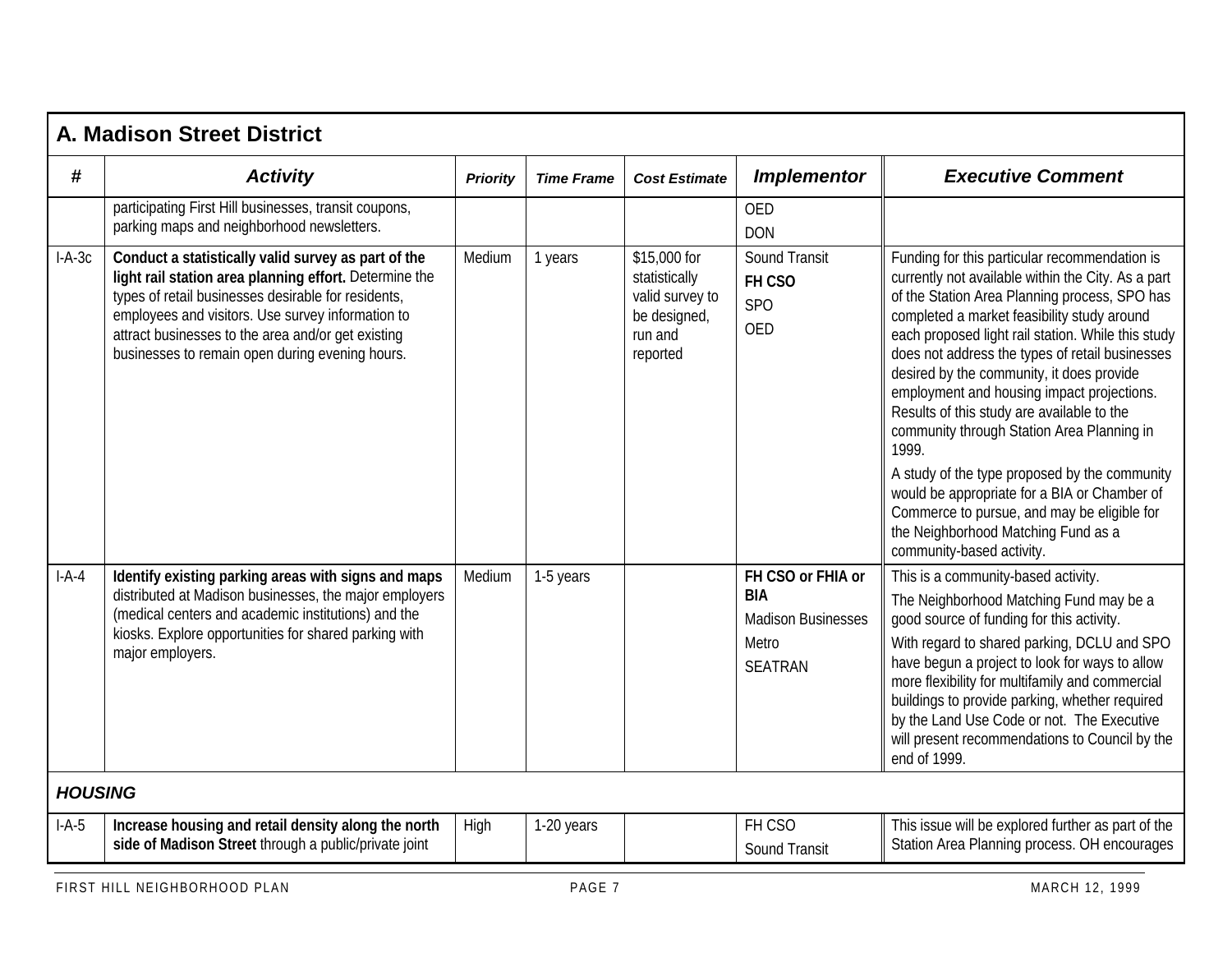|         | A. Madison Street District                                                                                                                                                                                                                                                                                                                                                                                                                                                                                                                                                                                                             |                 |                   |                      |                                                    |                                                                                                                                                                                                                                                                                                                                                                                                                                                                                                                                                                                                                                                                                                                                                                                                                                                                                                                               |  |  |  |
|---------|----------------------------------------------------------------------------------------------------------------------------------------------------------------------------------------------------------------------------------------------------------------------------------------------------------------------------------------------------------------------------------------------------------------------------------------------------------------------------------------------------------------------------------------------------------------------------------------------------------------------------------------|-----------------|-------------------|----------------------|----------------------------------------------------|-------------------------------------------------------------------------------------------------------------------------------------------------------------------------------------------------------------------------------------------------------------------------------------------------------------------------------------------------------------------------------------------------------------------------------------------------------------------------------------------------------------------------------------------------------------------------------------------------------------------------------------------------------------------------------------------------------------------------------------------------------------------------------------------------------------------------------------------------------------------------------------------------------------------------------|--|--|--|
| #       | <b>Activity</b>                                                                                                                                                                                                                                                                                                                                                                                                                                                                                                                                                                                                                        | <b>Priority</b> | <b>Time Frame</b> | <b>Cost Estimate</b> | <b>Implementor</b>                                 | <b>Executive Comment</b>                                                                                                                                                                                                                                                                                                                                                                                                                                                                                                                                                                                                                                                                                                                                                                                                                                                                                                      |  |  |  |
|         | development. A desirable project would be a mixed use<br>housing and retail building above the light rail station.<br>Encourage conversion of one story retail properties on<br>the north side of Madison to mixed use retail and<br>housing.                                                                                                                                                                                                                                                                                                                                                                                          |                 |                   |                      | Developers<br><b>DCLU</b><br>OH<br>SP <sub>O</sub> | the neighborhood to consider partnering with<br>existing housing developers for this activity.                                                                                                                                                                                                                                                                                                                                                                                                                                                                                                                                                                                                                                                                                                                                                                                                                                |  |  |  |
|         | <b>TRANSPORTATION</b>                                                                                                                                                                                                                                                                                                                                                                                                                                                                                                                                                                                                                  |                 |                   |                      |                                                    |                                                                                                                                                                                                                                                                                                                                                                                                                                                                                                                                                                                                                                                                                                                                                                                                                                                                                                                               |  |  |  |
| $I-A-6$ | Work with the City's station area planning team and<br>Sound Transit to locate and design the light rail station<br>so that it supports the Madison Street District center.<br>The station must be safe, secure, attractive, accessible,<br>and reflect neighborhood character. Locate entrances to<br>serve the retail and residential neighborhood, the<br>medical centers and Seattle University.                                                                                                                                                                                                                                   | Medium          | 1-2 years         |                      | <b>Sound Transit</b><br>FH CSO<br>SP <sub>O</sub>  | This issue will be examined as a part of Station<br>Area Planning and Sound Transit Project<br>Development/Design.                                                                                                                                                                                                                                                                                                                                                                                                                                                                                                                                                                                                                                                                                                                                                                                                            |  |  |  |
| $I-A-7$ | Work with the City and Metro to improve pedestrian<br>mobility at all cross streets on Madison; improve<br>crossings at unsignalized intersections and midblock<br>through the use of painted crosswalks; curb bulbs at<br>signalized intersections; median refuges at unsignalized<br>intersections and midblock; and improve<br>responsiveness at signalized intersections for<br>pedestrians (provide pedestrian crossing phases every<br>cycle, or provide response to pedestrian calls at<br>pushbuttons as recommended by the KC/Metro<br>Madison Street Corridor Study).<br>See II-B-7 for Key Pedestrian Streets designations. | High            | 1-5 years         |                      | <b>SEATRAN</b><br>Metro<br>FH CSO                  | Pedestrian crossing phases along Madison will<br>be determined for specific intersections as a<br>part of the work to improve transit operations<br>described in I-A-8 below.<br>Some of the pedestrian improvements listed<br>here may be inappropriate because of the<br>traffic volume, left and right turning movements,<br>and Madison's designation as a transit priority<br>street. Specific problem locations will need to<br>be identified with specific solutions for<br>SEATRAN to comment fully on the<br>improvements described in this<br>recommendation. Providing curb bulbs across<br>Madison would not be feasible as travel lanes<br>are added to Madison (see I-A-8 below). Other<br>improvements may be desirable to enhance<br>pedestrian movement along and across<br>Madison. Madison is currently designated a<br>Key Pedestrian Street from Broadway to 8th<br>Ave which the community has proposed |  |  |  |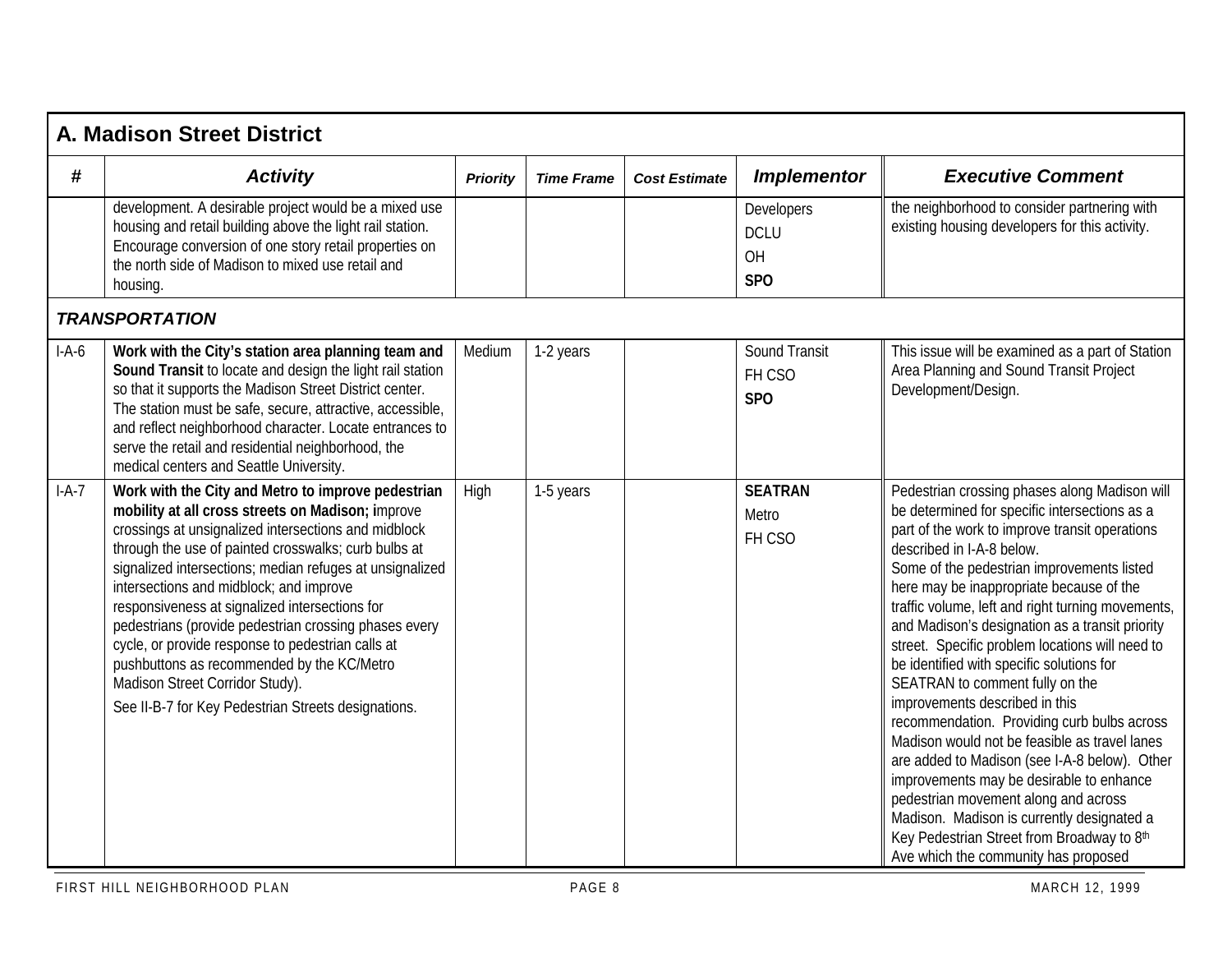|         | <b>A. Madison Street District</b>                                                                                                                                                                                                                                                                                                                                                              |                 |                   |                      |                                                                |                                                                                                                                                                                                                                                                                                                                                                                                                                                                                                                                                                                                                                                   |  |  |  |  |
|---------|------------------------------------------------------------------------------------------------------------------------------------------------------------------------------------------------------------------------------------------------------------------------------------------------------------------------------------------------------------------------------------------------|-----------------|-------------------|----------------------|----------------------------------------------------------------|---------------------------------------------------------------------------------------------------------------------------------------------------------------------------------------------------------------------------------------------------------------------------------------------------------------------------------------------------------------------------------------------------------------------------------------------------------------------------------------------------------------------------------------------------------------------------------------------------------------------------------------------------|--|--|--|--|
| #       | <b>Activity</b>                                                                                                                                                                                                                                                                                                                                                                                | <b>Priority</b> | <b>Time Frame</b> | <b>Cost Estimate</b> | <b>Implementor</b>                                             | <b>Executive Comment</b>                                                                                                                                                                                                                                                                                                                                                                                                                                                                                                                                                                                                                          |  |  |  |  |
|         |                                                                                                                                                                                                                                                                                                                                                                                                |                 |                   |                      |                                                                | extending to I-5 (see II-B-7).<br>The City is currently reviewing its policies on<br>crosswalks and will report to the City Council<br>Transportation Committee on the results of the<br>study and recommend policy changes in early<br>1999. This recommendation will be reviewed<br>again by SEATRAN in 1999 in light of any<br>policy changes made as a result of this study<br>and policy analysis.<br>SEATRAN is testing its recently modified policy<br>on pedestrian push buttons in the Central and<br>Eastlake neighborhoods. SEATRAN will report<br>to the Council's Transportation Committee by<br>June 1999 on results of this study. |  |  |  |  |
| $I-A-8$ | Encourage smoother bus operations to and from<br>First Hill as recommended by the Metro Madison Street<br>Corridor Study. Reduce delays through use of bus<br>bulbs, signal preemption, and bus stop relocation.                                                                                                                                                                               | Medium          | 1-5 years         |                      | <b>SEATRAN</b><br><b>STI</b><br>Metro<br>FH CSO                | As a result of the Metro Madison Street<br>Corridor Study, SEATRAN is working with<br>Metro to determine an optimal design to move<br>transit more swiftly through the Madison Street<br>corridor. Proposed plans call for replacing on-<br>street parking along Madison Street with two<br>travel lanes. The City will meet with affected<br>business owners along Madison Street in<br>March 1999.                                                                                                                                                                                                                                              |  |  |  |  |
|         | <b>URBAN DESIGN</b>                                                                                                                                                                                                                                                                                                                                                                            |                 |                   |                      |                                                                |                                                                                                                                                                                                                                                                                                                                                                                                                                                                                                                                                                                                                                                   |  |  |  |  |
| $I-A-9$ | Improve sidewalks in the vicinity of the light rail station<br>to buffer pedestrians from traffic. The buffer area should<br>include a planting strip with street trees, seating and<br>retail activity such as a cafe or news stand. This is<br>critical on the north side of Madison where existing<br>parking will be removed in response to the KC/Metro<br>Madison Street Corridor Study. | Medium          |                   |                      | <b>SEATRAN</b><br><b>SPO</b><br><b>Sound Transit</b><br>FH CSO | Opportunities provide buffer treatments such as<br>planting strips in the vicinity of the light rail<br>station will be explored through Station Area<br>Planning.<br>The full buffer treatment described here<br>(including space for retail activity such as a café<br>or news stand) may not be feasible on Madison<br>as there is limited right-of-way in the corridor                                                                                                                                                                                                                                                                        |  |  |  |  |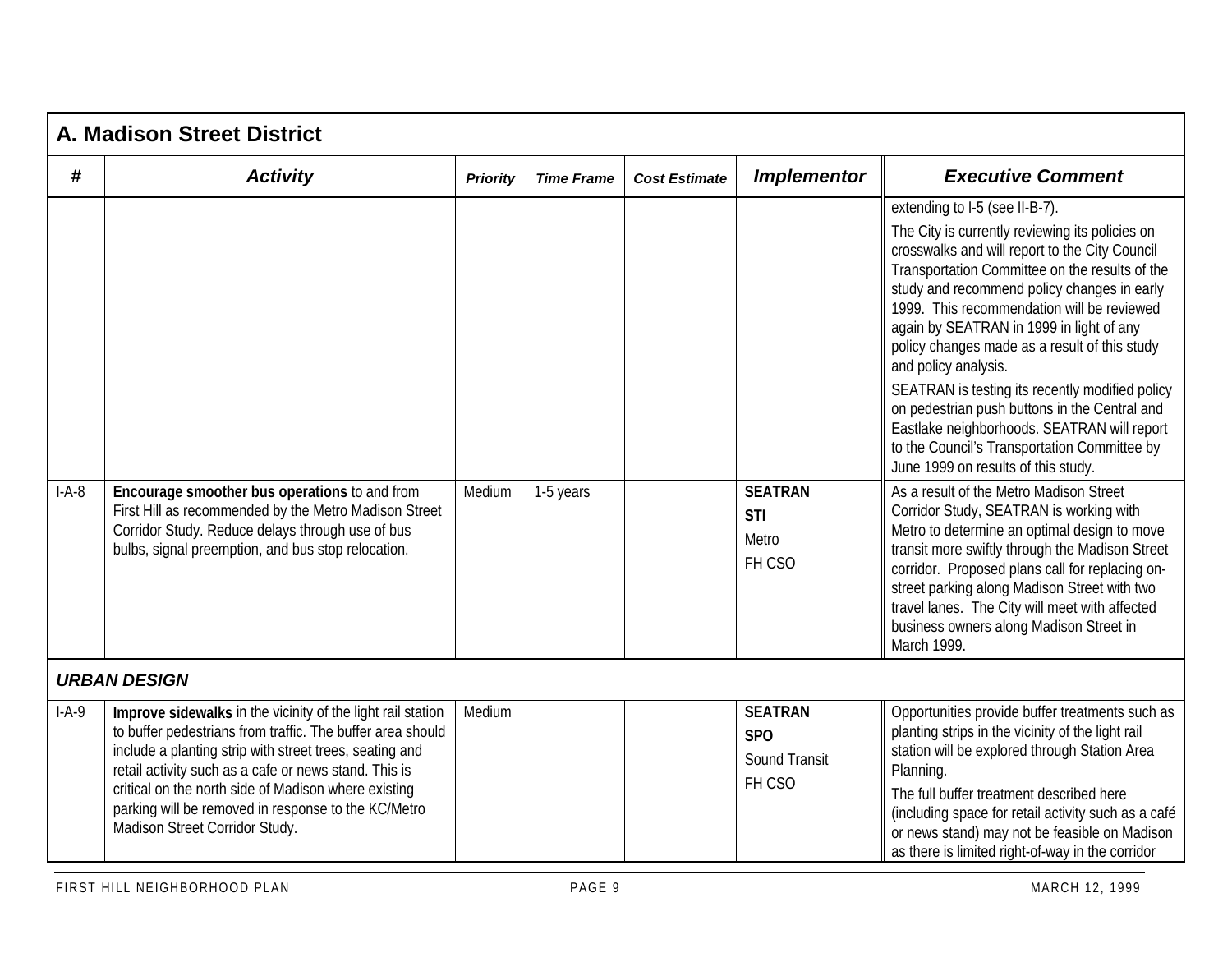|               | A. Madison Street District                                                                                                                                                                                                                                                                                                                                                                                                                                              |                 |                   |                      |                                                                          |                                                                                                                                                                                                                                                                                                                                                                                                                                              |
|---------------|-------------------------------------------------------------------------------------------------------------------------------------------------------------------------------------------------------------------------------------------------------------------------------------------------------------------------------------------------------------------------------------------------------------------------------------------------------------------------|-----------------|-------------------|----------------------|--------------------------------------------------------------------------|----------------------------------------------------------------------------------------------------------------------------------------------------------------------------------------------------------------------------------------------------------------------------------------------------------------------------------------------------------------------------------------------------------------------------------------------|
| #             | <b>Activity</b>                                                                                                                                                                                                                                                                                                                                                                                                                                                         | <b>Priority</b> | <b>Time Frame</b> | <b>Cost Estimate</b> | <b>Implementor</b>                                                       | <b>Executive Comment</b>                                                                                                                                                                                                                                                                                                                                                                                                                     |
|               |                                                                                                                                                                                                                                                                                                                                                                                                                                                                         |                 |                   |                      |                                                                          | and additional travel lanes are proposed (see I-<br>A-8 above).                                                                                                                                                                                                                                                                                                                                                                              |
| $I-A-10$      | Identify the Madison Street District center with<br>signature paving at the intersection near the light rail<br>station. Textured or patterned crosswalks should be<br>considered. New development that is part of the light<br>rail station should include ground level retail that faces<br>Madison and wraps around the corner to create the<br>Madison Street District center.                                                                                      | Medium          |                   |                      | <b>SEATRAN</b><br><b>Sound Transit</b><br>SPO<br><b>DCLU</b>             | This recommendation will be explored further<br>as part of the Station Area Planning process.                                                                                                                                                                                                                                                                                                                                                |
| $I-A-11$      | Design the First Hill Light Rail Station to reflect<br>neighborhood character. Work with the City and<br>Sound Transit. The station area should include a<br>gathering space, ground floor retail, housing, signage<br>that incorporates public art, the First Hill Clock,<br>landscaping that includes a water feature, a community<br>policing station, awnings, pedestrian scale lighting, and<br>a bus stop that is easily accessed from the light rail<br>station. | Medium          |                   |                      | SP <sub>O</sub><br><b>SEATRAN</b><br><b>Sound Transit</b><br><b>DCLU</b> | Issues of design and the surrounding land uses<br>of the proposed light rail station will be explored<br>further as part of the Station Area Planning<br>process.                                                                                                                                                                                                                                                                            |
|               | <b>HUMAN NEEDS</b>                                                                                                                                                                                                                                                                                                                                                                                                                                                      |                 |                   |                      |                                                                          |                                                                                                                                                                                                                                                                                                                                                                                                                                              |
| $I-A-12$      | Implement the recommendations outlined by the<br>community and Therapeutic Health Services (THS)<br>November 1997 focus group including I-A-12a and I-<br>A-12b below.                                                                                                                                                                                                                                                                                                  | Low             |                   |                      | <b>Block Watch</b><br><b>THS</b><br><b>SPD</b>                           | This is a community-based activity.<br>THS is a substance-addiction clinic which offers<br>a methadone treatment program.<br>There is a very active Block Watch program in<br>First Hill. SPD will initiate contact with THS to<br>encourage interaction with the East Precinct<br>and Block Watch.<br>All community organizations are encouraged to<br>establish direct relationships with Police<br>Precincts to work on community issues. |
| $I-A-$<br>12a | Create volunteer opportunities for community<br>members at THS.                                                                                                                                                                                                                                                                                                                                                                                                         | Low             | 1 year            |                      | <b>THS</b><br><b>Block Watch</b>                                         | See I-A-12 above.                                                                                                                                                                                                                                                                                                                                                                                                                            |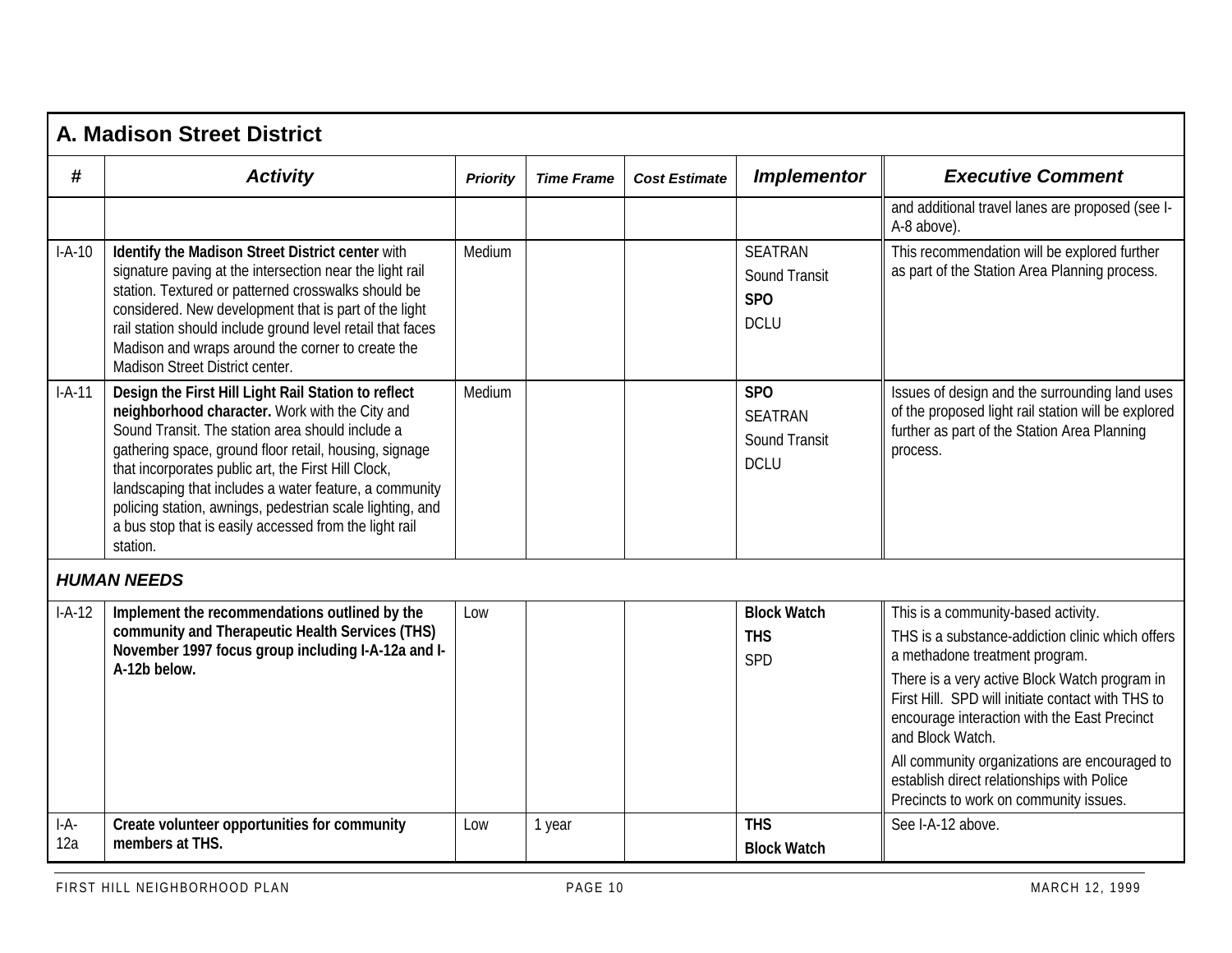|                         | <b>A. Madison Street District</b>                                                                                                                                                                                                                 |                 |                   |                      |                                                    |                                                                                                                                                                                                                                                                                                                                                                                                                                                                                                                                                                                                                                                                                          |  |  |  |
|-------------------------|---------------------------------------------------------------------------------------------------------------------------------------------------------------------------------------------------------------------------------------------------|-----------------|-------------------|----------------------|----------------------------------------------------|------------------------------------------------------------------------------------------------------------------------------------------------------------------------------------------------------------------------------------------------------------------------------------------------------------------------------------------------------------------------------------------------------------------------------------------------------------------------------------------------------------------------------------------------------------------------------------------------------------------------------------------------------------------------------------------|--|--|--|
| #                       | <b>Activity</b>                                                                                                                                                                                                                                   | <b>Priority</b> | <b>Time Frame</b> | <b>Cost Estimate</b> | <b>Implementor</b>                                 | <b>Executive Comment</b>                                                                                                                                                                                                                                                                                                                                                                                                                                                                                                                                                                                                                                                                 |  |  |  |
|                         |                                                                                                                                                                                                                                                   |                 |                   |                      | <b>SPD</b>                                         |                                                                                                                                                                                                                                                                                                                                                                                                                                                                                                                                                                                                                                                                                          |  |  |  |
| I-A-<br>12 <sub>b</sub> | Encourage THS staff to participate in the Block<br>Watch program.                                                                                                                                                                                 | Low             | <b>Now</b>        |                      | <b>THS</b><br><b>Block Watch</b><br><b>SPD</b>     | See I-A-12 above.                                                                                                                                                                                                                                                                                                                                                                                                                                                                                                                                                                                                                                                                        |  |  |  |
|                         | <b>PUBLIC SAFETY</b>                                                                                                                                                                                                                              |                 |                   |                      |                                                    |                                                                                                                                                                                                                                                                                                                                                                                                                                                                                                                                                                                                                                                                                          |  |  |  |
| $I-A-13$                | Locate pedestrian scale lighting along Key<br>Pedestrian Streets to create a greater degree of safety<br>for light rail passengers and evening shoppers.<br>See II-B-7 on page 26 for Key Pedestrian Street<br>designations.                      | High            |                   |                      | <b>Block Watch</b><br><b>SEATRAN</b><br><b>SCL</b> | The community is encouraged to work with SCL<br>through the pedestrian lighting program to<br>develop a "lighting plan" which details both<br>locations and lighting fixtures to illuminate<br>walkways for pedestrian traffic. The "lighting<br>plan" will help determine project feasibility and<br>cost estimates. For lighting on arterial streets,<br>SEATRAN has jurisdiction and would have to<br>be involved.<br>Lighting recommendations have raised<br>implementation and policy issues in a number<br>of neighborhood plans. The Executive will<br>review lighting policies and report to the<br>Neighborhoods, Growth Planning & Civic<br>Engagement Committee in June 1999. |  |  |  |
| $I-A-14$                | Arrange for regular communication between THS<br>staff and Seattle Police Department (SPD)<br>community policing officers to ensure that clients are<br>meeting their requirements in the neighborhood; staff<br>can be extra eyes on the street. | Low             | <b>Now</b>        |                      | <b>THS</b><br><b>SPD</b>                           | SPD will initiate contact between THS and the<br>East Precinct and Crime Prevention (Block<br>Watch) to develop a relationship and begin a<br>discussion of these issues.<br>All community organizations are encouraged to<br>establish direct relationships with Police<br>Precincts to work on community issues.                                                                                                                                                                                                                                                                                                                                                                       |  |  |  |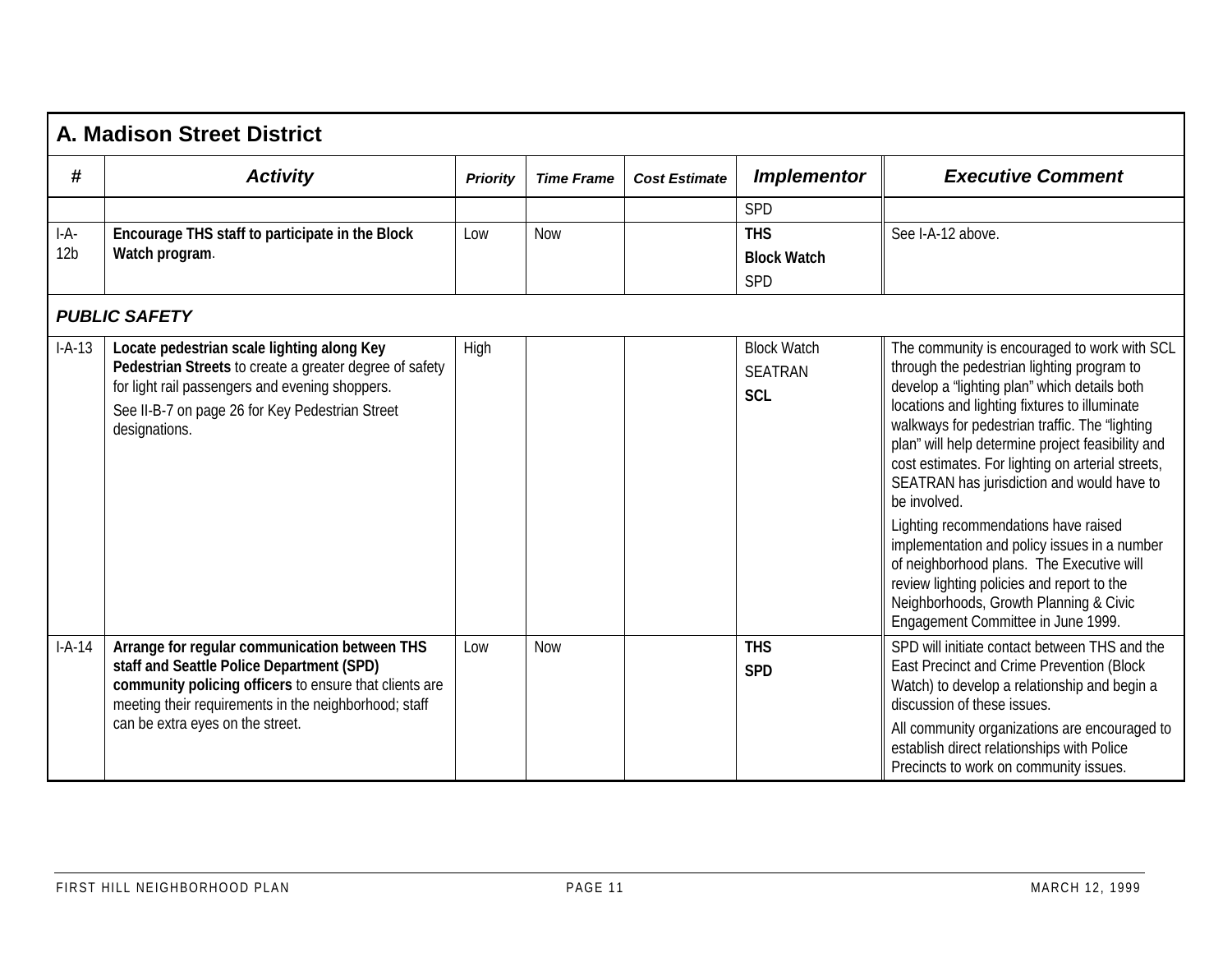# **B. YESLER COMMUNITY CENTER**

## **Description**

First Hill needs a new community center. Playgrounds, basketball courts and places to ride a bike are scarce. The existing Yesler community center is too small and is very well used. Neighborhood House and other community spaces share extremely limited space for a range of programs including job training, ESL, youth tutoring, counseling, and after school activities. The Health Clinic across the street needs more space. Luckily, Yesler Community Center is on the City's short list for a much needed facility upgrade.

Street improvements in the vicinity of Yesler Terrace are also a high priority. Working together with the planning committees from the Central Area, International District, and 12th Avenue will hopefully yield a solution for the intersection of Yesler, Boren and 12th Ave. This area is of particular concern to Yesler Terrace residents as it is a school walk route to the Bailey Gatzert Elementary School.

## *Objectives:*

- **. Upgrade the existing Yesler Community Center, Neighborhood House and other** community spaces.
- !Increase and improve maintenance to existing parks and open space.
- **.**  Participate in the Central Gateway Project to improve the intersection at Boren and 12th Ave.

## **Integrated City Response**

The City recognizes that First Hill, together with surrounding neighborhoods including Chinatown/International District and Pioneer Square, is lacking in recreational facilities. Future siting for an additional facility would seek to address the lack of services throughout the larger area. Discussions regarding this strategy remain at a preliminary level. No funding is currently available for the development of a community center. Any resulting project may be appropriate for a future bond measure.

A number of neighborhood plans have requested community centers or other alternatives to full community centers, raising implementation and policy issues which will need further discussion. These issues will be included on the Policy Docket for

City Council discussion and may identify other opportunities to meet the needs of this community.

All of Yesler Terrace is located on SHA property, so SHA will need to be involved in discussions related to Yesler Terrace, such as the existing Yesler Terrace Community Center and maintenance of playgrounds (DPR is only responsible for the interior of the gymnasium in the existing Community Center, SHA is responsible for the rest of the facilities).

#### **Lead Department:** DPR

**Participating Departments:** OED, SJI, OH, HSD, SEATRAN, SCL, SPD, Planning Commission, DON

#### *Activities Already Underway*

" The Planning Commission and SEATRAN are conducting a workshop process to address improvements to the Central Gateway which will include representatives from the Central, First Hill, and Chinatown/International District communities.

## *Tasks to be Undertaken in 1999-2000*

- 1. A task force will be created by DPR to address issues related to the Yesler Community Center. This task force will include representatives of SHA, First Hill, Chinatown/International District, and Pioneer Square to discuss programming needs and explore the concept of a community center at Yesler Terrace or at another site to serve the larger area.
- 2. The City's child care and after school care expansion, Project Lift Off, is in the process of doing a thorough needs and resources assessment for child care and out of school time care in Seattle's neighborhoods, and an analysis of the cost of operating a program. Using Lift Off's findings, HSD will work with First Hill employers, Child Care Resources, SJI and the current child care providers for Virginia Mason and Harborview to further determine parents' needs and preferences and feasibility.
- 3. Identify those activities in this Key Strategy that are good candidates for next steps for implementation considering priorities, funding sources, and departmental staffing concerns through the East Sector Work Program.
- 4. Identify next steps for continued implementation.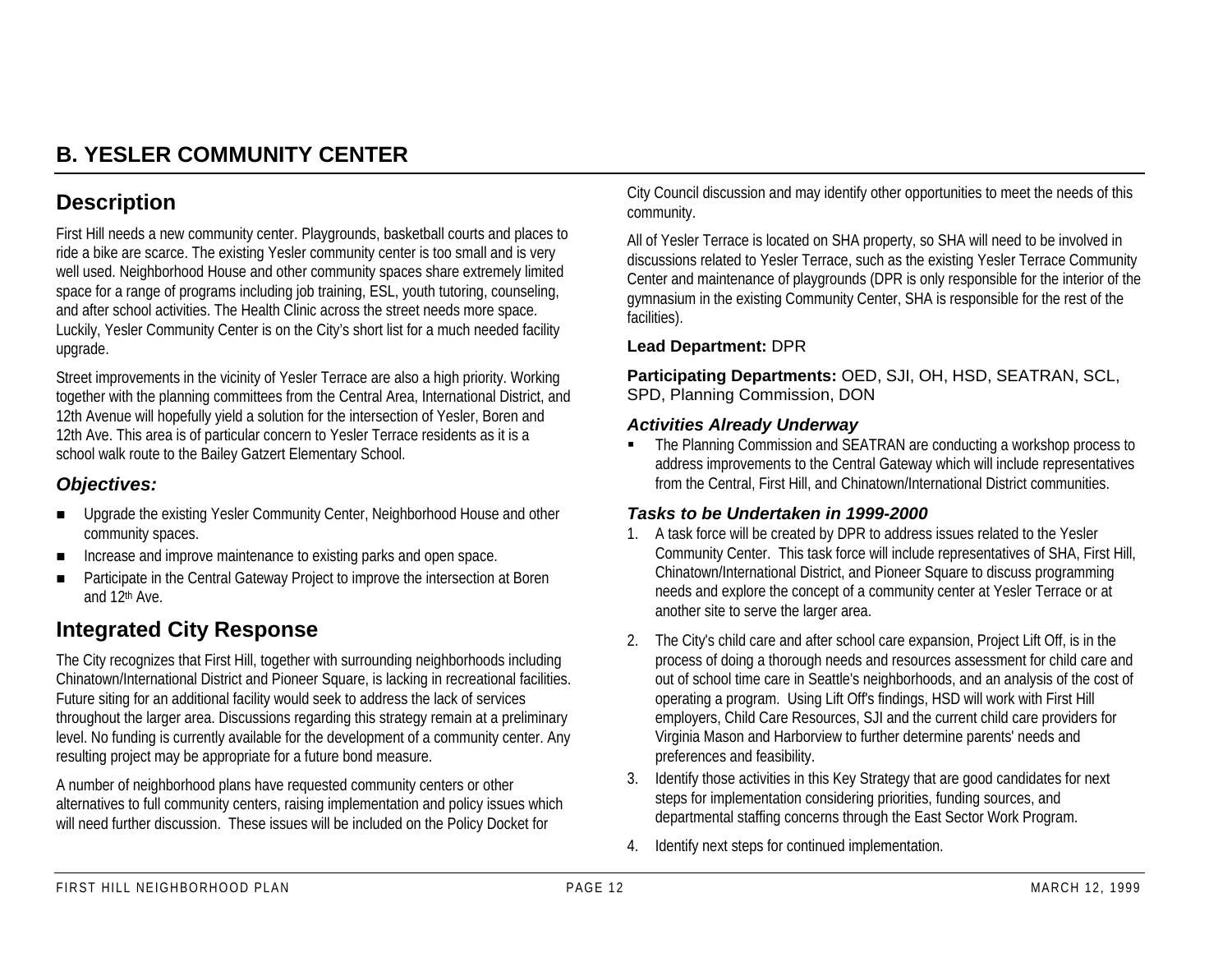|         | <b>B. Yesler Community Center</b>                                                                                                                                                                                                                                                                                                                                                                                                                                                             |                 |                   |                      |                                                                                                                      |                                                                                                                                                                                                                                                                                                                                                                                                                                                                                                                                                                                                                                                                                                                                                                                                                                                                          |  |  |  |
|---------|-----------------------------------------------------------------------------------------------------------------------------------------------------------------------------------------------------------------------------------------------------------------------------------------------------------------------------------------------------------------------------------------------------------------------------------------------------------------------------------------------|-----------------|-------------------|----------------------|----------------------------------------------------------------------------------------------------------------------|--------------------------------------------------------------------------------------------------------------------------------------------------------------------------------------------------------------------------------------------------------------------------------------------------------------------------------------------------------------------------------------------------------------------------------------------------------------------------------------------------------------------------------------------------------------------------------------------------------------------------------------------------------------------------------------------------------------------------------------------------------------------------------------------------------------------------------------------------------------------------|--|--|--|
| #       | <b>Activity</b>                                                                                                                                                                                                                                                                                                                                                                                                                                                                               | <b>Priority</b> | <b>Time Frame</b> | <b>Cost Estimate</b> | <b>Implementor</b>                                                                                                   | <b>Executive Comment</b>                                                                                                                                                                                                                                                                                                                                                                                                                                                                                                                                                                                                                                                                                                                                                                                                                                                 |  |  |  |
|         | <b>ECONOMIC DEVELOPMENT</b>                                                                                                                                                                                                                                                                                                                                                                                                                                                                   |                 |                   |                      |                                                                                                                      |                                                                                                                                                                                                                                                                                                                                                                                                                                                                                                                                                                                                                                                                                                                                                                                                                                                                          |  |  |  |
| $I-B-1$ | Locate the training center for Seattle Jobs Initiative<br>Program (SJI) in the vicinity of Yesler Terrace and<br>Jefferson Terrace or in the proposed Yesler Terrace<br>Community Center. SJI is an established training and<br>placement program and can locate a training center on<br>First Hill to help increase job skills of local residents.<br>Through partnerships with local employers, SJI can help<br>create on-the-job training (OJT) opportunities for First<br>Hill residents. | High            |                   |                      | <b>SHA</b><br>SJI<br>Major Employer<br><b>OED</b><br>Yesler Terrace<br><b>Community Council</b><br>Jefferson Terrace | SHA is leading preliminary discussions with SJI<br>about locating some job services for Yesler and<br>Jefferson Terrace residents at, or near, Yesler<br>Terrace.<br>SJI contracts with a network of community-<br>based organizations and service providers. The<br>Central Area Motivation Program, the Center<br>for Career Alternatives, and the Seattle<br>Vocational Institute are direct placement<br>providers that can serve residents in the First<br>Hill area.<br>The City will forward this recommendation to<br>SHA and SJI on the community's behalf.                                                                                                                                                                                                                                                                                                     |  |  |  |
| $I-B-2$ | Give First Hill residents priority for on-the-job<br>training (OJT) positions. Work with SJI and local<br>employers to give First Hill residents priority for OJT<br>positions.                                                                                                                                                                                                                                                                                                               | Medium          |                   |                      | SJI<br>Major Employer<br><b>OED</b><br><b>Yesler Terrace</b><br><b>Community Council</b><br>Jefferson Terrace        | Such programs are currently developed to<br>provide job-sector specific training opportunities<br>to low-income persons. Access to these<br>programs is based on appropriate fit between<br>SJI clients and the training providers, and<br>should continue to be open to all residents on a<br>city-wide basis. The Executive does not support<br>this recommendation, however all qualifying<br>First Hill residents are encouraged to<br>participate in these programs.<br>There are a number of programs which may be<br>accessible to First Hill residents. SJI currently<br>works with the Group Health Center on Capitol<br>Hill to provide internships for SJI clients. The<br>Center for Career Alternatives, Trac<br>Associates, the Downtown Human Services<br>Council and the YMCA also provide services to<br>low-income residents interested in health care |  |  |  |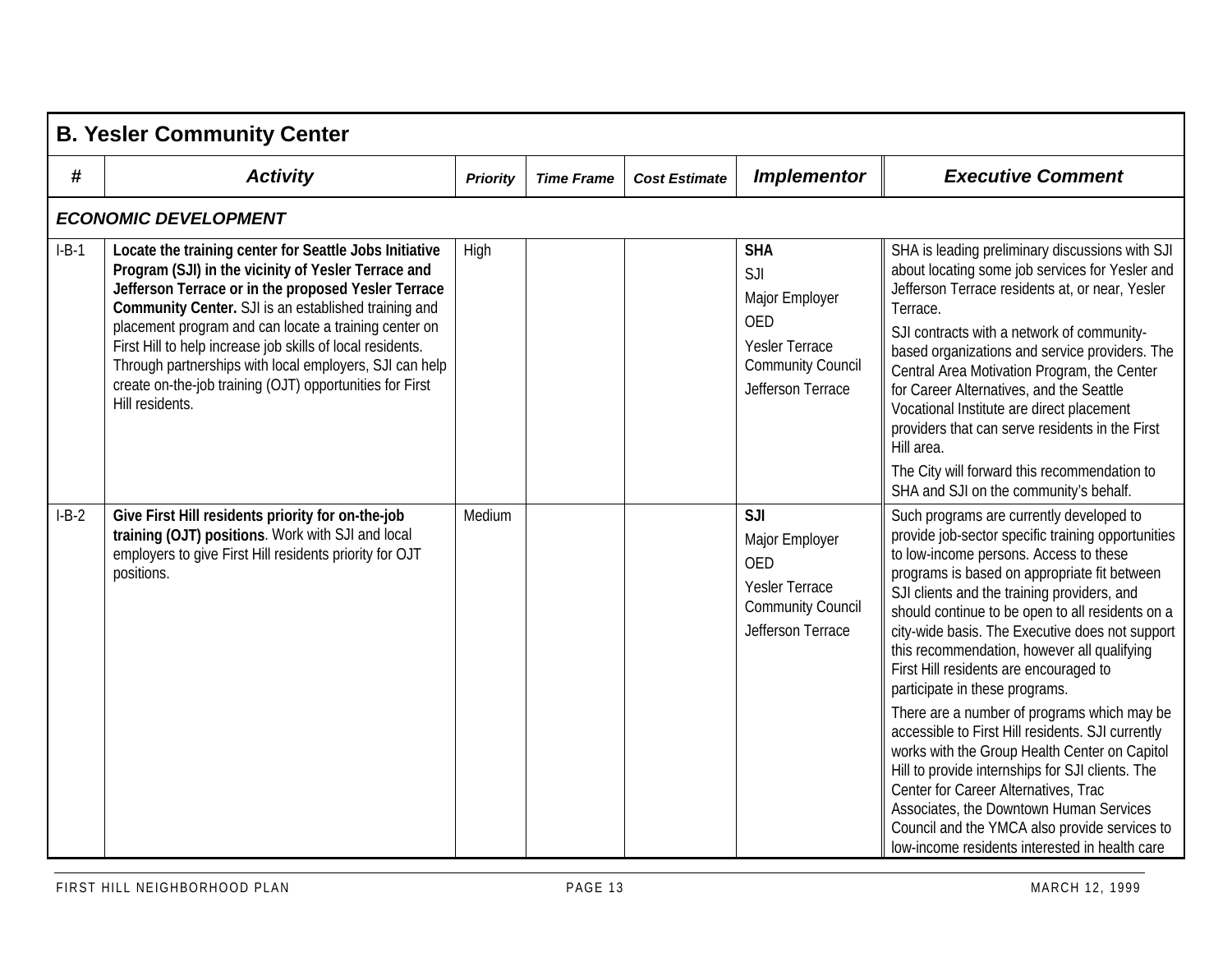|         | <b>B. Yesler Community Center</b>                                                                                                                                                                                                                                                                                                                                                                                                           |                 |                   |                      |                                                                                                                                    |                                                                                                                                                                                                                                                                                                                                                                                                                                                                                                                                   |  |  |  |
|---------|---------------------------------------------------------------------------------------------------------------------------------------------------------------------------------------------------------------------------------------------------------------------------------------------------------------------------------------------------------------------------------------------------------------------------------------------|-----------------|-------------------|----------------------|------------------------------------------------------------------------------------------------------------------------------------|-----------------------------------------------------------------------------------------------------------------------------------------------------------------------------------------------------------------------------------------------------------------------------------------------------------------------------------------------------------------------------------------------------------------------------------------------------------------------------------------------------------------------------------|--|--|--|
| #       | <b>Activity</b>                                                                                                                                                                                                                                                                                                                                                                                                                             | <b>Priority</b> | <b>Time Frame</b> | <b>Cost Estimate</b> | <b>Implementor</b>                                                                                                                 | <b>Executive Comment</b>                                                                                                                                                                                                                                                                                                                                                                                                                                                                                                          |  |  |  |
|         |                                                                                                                                                                                                                                                                                                                                                                                                                                             |                 |                   |                      |                                                                                                                                    | job opportunities. SJI also administers a health<br>care training program for Holly Park residents.<br>Yesler Terrace residents can be included as<br>part of this program.                                                                                                                                                                                                                                                                                                                                                       |  |  |  |
|         | <b>PARKS/OPEN SPACE</b>                                                                                                                                                                                                                                                                                                                                                                                                                     |                 |                   |                      |                                                                                                                                    |                                                                                                                                                                                                                                                                                                                                                                                                                                                                                                                                   |  |  |  |
| $I-B-3$ | Locate the new Yesler Community Center on First<br>Hill. Work with the City, Yesler Terrace and Jefferson<br>Terrace residents and adjacent neighborhoods to<br>determine the location and facilities to be included in a<br>new Community Center.                                                                                                                                                                                          | High            |                   |                      | City of Seattle<br><b>Yesler Terrace</b><br>residents; FH CSO<br><b>DPR</b><br>Jefferson Terrace<br><b>Residents</b><br><b>SHA</b> | DPR and SHA will engage SHA residents, First<br>Hill and neighboring communities in<br>discussions about their programming needs.<br>The location of a new Community Center will be<br>largely driven by the programming needs of<br>area neighborhoods and site availability and<br>suitability. Funding for construction and<br>programming of a new community center are<br>not currently available and may be appropriate<br>for a future neighborhood bond or levy.                                                          |  |  |  |
| $I-B-4$ | Work with the Seattle Housing Authority to increase<br>maintenance at existing Yesler Terrace<br>playgrounds. Enforce minimum maintenance<br>standards for all existing playgrounds and open spaces<br>including:<br>Safe, well marked pedestrian access to all<br>playground sites;<br>Pedestrian scale lighting at, and leading up to<br>playgrounds;<br>Regular maintenance of grounds and play<br>equipment (including litter removal); | Medium          | <b>Now</b>        |                      | <b>SHA</b><br><b>SEATRAN</b><br><b>DON</b><br>City Light<br>Yesler Terrace<br><b>Community Council</b><br><b>DPR</b><br>Community  | This recommendation will need to be discussed<br>between the community and SHA. The City will<br>forward this recommendation to SHA on the<br>community's behalf.<br>SHA is responsible for most maintenance<br>issues at Yesler Terrace. DPR currently<br>maintains only the interior of the Community<br>Center and provides a "spring ballfield prep"<br>once a year. DPR would consider assuming<br>additional maintenance responsibility through a<br>service contract with SHA that included funding<br>for these services. |  |  |  |
| $I-B-5$ | Participate in the Central Gateway Design Charrette<br>for the 12th Avenue and Boren Avenue gateway site.<br>Coordinate with the Central and 12th Avenue Planning<br>Committees.                                                                                                                                                                                                                                                            | Medium          | 1 year            |                      | <b>International District</b><br>Central Area<br>Planning<br>Commission                                                            | The Planning Commission and SEATRAN held<br>an initial workshop with the community and<br>other departments on February 6, 1999. A<br>second workshop is scheduled for March 11,<br>1999. The Gateway design project has                                                                                                                                                                                                                                                                                                          |  |  |  |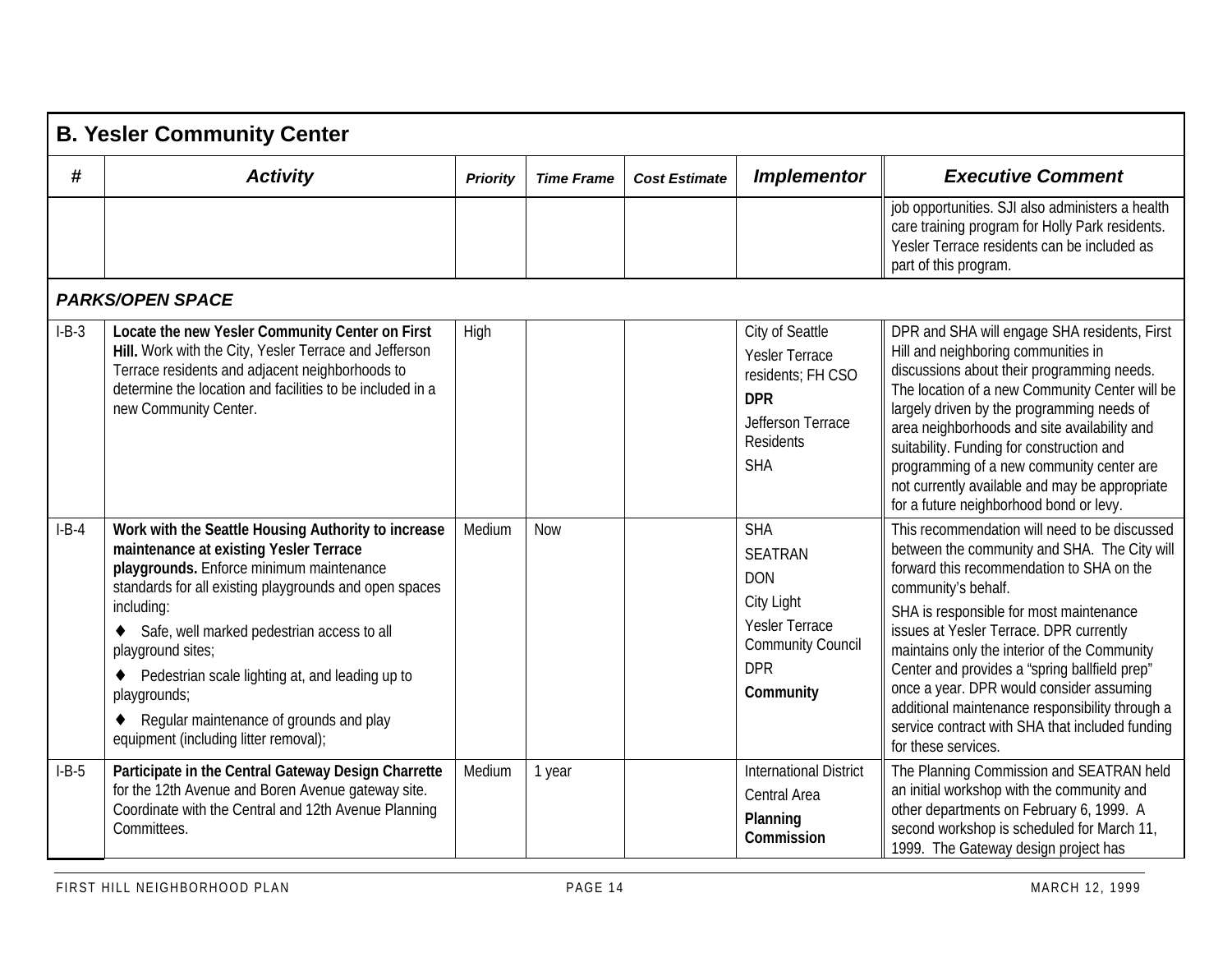|         | <b>B. Yesler Community Center</b>                                                                                                                                                                                                                                                                                                                                                                                                                                                                                                                  |                 |                   |                      |                                            |                                                                                                                                                                                                                                                                                                                                                                                                                                                                                                                                                                                                                                                                                                                                                                                                                                                                                                                                                                                                                                                              |  |  |  |
|---------|----------------------------------------------------------------------------------------------------------------------------------------------------------------------------------------------------------------------------------------------------------------------------------------------------------------------------------------------------------------------------------------------------------------------------------------------------------------------------------------------------------------------------------------------------|-----------------|-------------------|----------------------|--------------------------------------------|--------------------------------------------------------------------------------------------------------------------------------------------------------------------------------------------------------------------------------------------------------------------------------------------------------------------------------------------------------------------------------------------------------------------------------------------------------------------------------------------------------------------------------------------------------------------------------------------------------------------------------------------------------------------------------------------------------------------------------------------------------------------------------------------------------------------------------------------------------------------------------------------------------------------------------------------------------------------------------------------------------------------------------------------------------------|--|--|--|
| #       | <b>Activity</b>                                                                                                                                                                                                                                                                                                                                                                                                                                                                                                                                    | <b>Priority</b> | <b>Time Frame</b> | <b>Cost Estimate</b> | <b>Implementor</b>                         | <b>Executive Comment</b>                                                                                                                                                                                                                                                                                                                                                                                                                                                                                                                                                                                                                                                                                                                                                                                                                                                                                                                                                                                                                                     |  |  |  |
|         |                                                                                                                                                                                                                                                                                                                                                                                                                                                                                                                                                    |                 |                   |                      | <b>SEATRAN</b><br>Yesler Terrace<br>FH CSO | received \$250,000 through the 1999-2000<br>budget.                                                                                                                                                                                                                                                                                                                                                                                                                                                                                                                                                                                                                                                                                                                                                                                                                                                                                                                                                                                                          |  |  |  |
|         | <b>TRANSPORTATION</b>                                                                                                                                                                                                                                                                                                                                                                                                                                                                                                                              |                 |                   |                      |                                            |                                                                                                                                                                                                                                                                                                                                                                                                                                                                                                                                                                                                                                                                                                                                                                                                                                                                                                                                                                                                                                                              |  |  |  |
| $I-B-6$ | Work with the City and Yesler Terrace residents to<br>improve pedestrian crossing conditions for Boren<br>Ave. and Yesler St. Improve pedestrian crossings by<br>installing the following devices, as appropriate, at bus<br>stops, on school walk routes (Central Gateway, Yesler<br>Terrace to Bailey Gatzert School), and at a spacing of<br>no greater than two blocks: painted crosswalks, curb<br>bulbs, pedestrian median refuges, and pedestrian<br>activated signals.<br>See II-B-7 on page 26 for Key Pedestrian Street<br>designations. |                 |                   |                      | <b>SEATRAN</b>                             | The next step is to develop a conceptual design<br>for these corridors. This activity will be<br>considered in the future as opportunities arise.<br>The City is currently reviewing its policies on<br>crosswalks and will report to the City Council<br>Transportation Committee on the results of the<br>study and recommend policy changes in early<br>1999. This recommendation will be reviewed<br>again by SEATRAN in 1999 in light of any<br>policy changes made as a result of this study<br>and policy analysis.<br>SEATRAN is testing its recently modified policy<br>on pedestrian push buttons in the Central and<br>Eastlake neighborhoods. SEATRAN will report<br>to the Council's Transportation Committee by<br>June 1999 on results of this study.<br>Boren Ave has some limitations as it is a<br>principal arterial.<br>In the Central Area, Yesler St. is being<br>improved as the corridor for the Central Park<br>Trail. Yesler St. may be an appropriate<br>connection through First Hill to continue that<br>trail to the downtown. |  |  |  |
| $I-B-7$ | Improve paratransit service from Yesler Terrace and<br>Jefferson Terrace to major destinations on the north<br>side of First Hill (e.g. Harvard Market, Shoprite, Town<br>Hall, Light Rail Station).                                                                                                                                                                                                                                                                                                                                               | Medium          |                   |                      | <b>Metro</b><br>SPO (STI)                  | The City will forward this and related transit<br>requests to King County Metro on the<br>community's behalf. The Strategic Planning<br>Office, SEATRAN and the Department of                                                                                                                                                                                                                                                                                                                                                                                                                                                                                                                                                                                                                                                                                                                                                                                                                                                                                |  |  |  |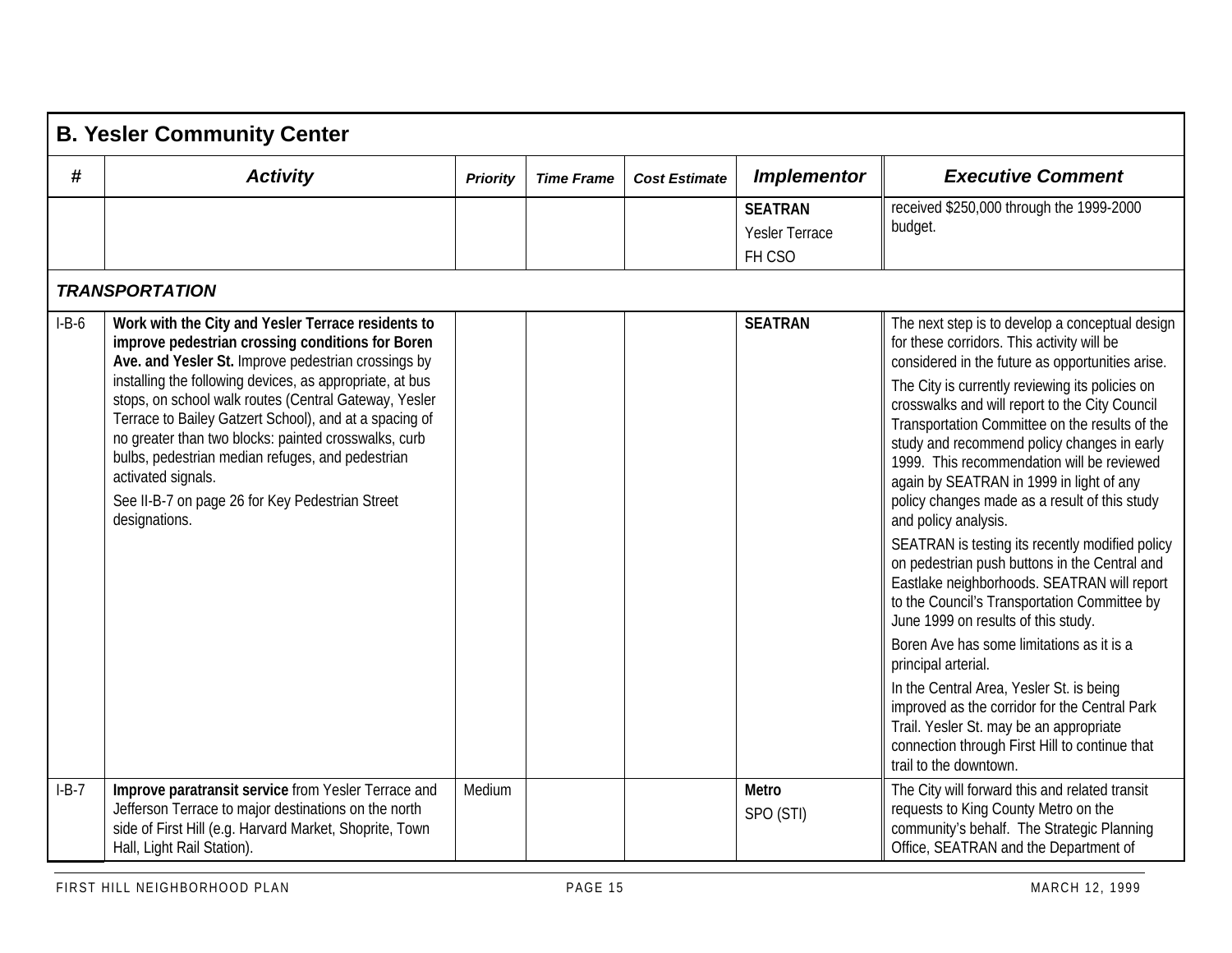|         | <b>B. Yesler Community Center</b>                                                                                                                                                            |                 |                   |                      |                                                                                                                          |                                                                                                                                                                                                                                                                                                                                                                                                                                                                                                                                                                                                                                                                                                                                                                                                                                                                                                                                                           |  |  |  |
|---------|----------------------------------------------------------------------------------------------------------------------------------------------------------------------------------------------|-----------------|-------------------|----------------------|--------------------------------------------------------------------------------------------------------------------------|-----------------------------------------------------------------------------------------------------------------------------------------------------------------------------------------------------------------------------------------------------------------------------------------------------------------------------------------------------------------------------------------------------------------------------------------------------------------------------------------------------------------------------------------------------------------------------------------------------------------------------------------------------------------------------------------------------------------------------------------------------------------------------------------------------------------------------------------------------------------------------------------------------------------------------------------------------------|--|--|--|
| #       | <b>Activity</b>                                                                                                                                                                              | <b>Priority</b> | <b>Time Frame</b> | <b>Cost Estimate</b> | <b>Implementor</b>                                                                                                       | <b>Executive Comment</b>                                                                                                                                                                                                                                                                                                                                                                                                                                                                                                                                                                                                                                                                                                                                                                                                                                                                                                                                  |  |  |  |
|         |                                                                                                                                                                                              |                 |                   |                      |                                                                                                                          | Neighborhoods shall review the transit service<br>requests and transit stop improvements<br>identified in the neighborhood plans and<br>integrate those requested improvements into<br>the work being done under Strategy T4<br>"Establish and Implement Transit Service<br>Priorities" in the City's Transportation Strategic<br>Plan. The Executive will report to the City<br>Council Transportation Committee on its<br>progress on Strategy T4 as part of its ongoing<br>reporting requirements on the Transportation<br>Strategic Plan and to the Neighborhoods,<br>Growth Planning and Civic Engagement<br>Committee.                                                                                                                                                                                                                                                                                                                              |  |  |  |
| $I-B-8$ | Work with Metro to extend the downtown Ride Free<br>zone east to Terry Avenue. Involve Harborview, Hilltop<br>House, Jefferson Terrace and Yesler Terrace<br>representatives in the process. | High            |                   |                      | <b>Metro</b><br>Jefferson Terrace<br>Yesler Terrace<br>Harborview<br><b>Hilltop House</b><br>SPO (STI)<br><b>SEATRAN</b> | The current Ride Free zone boundary provides<br>operational benefits to Metro which help offset<br>the cost of the Ride Free zone to the City. The<br>cost of extending the Ride Free zone is likely to<br>be extremely high and may prevent the City<br>from pursing this recommendation.<br>The City will forward this and related transit<br>requests to King County Metro on the<br>community's behalf. The Strategic Planning<br>Office, SEATRAN and the Department of<br>Neighborhoods shall review the transit service<br>requests and transit stop improvements<br>identified in the neighborhood plans and<br>integrate those requested improvements into<br>the work being done under Strategy T4<br>"Establish and Implement Transit Service<br>Priorities" in the City's Transportation Strategic<br>Plan. The Executive will report to the City<br>Council Transportation Committee on its<br>progress on Strategy T4 as part of its ongoing |  |  |  |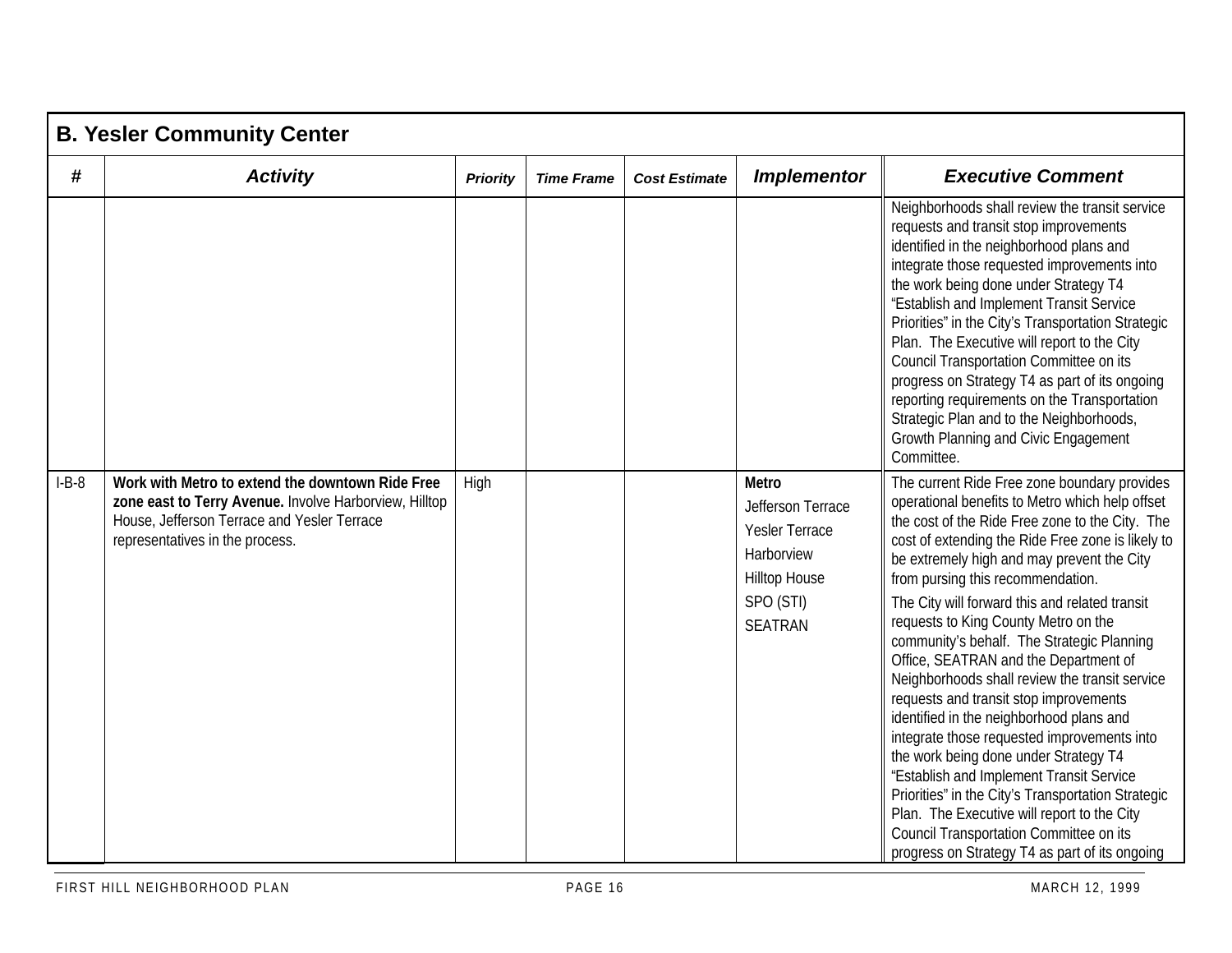|          | <b>B. Yesler Community Center</b>                                                                                                                                                                                                                                                                         |                 |                   |                      |                                                                                                                              |                                                                                                                                                                                                                                                                                                                                                                                                                                                                                                                                                                                                                                                                                                                                                                                                                                                                                                                                                                                                                                              |
|----------|-----------------------------------------------------------------------------------------------------------------------------------------------------------------------------------------------------------------------------------------------------------------------------------------------------------|-----------------|-------------------|----------------------|------------------------------------------------------------------------------------------------------------------------------|----------------------------------------------------------------------------------------------------------------------------------------------------------------------------------------------------------------------------------------------------------------------------------------------------------------------------------------------------------------------------------------------------------------------------------------------------------------------------------------------------------------------------------------------------------------------------------------------------------------------------------------------------------------------------------------------------------------------------------------------------------------------------------------------------------------------------------------------------------------------------------------------------------------------------------------------------------------------------------------------------------------------------------------------|
| #        | <b>Activity</b>                                                                                                                                                                                                                                                                                           | <b>Priority</b> | <b>Time Frame</b> | <b>Cost Estimate</b> | <b>Implementor</b>                                                                                                           | <b>Executive Comment</b>                                                                                                                                                                                                                                                                                                                                                                                                                                                                                                                                                                                                                                                                                                                                                                                                                                                                                                                                                                                                                     |
|          |                                                                                                                                                                                                                                                                                                           |                 |                   |                      |                                                                                                                              | reporting requirements on the Transportation<br>Strategic Plan and to the Neighborhoods,<br>Growth Planning and Civic Engagement<br>Committee.                                                                                                                                                                                                                                                                                                                                                                                                                                                                                                                                                                                                                                                                                                                                                                                                                                                                                               |
|          | <b>HUMAN NEEDS</b>                                                                                                                                                                                                                                                                                        |                 |                   |                      |                                                                                                                              |                                                                                                                                                                                                                                                                                                                                                                                                                                                                                                                                                                                                                                                                                                                                                                                                                                                                                                                                                                                                                                              |
| $I-B-9$  | Create 24 Hour Childcare programs. Work with the<br>Human Services Department (HSD), First Hill<br>Employers and Neighborhood House to create 24 hour<br>child care programs. Many of the SJI program<br>participants are likely to need child care services and<br>may be required to work swing shifts. | Medium          |                   |                      | SJI<br>Major Employer<br><b>OED</b><br>Neighborhood House<br><b>Yesler Terrace</b><br><b>Community Council</b><br><b>HSD</b> | Although SJI currently lacks the capacity to<br>lead this effort, SJI is willing to partner with the<br>neighborhood and provide support on child care<br>issues. SJI is also willing to provide information<br>as to their client child care needs.<br>SJI and HSD are working to increase access to<br>child care for SJI participants. In addition, SJI<br>has a contract with Virginia Mason Sick Child<br>Care Program to provide daycare for sick<br>children of SJI participants.<br>The City's child care and after school care<br>expansion, Project Lift Off, is in the process of<br>doing a thorough needs and resources<br>assessment for child care and out of school<br>time care in Seattle's neighborhoods, and an<br>analysis of the cost of operating a program.<br>Using Lift Off's findings, HSD will work with<br>First Hill employers, Child Care Resources, SJI<br>and the current child care providers for Virginia<br>Mason and Harborview to further determine<br>parents' needs and preferences and feasibility. |
| $I-B-10$ | Include elements of a satellite People Center at the<br>new Community Center. Work with HSD and Yesler                                                                                                                                                                                                    | High            |                   |                      | <b>HSD</b>                                                                                                                   | Possible services and programming needs will<br>be included during DPR's discussions with First                                                                                                                                                                                                                                                                                                                                                                                                                                                                                                                                                                                                                                                                                                                                                                                                                                                                                                                                              |
|          | Terrace Community Council. Include translation<br>services, ESL training courses, referral services for<br>transportation, health, social services, entertainment,                                                                                                                                        |                 |                   |                      | Yesler Terrace<br><b>Community Council</b><br>FH CSO                                                                         | Hill and neighboring communities exploring the<br>potential for a new community facility.<br>Discussions will include exploring opportunities                                                                                                                                                                                                                                                                                                                                                                                                                                                                                                                                                                                                                                                                                                                                                                                                                                                                                                |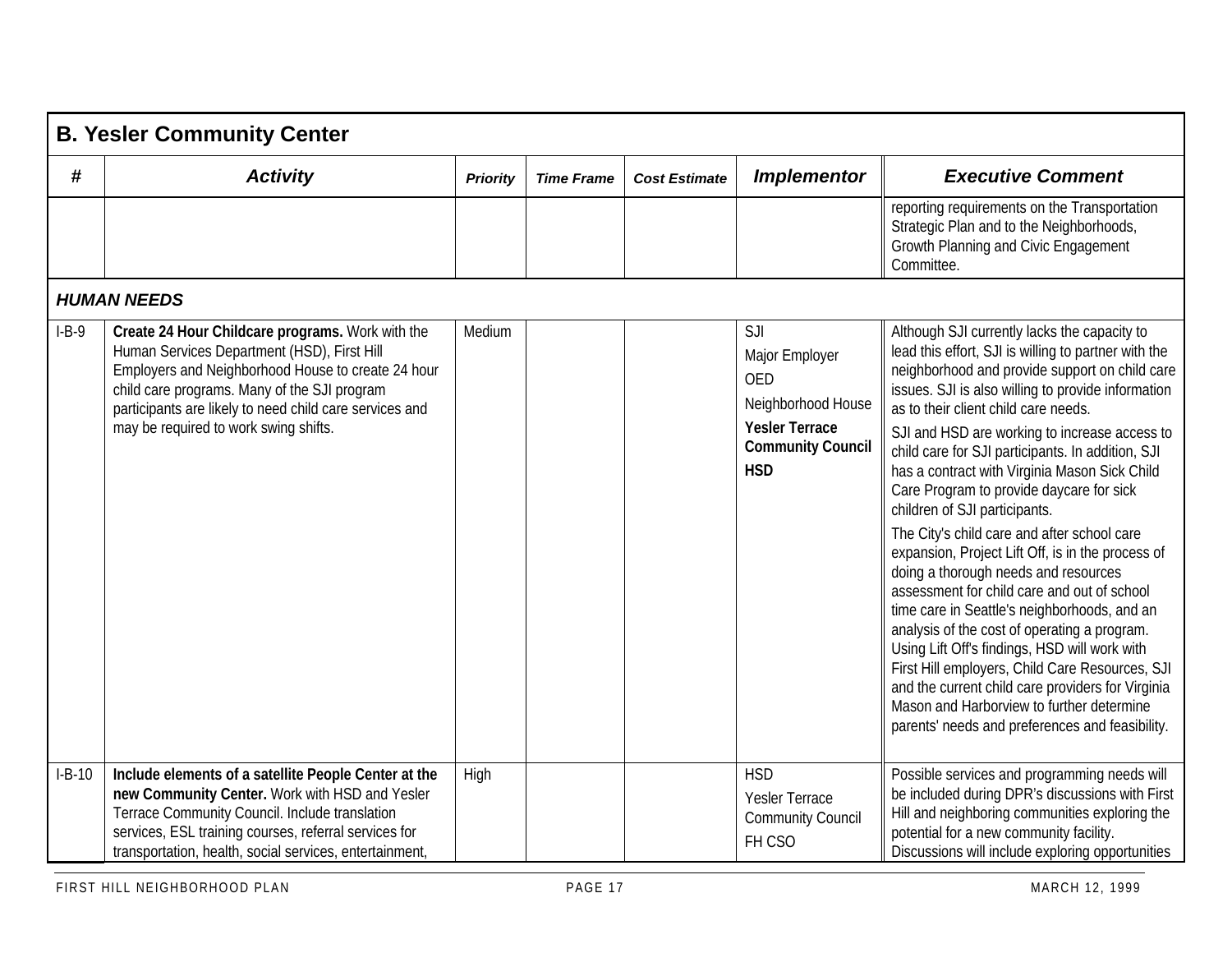|          | <b>B. Yesler Community Center</b>                                                                                                                                                                                                                                    |                 |                   |                      |                                                                          |                                                                                                                                                                                                                                                                                                                                                                                                                                                                                                                                                                                                                                                                                                                                                                                                                                                                                                                                                                              |  |  |  |  |
|----------|----------------------------------------------------------------------------------------------------------------------------------------------------------------------------------------------------------------------------------------------------------------------|-----------------|-------------------|----------------------|--------------------------------------------------------------------------|------------------------------------------------------------------------------------------------------------------------------------------------------------------------------------------------------------------------------------------------------------------------------------------------------------------------------------------------------------------------------------------------------------------------------------------------------------------------------------------------------------------------------------------------------------------------------------------------------------------------------------------------------------------------------------------------------------------------------------------------------------------------------------------------------------------------------------------------------------------------------------------------------------------------------------------------------------------------------|--|--|--|--|
| #        | <b>Activity</b>                                                                                                                                                                                                                                                      | <b>Priority</b> | <b>Time Frame</b> | <b>Cost Estimate</b> | <b>Implementor</b>                                                       | <b>Executive Comment</b>                                                                                                                                                                                                                                                                                                                                                                                                                                                                                                                                                                                                                                                                                                                                                                                                                                                                                                                                                     |  |  |  |  |
|          | community and interest group activities, senior and<br>youth activity programs, and a coffee house with<br>internet access.                                                                                                                                          |                 |                   |                      | <b>OED</b><br><b>DPR</b><br>SPD                                          | at the Town Hall location described in<br>recommendation I-C-4. Additional funding and<br>resources to pursue these services and<br>activities would need to be identified.                                                                                                                                                                                                                                                                                                                                                                                                                                                                                                                                                                                                                                                                                                                                                                                                  |  |  |  |  |
|          |                                                                                                                                                                                                                                                                      |                 |                   |                      |                                                                          | Recommendations for Community Centers and<br>similar facilities have raised implementation and<br>policy issues in a number of neighborhood<br>plans and will be submitted for consideration for<br>inclusion on the Policy Docket for City Council<br>discussion.                                                                                                                                                                                                                                                                                                                                                                                                                                                                                                                                                                                                                                                                                                           |  |  |  |  |
|          | <b>PUBLIC SAFETY</b>                                                                                                                                                                                                                                                 |                 |                   |                      |                                                                          |                                                                                                                                                                                                                                                                                                                                                                                                                                                                                                                                                                                                                                                                                                                                                                                                                                                                                                                                                                              |  |  |  |  |
| $I-B-11$ | Add pedestrian scale lighting on all Key Pedestrian<br>Streets, and in locations leading to the community<br>center, neighborhood house, the health clinic, all parks<br>within Yesler Terrace, and bus stops.<br>See II-B-7 for Key Pedestrian Street designations. | High            |                   |                      | <b>SEATRAN</b><br><b>METRO</b><br><b>SHA</b><br><b>DPR</b><br><b>SCL</b> | The community is encouraged to work with SCL<br>through the pedestrian lighting program to<br>develop a "lighting plan" which details both<br>locations and lighting fixtures to illuminate<br>walkways for pedestrian traffic. The "lighting<br>plan" will help determine project feasibility and<br>cost estimates.<br>For lighting on arterial streets, SEATRAN would<br>have to be involved. Lighting in parks and park<br>facilities would require DPR involvement.<br>Lighting at bus stops is under Metro's<br>jurisdiction. Lighting at Yesler Terrace would<br>require SHA involvement if proposed lighting is<br>not in the public right-of-way.<br>Lighting recommendations have raised<br>implementation and policy issues in a number<br>of neighborhood plans. The Executive will<br>review lighting policy and report to the<br>Neighborhoods, Growth Planning & Civic<br>Engagement Committee in June 1999.<br>Key Pedestrian Streets have raised policy and |  |  |  |  |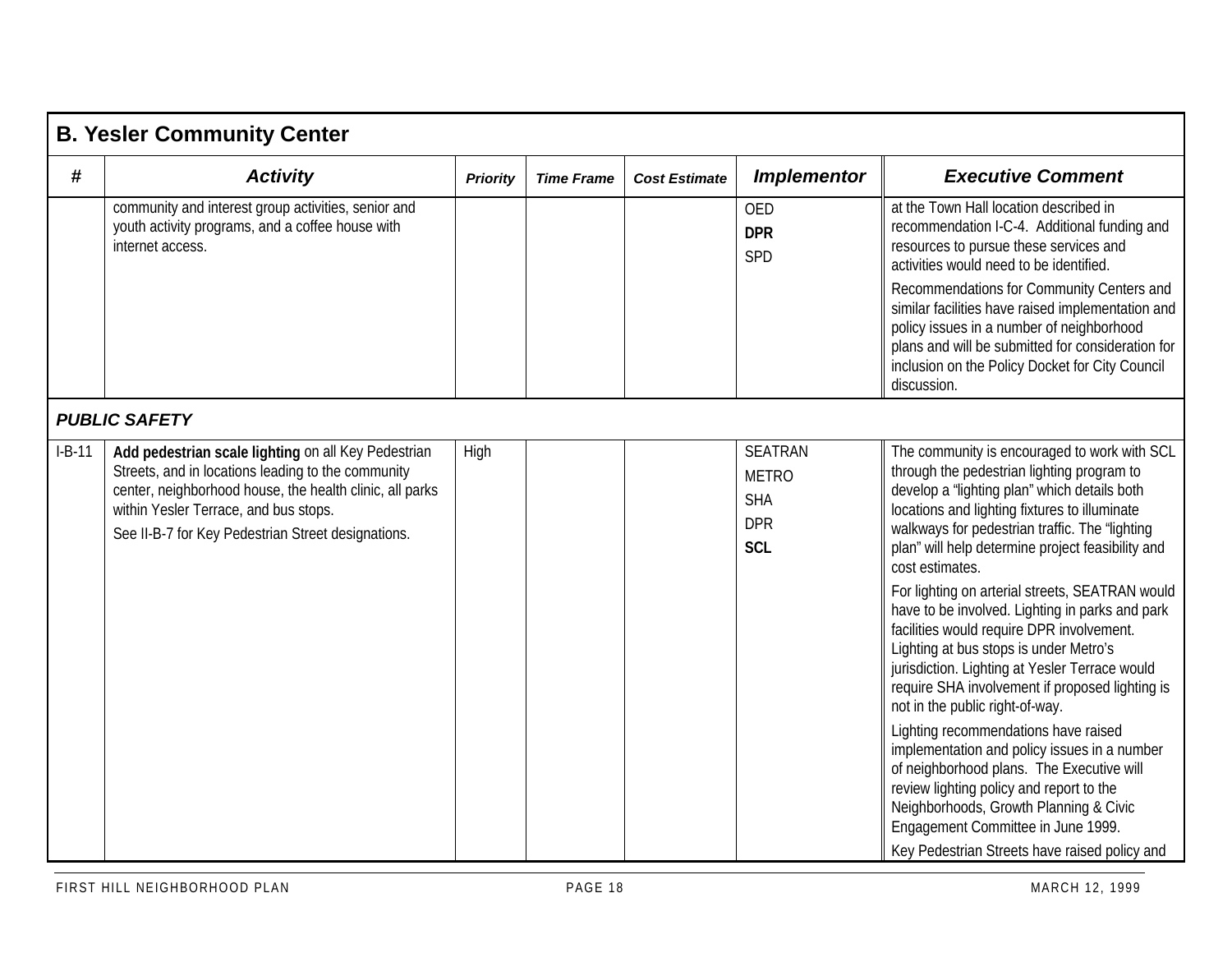|   | <b>B. Yesler Community Center</b> |                 |                   |                      |                    |                                                                                                                                                                                                                                                                                                                                                                                                                                                          |  |  |  |  |  |  |
|---|-----------------------------------|-----------------|-------------------|----------------------|--------------------|----------------------------------------------------------------------------------------------------------------------------------------------------------------------------------------------------------------------------------------------------------------------------------------------------------------------------------------------------------------------------------------------------------------------------------------------------------|--|--|--|--|--|--|
| # | <b>Activity</b>                   | <b>Priority</b> | <b>Time Frame</b> | <b>Cost Estimate</b> | <b>Implementor</b> | <b>Executive Comment</b>                                                                                                                                                                                                                                                                                                                                                                                                                                 |  |  |  |  |  |  |
|   |                                   |                 |                   |                      |                    | implementation issues in a number of<br>neighborhood plans and will be included in the<br>Policy Docket for City Council discussion. The<br>City encourages the community to detail the<br>kinds of pedestrian improvements desired for<br>these streets to aid this discussion. The<br>Executive will provide a progress report to the<br>Neighborhoods, Growth Planning & Civic<br>Engagement Committee on this issue in the<br>first quarter of 1999. |  |  |  |  |  |  |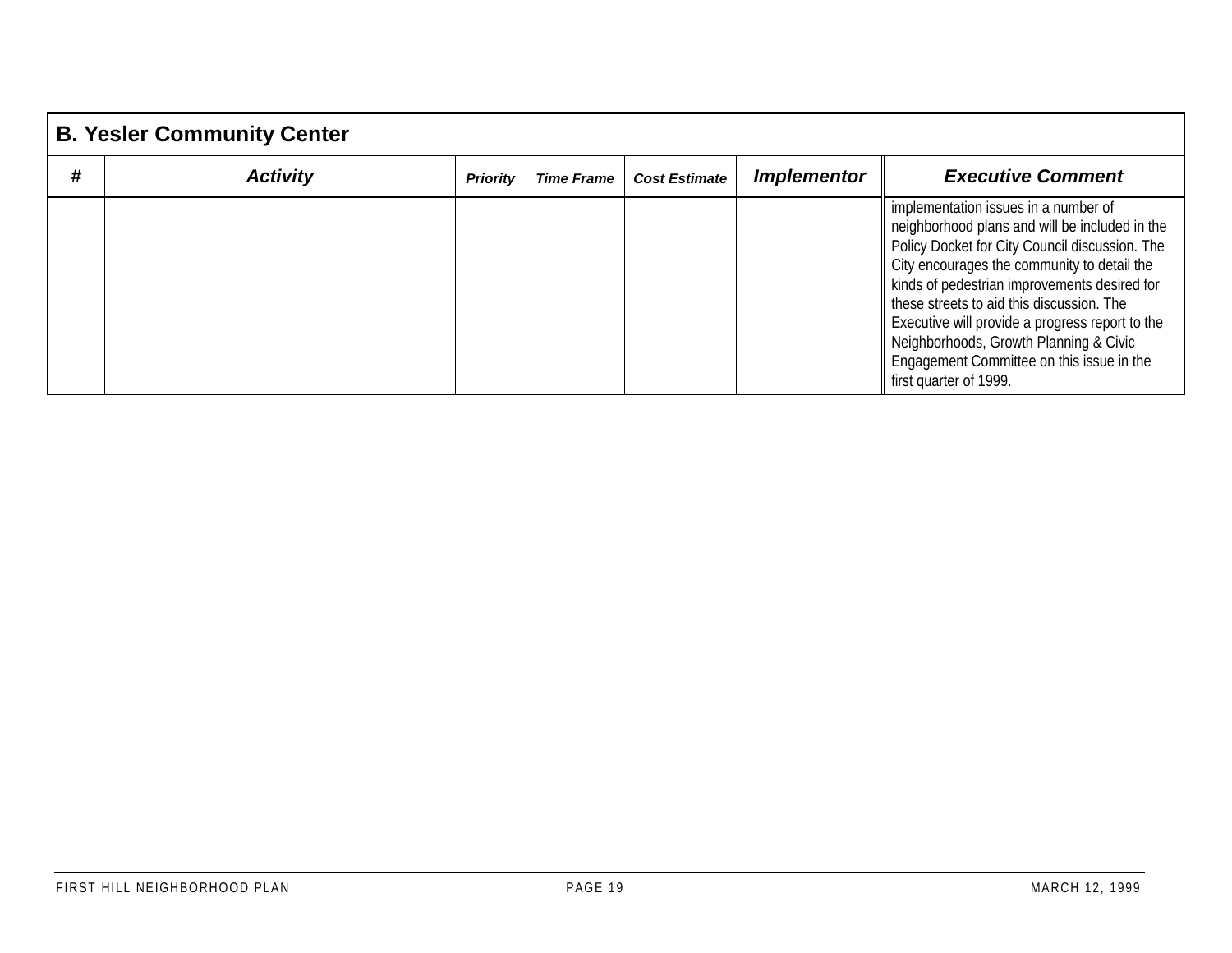# **C. DOWNTOWN CONNECTOR**

## **Description**

One benefit of living on First Hill is being within walking distance of downtown Seattle. This Key Strategy focuses on improving pedestrian links to downtown. Town Hall is the other focus of this strategy and will include a performance hall, additional rehearsal space, meeting rooms and a cafe that will be open into the evening. Town Hall will fill many of the needs expressed by First Hill residents and will add to the growing number of cultural resources on First Hill.

## *Objectives*

- "Improve the connections between First Hill and Downtown neighborhoods.
- "Improve the connections to Town Hall from First Hill and Downtown.
- "Integrate the Town Hall project into the Neighborhood Plan.

## **Integrated City Response**

The City supports efforts to improve connections to the neighborhood. Many of the specific streetscape improvements listed in this Key Strategy need a conceptual design for SEATRAN to be able to evaluate the recommendations. The community recommends many of the streets listed in this Key Strategy for Key Pedestrian Street designation in activity II-B-7. The City encourages the community to detail the kinds of pedestrian improvements desired for these streets. Key Pedestrian Streets have raised policy and implementation issues in a number of neighborhood plans and will be included in the Policy Docket for City Council discussion. The Executive will provide a progress report to the Neighborhoods, Growth Planning & Civic Engagement Committee on this issue in the first quarter of 1999.

The City recognizes the potential for the Town Hall project to fulfill a number of important community needs and supports efforts to have senior services made available at this site. Appropriate City involvement in a project of this nature, however, must be identified and evaluated together with projects proposed in other neighborhood plans through the East Sector Work Program. A funding source for any City involvement in the Town Hall development, such as a bond issue for cultural activities, would also need to be identified. Discussions of possible programming opportunities will be included in DPR's on-going discussions with First Hill regarding the Yesler Community Center (see I-B-10).

#### **Lead Department:** DON

### **Participating Departments:** SEATRAN, DPR, OH, HSD, SPL

#### *Activities Already Underway*

" SEATRAN has initiated improvements to the Harvard/Union/Seneca St intersection.

## *Tasks to be Undertaken in 1999-2000*

- 1. The Executive will be reviewing and addressing policy issues on topics including Key Pedestrian Streets, crosswalks, pedestrian push buttons, and community facilities. (See specific items below for more details.)
- 2. A task force will be created by DPR to address issues related to the Yesler Community Center. As a part of this work, programming opportunities at Town Hall will be explored. This task force will include representatives of SHA, First Hill, Chinatown/International District, and Pioneer Square to discuss programming needs and explore the concept of a community center at Yesler Terrace or at another site to serve the larger area.
- 3. Identify those activities in this Key Strategy that are good candidates for next steps for implementation considering priorities, funding sources, and departmental staffing concerns through the East Sector Work Program.
- 4. Identify next steps for continued implementation.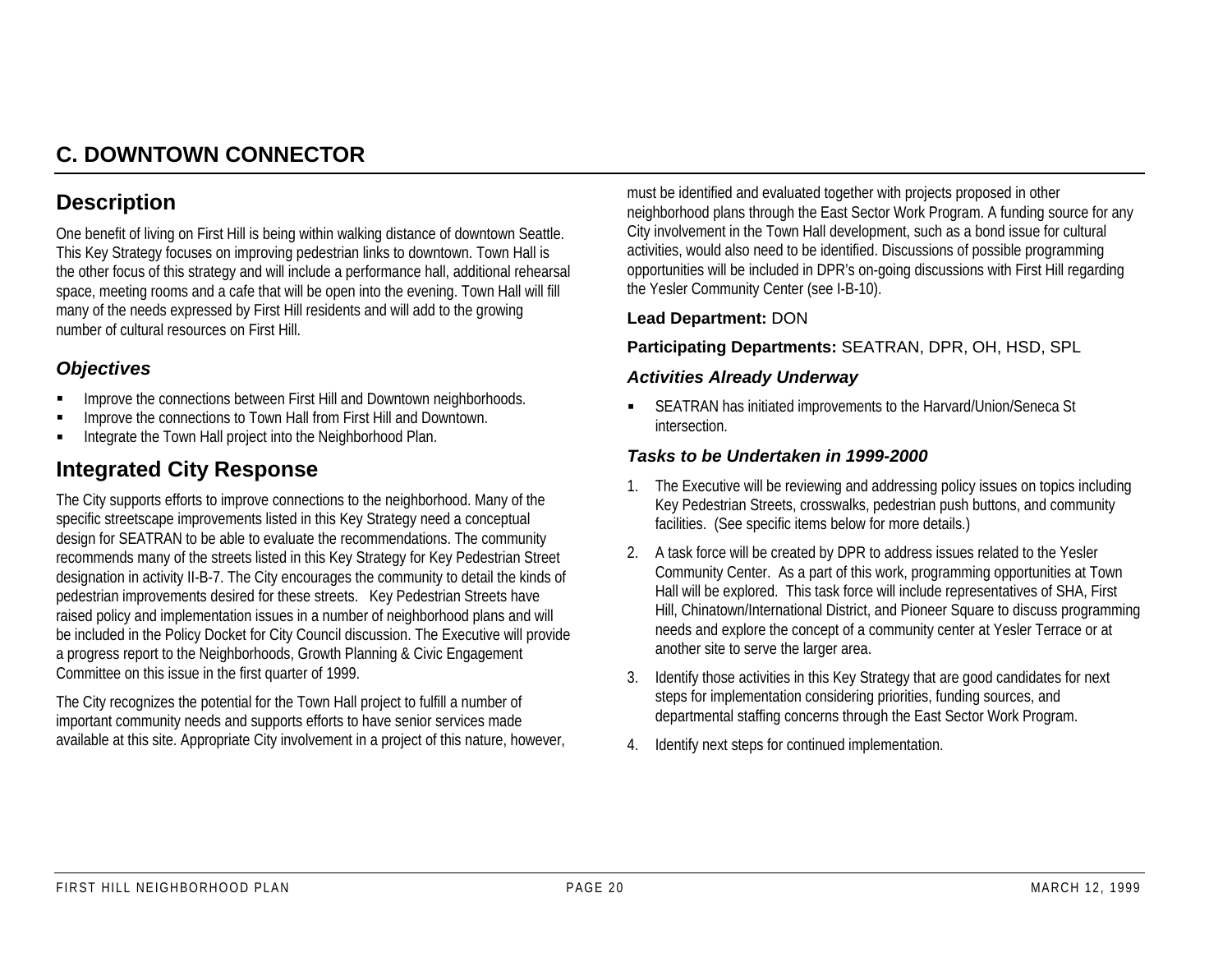|         | <b>C. Downtown Connector</b>                                                                                                                                                                                                                                                                                                                                                                                                                                                                                                                                              |                 |                   |                      |                                              |                                                                                                                                                                                                                                                                                                                                                                                                                                                                                                                                                                                                                                                                                                                                                                                                                                                                                                                                                                                                                                                                                                                                                                                                  |
|---------|---------------------------------------------------------------------------------------------------------------------------------------------------------------------------------------------------------------------------------------------------------------------------------------------------------------------------------------------------------------------------------------------------------------------------------------------------------------------------------------------------------------------------------------------------------------------------|-----------------|-------------------|----------------------|----------------------------------------------|--------------------------------------------------------------------------------------------------------------------------------------------------------------------------------------------------------------------------------------------------------------------------------------------------------------------------------------------------------------------------------------------------------------------------------------------------------------------------------------------------------------------------------------------------------------------------------------------------------------------------------------------------------------------------------------------------------------------------------------------------------------------------------------------------------------------------------------------------------------------------------------------------------------------------------------------------------------------------------------------------------------------------------------------------------------------------------------------------------------------------------------------------------------------------------------------------|
| #       | <b>Activity</b>                                                                                                                                                                                                                                                                                                                                                                                                                                                                                                                                                           | <b>Priority</b> | <b>Time Frame</b> | <b>Cost Estimate</b> | <b>Implementor</b>                           | <b>Executive Comment</b>                                                                                                                                                                                                                                                                                                                                                                                                                                                                                                                                                                                                                                                                                                                                                                                                                                                                                                                                                                                                                                                                                                                                                                         |
|         | <b>TRANSPORTATION</b>                                                                                                                                                                                                                                                                                                                                                                                                                                                                                                                                                     |                 |                   |                      |                                              |                                                                                                                                                                                                                                                                                                                                                                                                                                                                                                                                                                                                                                                                                                                                                                                                                                                                                                                                                                                                                                                                                                                                                                                                  |
| $l-C-1$ | Work with the City to implement Seneca Street<br><b>Corridor Pedestrian Improvements.</b><br>Improve pedestrian crossings by installing the following<br>devices, as appropriate, at bus stops, on school walk<br>routes, and at a spacing of no greater than two blocks<br>elsewhere painted crosswalks, curb bulbs, pedestrian<br>median refuges, and pedestrian activated signals.<br>Recommended locations include:<br>8th and Seneca (vicinity of Town Hall)<br>٠<br>Summit (near Northwest School/Cascade Court)<br>٠<br>Harvard/Union/Seneca St. intersection<br>٠ | Medium          | 1-5 years         |                      | <b>SEATRAN</b>                               | SEATRAN believes that the existing signal at<br>8th and Seneca provides a safe pedestrian<br>crossing at this location and would need further<br>description of the problems being seen to<br>provide additional comment.<br>SEATRAN has completed the redesign and<br>construction of the intersection at<br>Harvard/Union/Seneca to include landscaping,<br>curb ramps, curb bulbs, and a marked<br>crosswalk.<br>SEATRAN has a program to install curb ramps<br>where requested. The community should<br>contact SEATRAN to identify specific locations<br>for curb ramps.<br>The City is currently reviewing its policies on<br>crosswalks and will report to the City Council<br>Transportation Committee on the results of the<br>study and recommend policy changes in early<br>1999. This recommendation will be reviewed<br>again by SEATRAN in 1999 in light of any<br>policy changes made as a result of this study<br>and policy analysis.<br>SEATRAN is testing its recently modified policy<br>on pedestrian push buttons in the Central and<br>Eastlake neighborhoods. SEATRAN will report<br>to the Council's Transportation Committee by<br>June 1999 on results of this study. |
| $1-C-2$ | Create a Downtown/First Hill circulator shuttle. Work<br>with Metro and SEATRAN to determine the feasibility of<br>a circulator shuttle with 5-7 minute daytime headways,<br>good speed and reliability, optimized stop locations,                                                                                                                                                                                                                                                                                                                                        | Medium          |                   |                      | <b>Metro</b><br><b>SPO</b><br><b>SEATRAN</b> | The City will forward this and related transit<br>requests to King County Metro on the<br>community's behalf. SPO, SEATRAN and<br>DON shall review the transit service requests                                                                                                                                                                                                                                                                                                                                                                                                                                                                                                                                                                                                                                                                                                                                                                                                                                                                                                                                                                                                                  |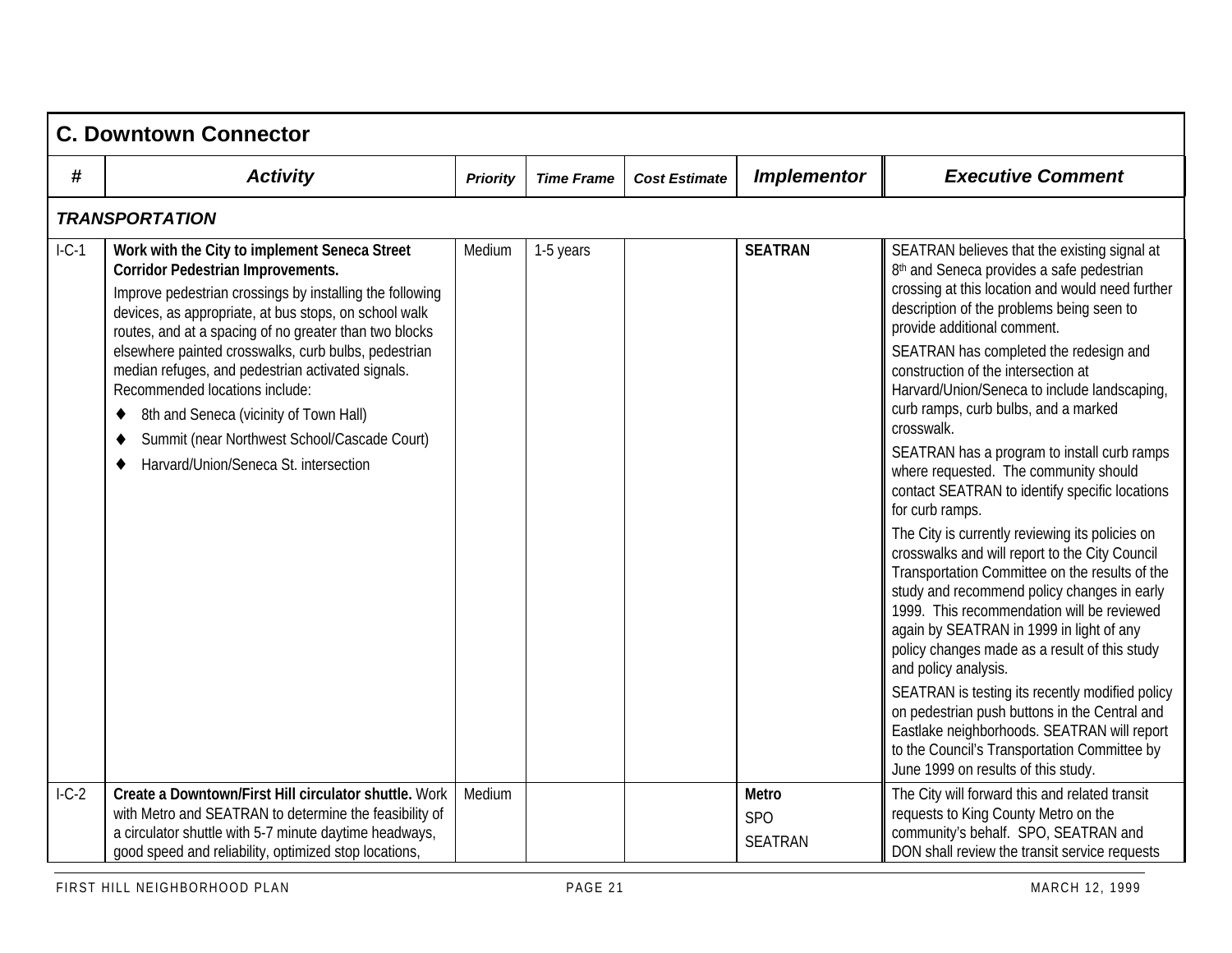|         | <b>C. Downtown Connector</b>                                                                                      |                 |                   |                      |                                 |                                                                                                                                                                                                                                                                                                                                                                                                                                                                                                                                                                                                                                                                                                                                                                                                                                                                                                                                                                                                                                                                                                   |  |  |  |  |
|---------|-------------------------------------------------------------------------------------------------------------------|-----------------|-------------------|----------------------|---------------------------------|---------------------------------------------------------------------------------------------------------------------------------------------------------------------------------------------------------------------------------------------------------------------------------------------------------------------------------------------------------------------------------------------------------------------------------------------------------------------------------------------------------------------------------------------------------------------------------------------------------------------------------------------------------------------------------------------------------------------------------------------------------------------------------------------------------------------------------------------------------------------------------------------------------------------------------------------------------------------------------------------------------------------------------------------------------------------------------------------------|--|--|--|--|
| #       | <b>Activity</b>                                                                                                   | <b>Priority</b> | <b>Time Frame</b> | <b>Cost Estimate</b> | <b>Implementor</b>              | <b>Executive Comment</b>                                                                                                                                                                                                                                                                                                                                                                                                                                                                                                                                                                                                                                                                                                                                                                                                                                                                                                                                                                                                                                                                          |  |  |  |  |
|         | easy to use route system, and reliable evening service.                                                           |                 |                   |                      | <b>DON</b>                      | and transit stop improvements identified in the<br>neighborhood plans and integrate those<br>requested improvements into the work being<br>done under Strategy T4 "Establish and<br>Implement Transit Service Priorities" in the<br>City's Transportation Strategic Plan. The<br>Executive will report to the City Council<br>Transportation Committee on its progress on<br>Strategy T4 as part of its ongoing reporting<br>requirements on the Transportation Strategic<br>Plan and to the Neighborhoods, Growth<br>Planning and Civic Engagement Committee.<br>Demonstrating demand for such a service is an<br>excellent strategy for showing Metro how much<br>a circulator shuttle is needed in the community.<br>As an alternative to this recommendation,<br>FHIA, BIA, or FHCSO may initiate either a<br>demand based van or circulator van system as<br>a demonstration activity. Monitoring of van<br>usage will demonstrate whether such a<br>program should be expanded and run by<br>METRO. The initial demonstration activity may<br>qualify for Neighborhood Matching Fund grants |  |  |  |  |
|         | <b>URBAN DESIGN</b>                                                                                               |                 |                   |                      |                                 |                                                                                                                                                                                                                                                                                                                                                                                                                                                                                                                                                                                                                                                                                                                                                                                                                                                                                                                                                                                                                                                                                                   |  |  |  |  |
| $1-C-3$ | Improve the streetscape at key locations between<br>downtown and First Hill including I-C-3a and I-C-3b<br>below. | High            |                   |                      | See I-C-3a and I-C-<br>3b below | The community recommends many of the<br>streets listed in this Key Strategy for Key<br>Pedestrian Street designation in activity II-B-7.<br>Key Pedestrian Streets have raised policy and<br>implementation issues in a number of<br>neighborhood plans and will be included in the<br>Policy Docket for City Council discussion. The<br>City encourages the community to detail the<br>kinds of pedestrian improvements desired for                                                                                                                                                                                                                                                                                                                                                                                                                                                                                                                                                                                                                                                              |  |  |  |  |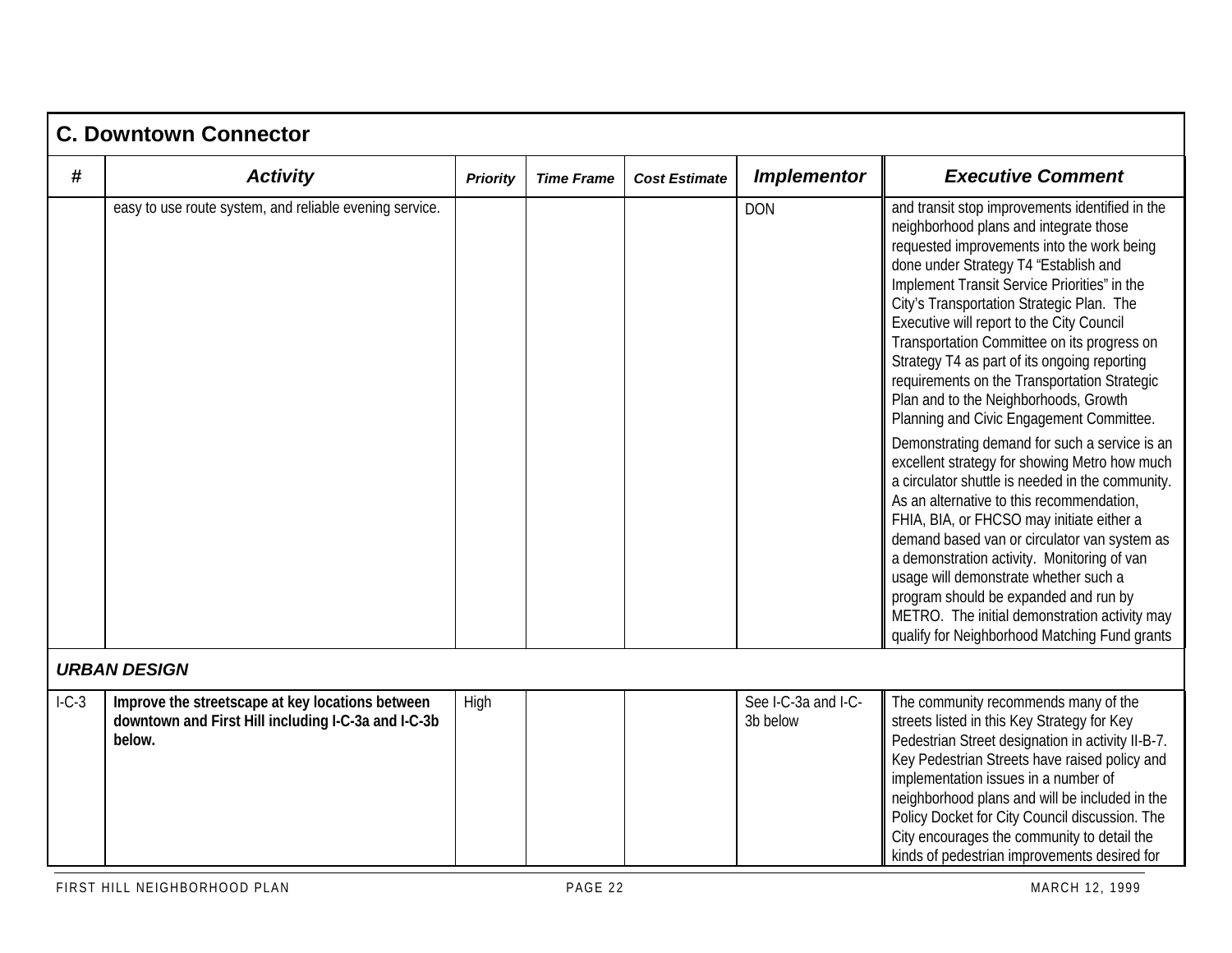|          | <b>C. Downtown Connector</b>                                                                                                                                                                                                                                                                                                                                                                                                                                                                                                                 |                 |                   |                      |                                                                              |                                                                                                                                                                                                               |  |  |  |  |  |
|----------|----------------------------------------------------------------------------------------------------------------------------------------------------------------------------------------------------------------------------------------------------------------------------------------------------------------------------------------------------------------------------------------------------------------------------------------------------------------------------------------------------------------------------------------------|-----------------|-------------------|----------------------|------------------------------------------------------------------------------|---------------------------------------------------------------------------------------------------------------------------------------------------------------------------------------------------------------|--|--|--|--|--|
| #        | <b>Activity</b>                                                                                                                                                                                                                                                                                                                                                                                                                                                                                                                              | <b>Priority</b> | <b>Time Frame</b> | <b>Cost Estimate</b> | <b>Implementor</b>                                                           | <b>Executive Comment</b>                                                                                                                                                                                      |  |  |  |  |  |
|          |                                                                                                                                                                                                                                                                                                                                                                                                                                                                                                                                              |                 |                   |                      |                                                                              | these streets to aid this discussion. The<br>Executive will provide a progress report to the<br>Neighborhoods, Growth Planning & Civic<br>Engagement Committee on this issue in the<br>first quarter of 1999. |  |  |  |  |  |
|          |                                                                                                                                                                                                                                                                                                                                                                                                                                                                                                                                              |                 |                   |                      |                                                                              | See individual recommendations I-C-3a and I-<br>C-3b below.                                                                                                                                                   |  |  |  |  |  |
| $I-C-3a$ | Seneca, Madison, 8th Ave., and Yesler Way bridges.                                                                                                                                                                                                                                                                                                                                                                                                                                                                                           | High            | 1-10 years        |                      | <b>SEATRAN</b>                                                               | See I-C-3 above.                                                                                                                                                                                              |  |  |  |  |  |
|          | Create a protected pedestrian environment (e.g.<br>minimize freeway exposure, wider sidewalks, lighting,<br>plantings, railings).                                                                                                                                                                                                                                                                                                                                                                                                            |                 |                   |                      | <b>WSDOT</b>                                                                 | WSDOT, which has jurisdiction over the<br>freeway, would need to lead any action on this<br>recommendation. As these are structures, the<br>ability to make these kinds of improvements<br>may be limited.    |  |  |  |  |  |
|          |                                                                                                                                                                                                                                                                                                                                                                                                                                                                                                                                              |                 |                   |                      |                                                                              | This recommendation will be referred to<br>WSDOT.                                                                                                                                                             |  |  |  |  |  |
| $I-C-3b$ | Seneca, 8th, Madison and Minor. Pedestrian scale                                                                                                                                                                                                                                                                                                                                                                                                                                                                                             | High            |                   |                      | <b>SEATRAN</b>                                                               | See I-C-3 above.                                                                                                                                                                                              |  |  |  |  |  |
|          | lighting and crossing improvements.                                                                                                                                                                                                                                                                                                                                                                                                                                                                                                          |                 |                   |                      | <b>SCL</b>                                                                   | For lighting issues, please see I-A-13. For the<br>pedestrian improvements listed here, see I-C-1.                                                                                                            |  |  |  |  |  |
|          | <b>HUMAN NEEDS</b>                                                                                                                                                                                                                                                                                                                                                                                                                                                                                                                           |                 |                   |                      |                                                                              |                                                                                                                                                                                                               |  |  |  |  |  |
| $l-C-4$  | Work with the City, Town Hall and the Capitol Hill<br>Planning Committee to develop a satellite People<br>Center for First Hill. The Center will include elements<br>of a senior center such as remote library services<br>(computer terminal/book drop off), an office for a senior<br>activities coordinator, meeting space, a kiosk or bulletin<br>board for postings such as available low/no cost<br>meeting space, referral services for transportation,<br>health, social services, entertainment, and community<br>group activities. | High            |                   |                      | <b>Town Hall</b><br><b>DPR</b><br><b>DHHS</b><br>FH CSO<br>SPL<br><b>DON</b> | See I-B-3 and I-B-10 above.                                                                                                                                                                                   |  |  |  |  |  |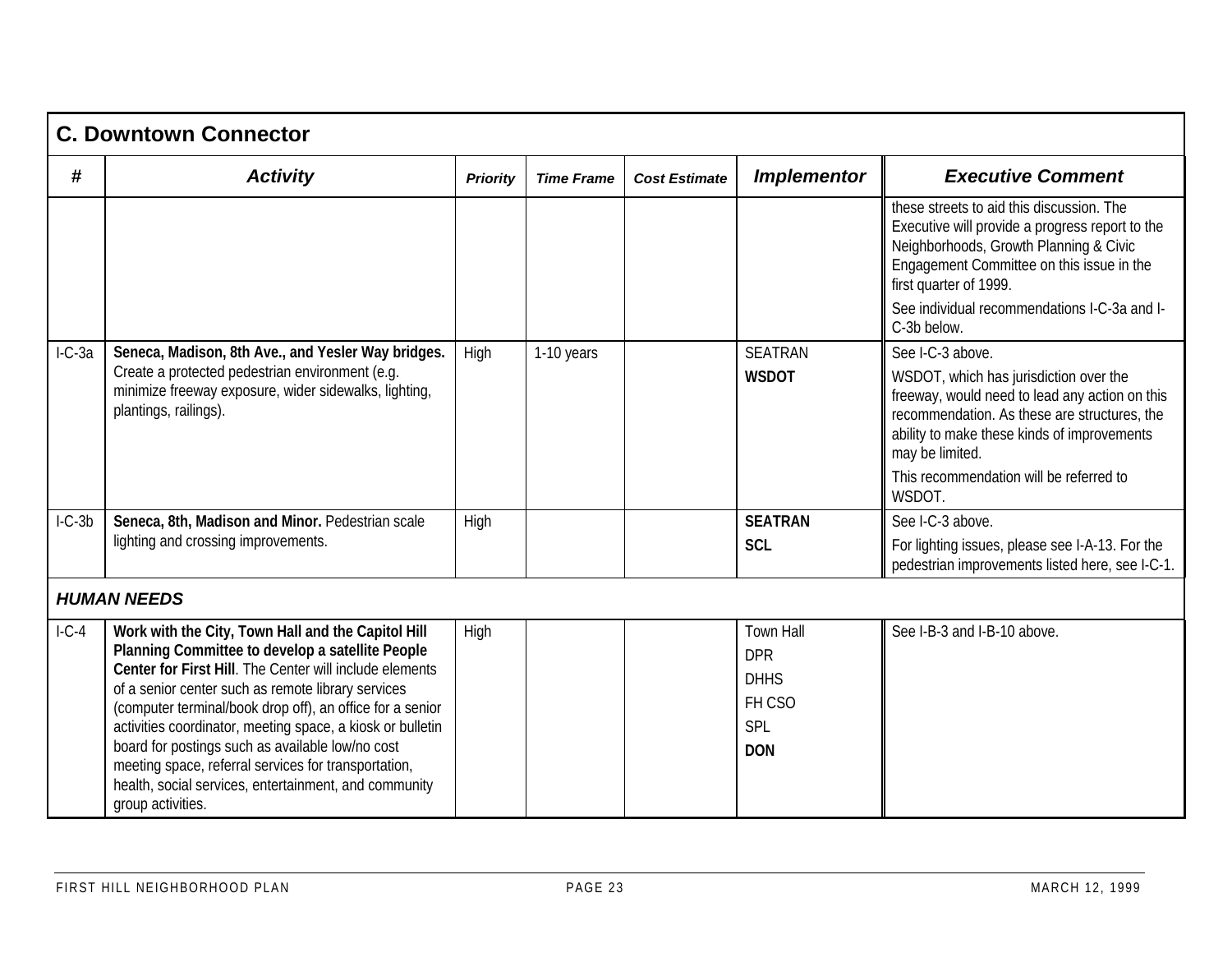# **II. Additional Activities For Implementation**

The activities listed in this section are not directly associated with a Key Strategy. The City has, when possible, identified next steps for implementations of each of these activities. The response will specify: 1) activities already under way; 2) activities for which the City agrees to initiate next steps (will include a schedule for the work); 3) this activity will be considered as part of the Sector Work Programs in the future as opportunities arise; 4) activities for which the community must take the lead (may be supported by City departments or existing programs); 5) issues that will be on the policy docket (the docket will assign responsibility for consideration of the issue and provide a schedule for reporting back to Council); and 6) activities which the City will not support. As with the activities listed for each Key Strategy in Section I, these activities are intended to be implemented over the span of many years.

The Executive will coordinate efforts to sort through these activities. During this sorting process, the departments will work together to create Sector work programs that will prioritize these activities. This may include developing rough cost estimates for the activities within each activity, identifying potential funding sources and mechanisms; establishing priorities within each plan, as well as priorities among plans; and developing phased implementation and funding strategies. The City will involve neighborhoods in a public process so that neighborhoods can help to establish citywide priorities. Activities identified in this section will be included in the City's tracking database for monitoring neighborhood plan implementation.

| #        | <b>Activity</b>                                                                                                                                                                                                                                         | <b>Priority</b> | <b>Time</b><br><b>Frame</b> | Cost<br><b>Estimate</b> | Implementor                                         | <b>Executive Comment</b>                                                                                                                                                                                                                                                                                                                                                                                                  | <b>City Action</b>                                                                                                                                                                                                                                                                                                                                                                |  |  |  |  |  |  |
|----------|---------------------------------------------------------------------------------------------------------------------------------------------------------------------------------------------------------------------------------------------------------|-----------------|-----------------------------|-------------------------|-----------------------------------------------------|---------------------------------------------------------------------------------------------------------------------------------------------------------------------------------------------------------------------------------------------------------------------------------------------------------------------------------------------------------------------------------------------------------------------------|-----------------------------------------------------------------------------------------------------------------------------------------------------------------------------------------------------------------------------------------------------------------------------------------------------------------------------------------------------------------------------------|--|--|--|--|--|--|
|          | A. Pike Pine Connector: TRANSPORTATION                                                                                                                                                                                                                  |                 |                             |                         |                                                     |                                                                                                                                                                                                                                                                                                                                                                                                                           |                                                                                                                                                                                                                                                                                                                                                                                   |  |  |  |  |  |  |
| $II-A-1$ | Improve the intersection geometry at the<br>Union/Harvard/Seneca St. intersection<br>and create a gateway or entry to First Hill.                                                                                                                       | Done            | $1 - 5$<br>years            |                         | <b>SEATRAN</b>                                      | SEATRAN has redesigned the<br>intersection at Harvard/Union/<br>Seneca as described in I-C-1.                                                                                                                                                                                                                                                                                                                             | Recommendation has already<br>been implemented through<br>departmental initiative.                                                                                                                                                                                                                                                                                                |  |  |  |  |  |  |
| $II-A-2$ | Pursue Seneca street improvements as<br>detailed in the Seneca Street Corridor<br>project.<br>See I-C-1 for additional information.                                                                                                                     | Medium          |                             |                         | <b>SEATRAN</b>                                      | The Executive's comments are listed<br>$in I-C-1.$                                                                                                                                                                                                                                                                                                                                                                        | See I-C-1. The Executive will<br>need to ensure coordination with<br>the Pike/Pine Neighborhood Plan.                                                                                                                                                                                                                                                                             |  |  |  |  |  |  |
| $II-A-3$ | Streetscape improvements on Hubbell<br>Place and Pike Street. Work with the<br>Pike/Pine Planning Committee, SEATRAN,<br>and the Convention Center to mitigate the<br>impacts of the Convention Center<br>development on the adjacent<br>neighborhoods. | Medium          |                             |                         | Convention<br>Center<br>Community<br><b>SEATRAN</b> | Mitigation required of the Convention<br>Center is linked to impacts identified<br>during the City Council's permitting<br>and street vacation processes<br>related to the Center's expansion. If<br>mitigation is required for the items<br>proposed here, they may be<br>implemented through the permitting<br>process. These recommendations<br>will be forwarded to SEATRAN staff<br>and the Council's Transportation | The community has already<br>pursued and obtained some<br>mitigation, including pedestrian<br>scale lighting and marketing of<br>First Hill businesses, as part of<br>this development. The Executive<br>will review this matrix item again<br>after the street vacation and<br>permitting process for the<br>Convention Center expansion is<br>complete. The Executive will need |  |  |  |  |  |  |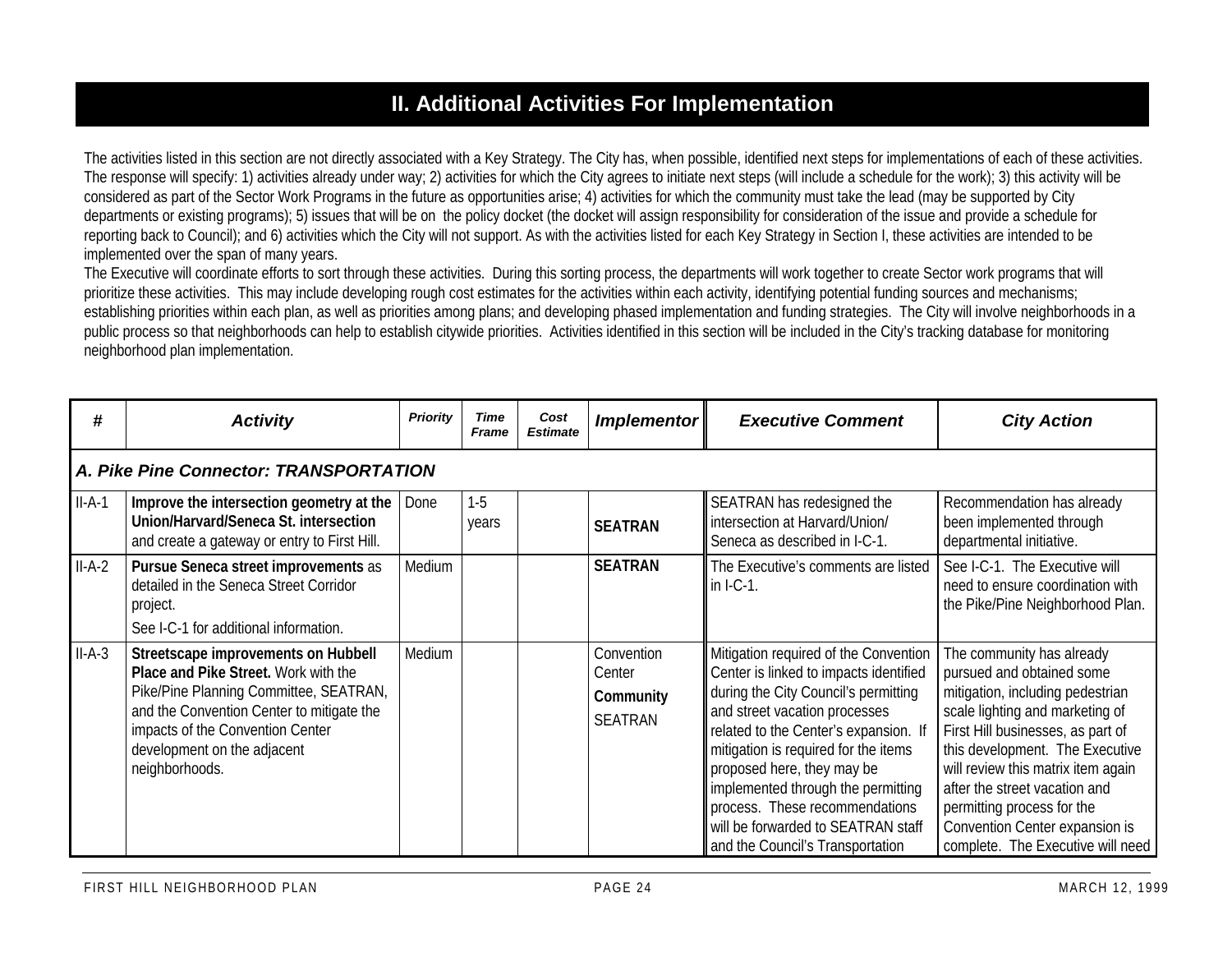| #        | <b>Activity</b>                                                                                                                                                                           | <b>Priority</b> | <b>Time</b><br>Frame | Cost<br><b>Estimate</b> | <b>Implementor</b>                                                                                   | <b>Executive Comment</b>                                                                                                                                                                                                                                                                                                                                                                                                                                                                                                                                                                                                                                                                                                                                                                                           | <b>City Action</b>                                                                                                                                                                                                                                                                                                                                                   |
|----------|-------------------------------------------------------------------------------------------------------------------------------------------------------------------------------------------|-----------------|----------------------|-------------------------|------------------------------------------------------------------------------------------------------|--------------------------------------------------------------------------------------------------------------------------------------------------------------------------------------------------------------------------------------------------------------------------------------------------------------------------------------------------------------------------------------------------------------------------------------------------------------------------------------------------------------------------------------------------------------------------------------------------------------------------------------------------------------------------------------------------------------------------------------------------------------------------------------------------------------------|----------------------------------------------------------------------------------------------------------------------------------------------------------------------------------------------------------------------------------------------------------------------------------------------------------------------------------------------------------------------|
|          |                                                                                                                                                                                           |                 |                      |                         |                                                                                                      | Committee.                                                                                                                                                                                                                                                                                                                                                                                                                                                                                                                                                                                                                                                                                                                                                                                                         | to ensure coordination with the<br>Pike/Pine Neighborhood Plan.                                                                                                                                                                                                                                                                                                      |
|          | A. Pike Pine Connector: URBAN DESIGN                                                                                                                                                      |                 |                      |                         |                                                                                                      |                                                                                                                                                                                                                                                                                                                                                                                                                                                                                                                                                                                                                                                                                                                                                                                                                    |                                                                                                                                                                                                                                                                                                                                                                      |
| $II-A-4$ | Remove obstructions on sidewalks (e.g.<br>dumpsters, misplaced poles).                                                                                                                    | Medium          | <b>Now</b>           |                         | <b>Harvard Market</b><br>Community<br><b>SEATRAN</b><br><b>DCLU</b><br>SCL<br>SPU<br>KC Health Dept. | While SEATRAN permits<br>construction dumpsters and SPU<br>handles contracts for residential<br>dumpsters, commercial dumpsters<br>and hauling are currently the<br>responsibility of the state. SPU is<br>exploring gaining control of<br>commercial dumpsters. If<br>commercial dumpsters are the issue,<br>the community will need to engage<br>the hauling operator (listed on the<br>dumpster) or should contact the<br>Health Department with sanitation<br>concerns.<br>Regarding utility poles, the<br>community is encouraged to work<br>with SCL's South Service Center on<br>specific problem locations. Utility<br>poles of concern to the community<br>may be SCL, US WEST, or other<br>agency's responsibility, and<br>identifying ownership is the first step<br>in addressing this recommendation. | <b>SEATRAN's Street Use inspectors</b><br>will work with the community to<br>investigate any specific complaints<br>related to large dumpsters on<br>sidewalks in retail areas. The<br>community can contact SCL<br>regarding specific problem<br>locations for poles. The Executive<br>will need to ensure coordination<br>with the Pike/Pine Neighborhood<br>Plan. |
| $II-A-5$ | Work with the Harvard Market to locate a<br>First Hill informational kiosk on Harvard<br>Market property or directly adjacent to the<br>Market.<br>See I-A-3a for additional information. | Medium          | $1-5$<br>years       |                         | Community<br><b>DON</b><br><b>Harvard Market</b><br>Metro                                            | This is a community-based activity.<br>The Executive's comments regarding<br>community kiosks are listed in I-A-<br>3а.                                                                                                                                                                                                                                                                                                                                                                                                                                                                                                                                                                                                                                                                                            | The community should take the<br>lead on this recommendation.<br>See I-A-3a. The Executive will<br>need to ensure coordination with<br>the Pike/Pine Neighborhood Plan.                                                                                                                                                                                              |
|          | A. Pike Pine Connector: PUBLIC SAFETY                                                                                                                                                     |                 |                      |                         |                                                                                                      |                                                                                                                                                                                                                                                                                                                                                                                                                                                                                                                                                                                                                                                                                                                                                                                                                    |                                                                                                                                                                                                                                                                                                                                                                      |
| $II-A-6$ | Improve sight distances at entrance/exit<br>of Harvard Market.                                                                                                                            | Medium          | <b>Now</b>           |                         | <b>Harvard Market</b><br><b>SEATRAN</b>                                                              | SEATRAN will investigate the site to<br>provide information and analysis of                                                                                                                                                                                                                                                                                                                                                                                                                                                                                                                                                                                                                                                                                                                                        | SEATRAN will investigate the site<br>in the first quarter of 1999,                                                                                                                                                                                                                                                                                                   |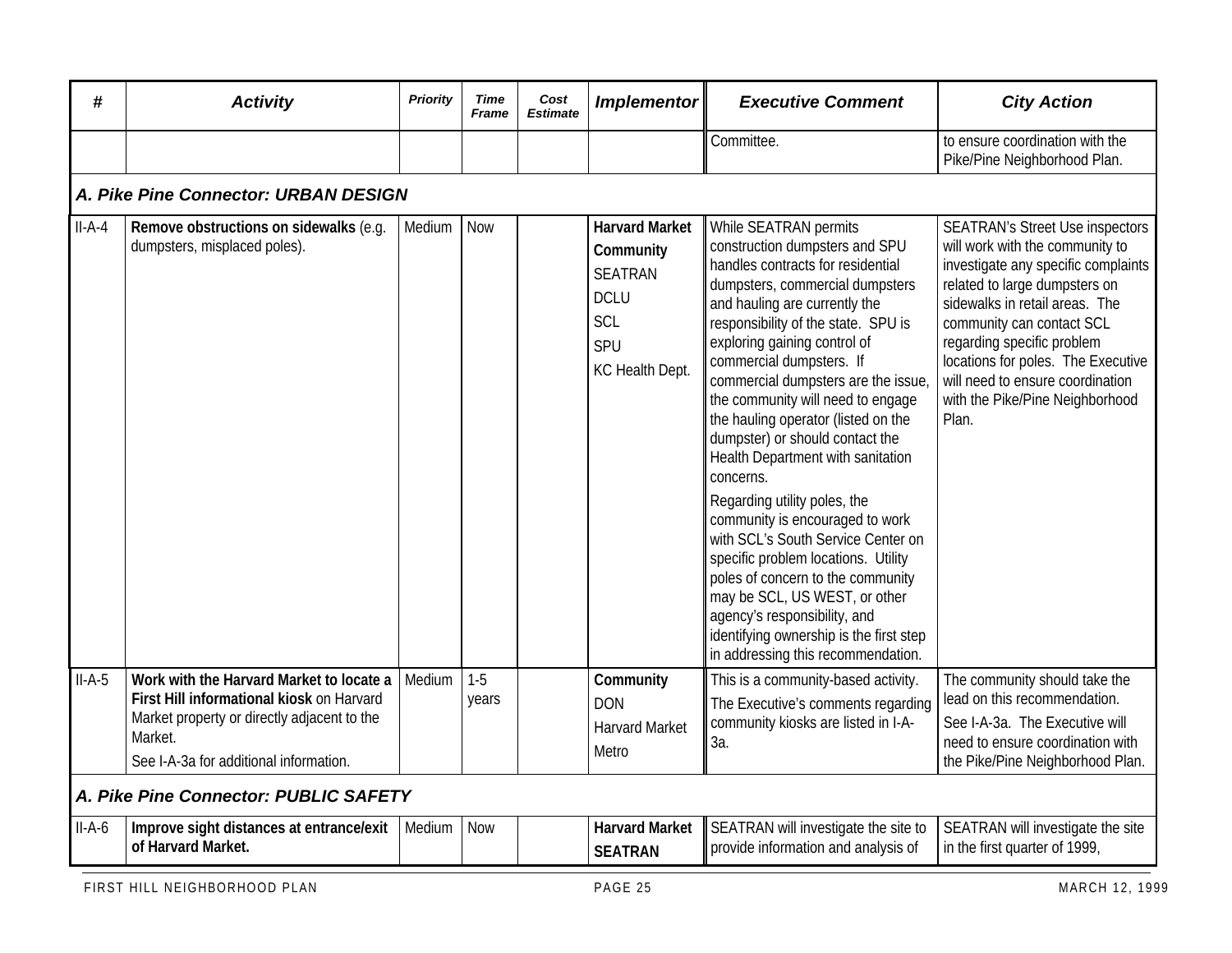| #        | <b>Activity</b>                                                                                                                                                                                                                                                                                                                                                                                                              | <b>Priority</b> | <b>Time</b><br>Frame | Cost<br><b>Estimate</b> | <b>Implementor</b>                                                                                                                                 | <b>Executive Comment</b>                                                                                                                                                                                                                                                                                                                                                                        | <b>City Action</b>                                                                                                                                                                                                                                                                                                                                                                                                                                                                                      |
|----------|------------------------------------------------------------------------------------------------------------------------------------------------------------------------------------------------------------------------------------------------------------------------------------------------------------------------------------------------------------------------------------------------------------------------------|-----------------|----------------------|-------------------------|----------------------------------------------------------------------------------------------------------------------------------------------------|-------------------------------------------------------------------------------------------------------------------------------------------------------------------------------------------------------------------------------------------------------------------------------------------------------------------------------------------------------------------------------------------------|---------------------------------------------------------------------------------------------------------------------------------------------------------------------------------------------------------------------------------------------------------------------------------------------------------------------------------------------------------------------------------------------------------------------------------------------------------------------------------------------------------|
|          | Harvard Market attracts high volumes of<br>pedestrians and cars. Currently, there is not<br>adequate visibility between pedestrians and<br>drivers at the entrances to the parking lot on<br>Union Street and on Harvard Avenue. Work<br>with Harvard Market and SEATRAN to<br>improve sight lines at these locations.                                                                                                       |                 |                      |                         |                                                                                                                                                    | the location for the community and<br>Harvard Market. There may be<br>simple solutions to the problem, such<br>as restricting parking to improve<br>visibility. Implementation of identified<br>solutions may be subject to further<br>analysis and availability of resources.                                                                                                                  | however implementation of<br>solutions may require Harvard<br>Market's cooperation and/or<br>additional resources. The<br>Executive will need to ensure<br>coordination with the Pike/Pine<br>Neighborhood Plan.                                                                                                                                                                                                                                                                                        |
| $II-A-7$ | Add pedestrian scale lighting on all Key<br>Pedestrian Streets, especially in the<br>vicinity of the Harvard Market.<br>See II-B-7 for Key Pedestrian Street<br>designations.                                                                                                                                                                                                                                                | High            | $1-5$<br>years       |                         | <b>SEATRAN</b><br><b>SCL</b>                                                                                                                       | The community is encouraged to<br>work with SCL through the<br>pedestrian lighting program to<br>develop a "lighting plan" which<br>details both locations and lighting<br>fixtures to illuminate walkways for<br>pedestrian traffic. The "lighting plan"<br>will help determine project feasibility<br>and cost estimates. For lighting on<br>arterials, SEATRAN would have to<br>be involved. | The community should work with<br>SCL's pedestrian lighting program<br>to develop a "lighting plan."<br>Lighting recommendations and<br>Key Pedestrian Streets have<br>raised implementation and policy<br>issues in a number of<br>neighborhood plans. The<br>Executive will review lighting<br>policy and report to the<br>Neighborhoods, Growth Planning<br>& Civic Engagement Committee in<br>June 1999. The Executive will<br>need to ensure coordination with<br>the Pike/Pine Neighborhood Plan. |
|          | <b>B. Neighborhood Wide Recommendations: ECONOMIC DEVELOPMENT</b>                                                                                                                                                                                                                                                                                                                                                            |                 |                      |                         |                                                                                                                                                    |                                                                                                                                                                                                                                                                                                                                                                                                 |                                                                                                                                                                                                                                                                                                                                                                                                                                                                                                         |
| $II-B-1$ | Implement a Marketing Strategy to<br>promote First Hill resources. This will<br>include "What's Happening in First Hill"<br>kiosks throughout the neighborhood and a<br>Welcome Wagon to advertise First Hill<br>businesses (more detailed description in<br>Madison Street Key Activity). The marketing<br>strategy should include a list and map of<br>First Hill's cultural resources.<br>See I-A-3 for more information. | Medium          |                      |                         | <b>FHIA</b><br>FH CSO<br><b>OED</b><br>FH Businesses,<br>churches and<br>other cultural<br>organizations<br><b>DON</b><br>Metro<br>Major Employers | This is a community-based activity<br>and is described in I-A-3.                                                                                                                                                                                                                                                                                                                                | The community should take the<br>lead on this recommendation.<br>See I-A-3.                                                                                                                                                                                                                                                                                                                                                                                                                             |
| $II-B-2$ | <b>Create a First Hill Community</b>                                                                                                                                                                                                                                                                                                                                                                                         | High            |                      |                         | <b>FHIA</b>                                                                                                                                        | The City strongly supports the                                                                                                                                                                                                                                                                                                                                                                  | The Executive shall submit                                                                                                                                                                                                                                                                                                                                                                                                                                                                              |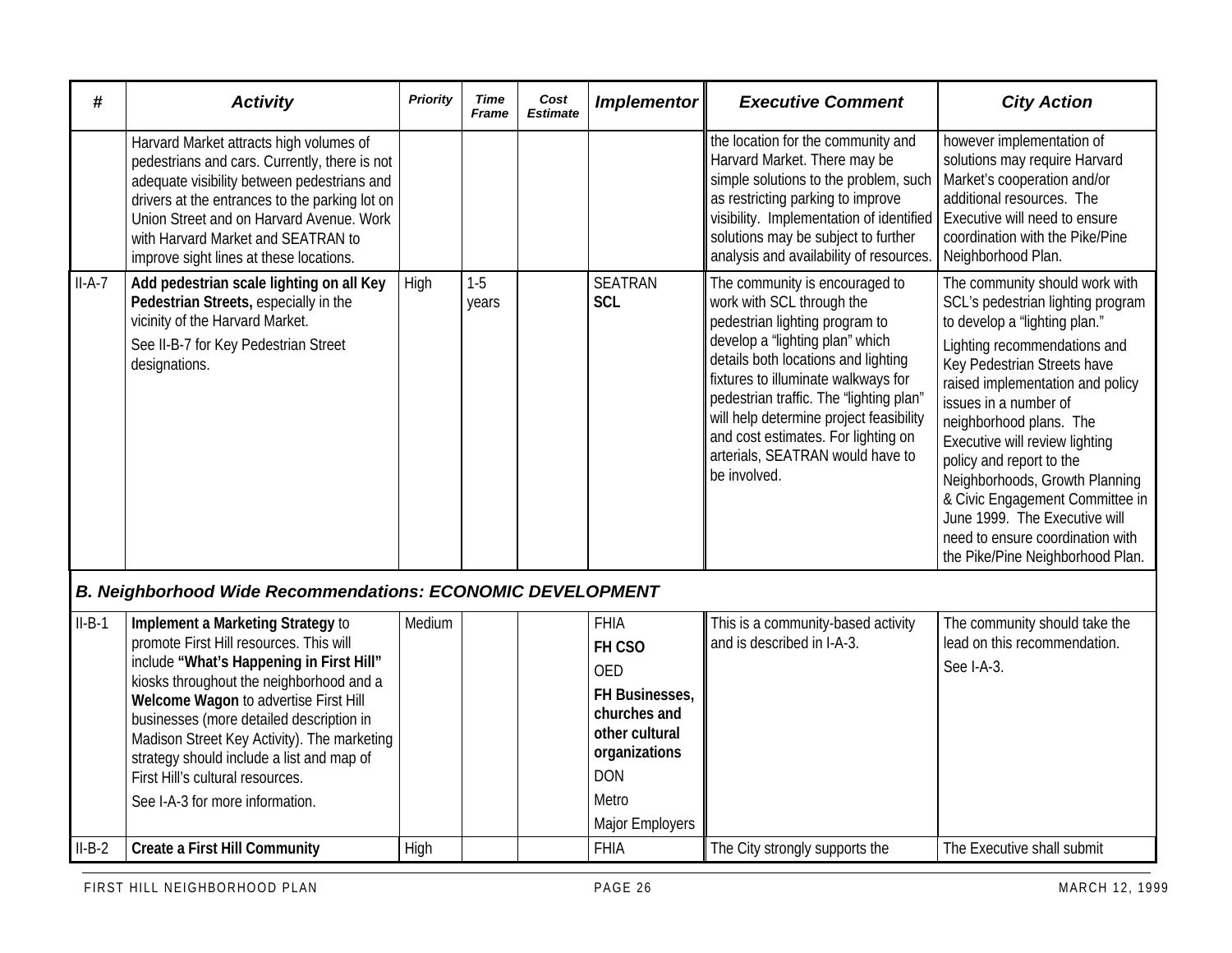| # | <b>Activity</b>                                                                                                                                                                                                                                                                                                                                                                                                                                                                                                                                                                                                                                                                                                                                                                                                                                                                                                                               | <b>Priority</b> | <b>Time</b><br>Frame | Cost<br><b>Estimate</b> | <b>Implementor</b>                                                                                                            | <b>Executive Comment</b>                                                                                                                                                                                                                                                   | <b>City Action</b>                                                                                                                                                                                                                                                                                                                                                            |
|---|-----------------------------------------------------------------------------------------------------------------------------------------------------------------------------------------------------------------------------------------------------------------------------------------------------------------------------------------------------------------------------------------------------------------------------------------------------------------------------------------------------------------------------------------------------------------------------------------------------------------------------------------------------------------------------------------------------------------------------------------------------------------------------------------------------------------------------------------------------------------------------------------------------------------------------------------------|-----------------|----------------------|-------------------------|-------------------------------------------------------------------------------------------------------------------------------|----------------------------------------------------------------------------------------------------------------------------------------------------------------------------------------------------------------------------------------------------------------------------|-------------------------------------------------------------------------------------------------------------------------------------------------------------------------------------------------------------------------------------------------------------------------------------------------------------------------------------------------------------------------------|
|   | Stewardship Organization (FH CSO) to<br>work with the city and implement the<br>recommendations of the neighborhood<br>plan. The CSO will have the following<br>characteristics:<br>Members will represent all<br>٠<br>neighborhood stakeholder groups (including<br>major employers);<br>A staff person will be necessary to<br>coordinate activities (a portion of this<br>person's time must be dedicated to<br>supporting human development goals for<br>community connectedness and for<br>developing the People Center).<br>May be part of a First Hill BIA (see I-A-<br>2) or a separate entity.<br><b>Activities will include:</b><br>Improving coordination of human<br>٠<br>development services for the neighborhood;<br>Participating on citizen advisory<br>committees for the major employers;<br>Participating in the design review<br>٠<br>process for new development;<br>Preparing applications for matching<br>٠<br>funds; |                 |                      |                         | <b>OED</b><br><b>DON</b><br>FH Businesses,<br>churches and<br>other cultural<br>organizations<br>Major Employers<br>Community | neighborhood's efforts to take on<br>stewardship of neighborhood<br>planning activities. DON, through the<br>Neighborhood Development<br>Managers, and OED can provide<br>assistance in exploring various<br>organizational structures and<br>community capacity building. | recommendations for ongoing<br>stewardship of all neighborhood<br>plans and continuing planning<br>efforts for neighborhoods by June<br>1999. The Executive shall work<br>with each of the neighborhood<br>planning groups on the<br>recommendations.<br>The community will need to take<br>an active role in organizing to take<br>on stewardship of the First Hill<br>Plan. |
|   | Developing volunteer match hours for<br>grants; and                                                                                                                                                                                                                                                                                                                                                                                                                                                                                                                                                                                                                                                                                                                                                                                                                                                                                           |                 |                      |                         |                                                                                                                               |                                                                                                                                                                                                                                                                            |                                                                                                                                                                                                                                                                                                                                                                               |
|   | Working with City, Sound Transit,<br>Metro staff and the major employers to<br>accomplish goals for housing, business<br>development, open space<br>acquisition/management, public safety, job<br>training, and transportation.                                                                                                                                                                                                                                                                                                                                                                                                                                                                                                                                                                                                                                                                                                               |                 |                      |                         |                                                                                                                               |                                                                                                                                                                                                                                                                            |                                                                                                                                                                                                                                                                                                                                                                               |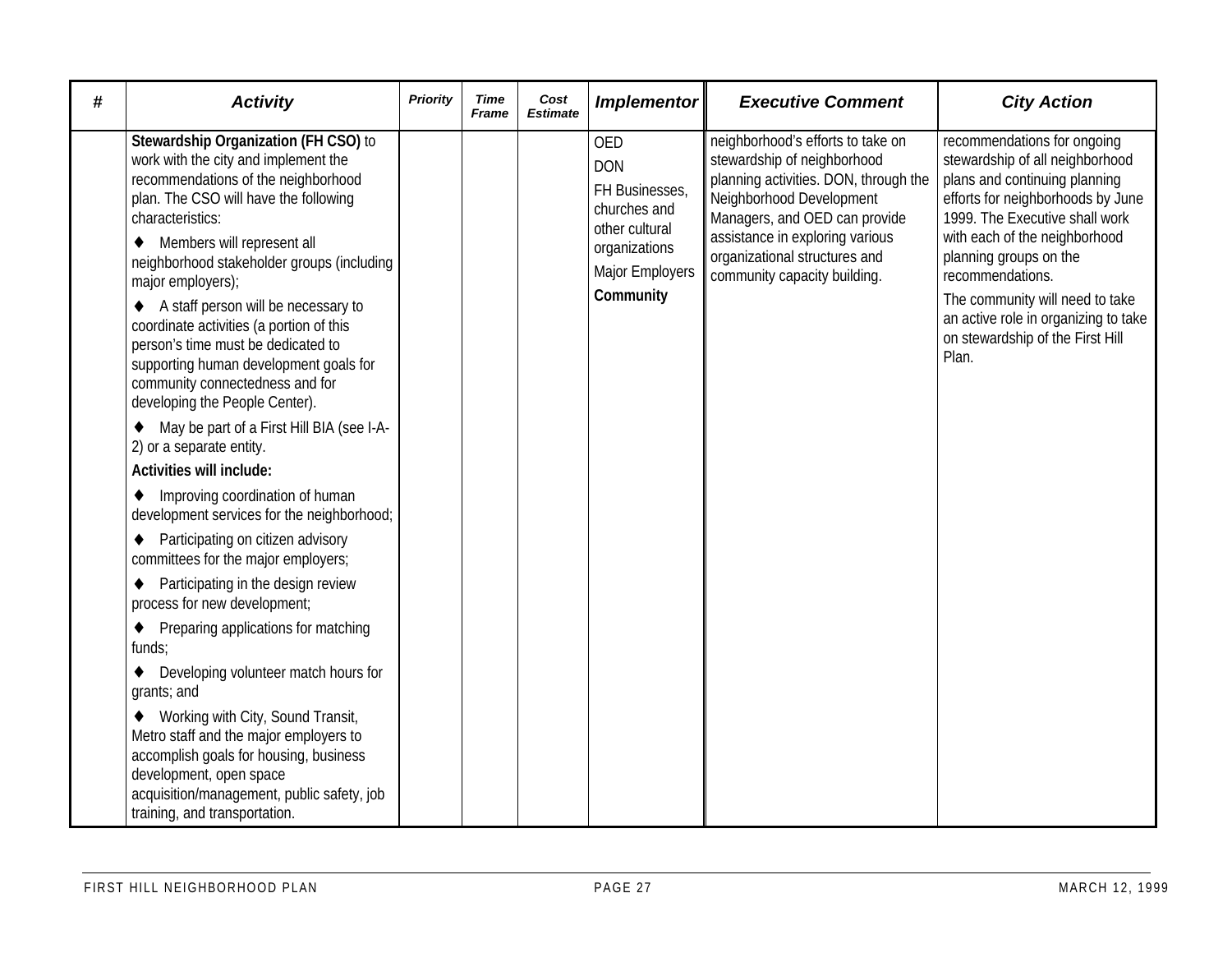| #         | <b>Activity</b>                                                                                                                                                                                                                                                                                                                                                                                                                                                                                                                                                                                                                                                                                                                                                                                                   | Priority | Time<br>Frame | Cost<br><b>Estimate</b> | <b>Implementor</b>                                                                                        | <b>Executive Comment</b>                                                                                                                                                                                                                                                                                                                                                                                                                                                                                                                                                                                                                                                                                                                                              | <b>City Action</b>                                                                                                                                                                                                                                                                                                 |
|-----------|-------------------------------------------------------------------------------------------------------------------------------------------------------------------------------------------------------------------------------------------------------------------------------------------------------------------------------------------------------------------------------------------------------------------------------------------------------------------------------------------------------------------------------------------------------------------------------------------------------------------------------------------------------------------------------------------------------------------------------------------------------------------------------------------------------------------|----------|---------------|-------------------------|-----------------------------------------------------------------------------------------------------------|-----------------------------------------------------------------------------------------------------------------------------------------------------------------------------------------------------------------------------------------------------------------------------------------------------------------------------------------------------------------------------------------------------------------------------------------------------------------------------------------------------------------------------------------------------------------------------------------------------------------------------------------------------------------------------------------------------------------------------------------------------------------------|--------------------------------------------------------------------------------------------------------------------------------------------------------------------------------------------------------------------------------------------------------------------------------------------------------------------|
|           | <b>B. Neighborhood Wide Recommendations: URBAN DESIGN</b>                                                                                                                                                                                                                                                                                                                                                                                                                                                                                                                                                                                                                                                                                                                                                         |          |               |                         |                                                                                                           |                                                                                                                                                                                                                                                                                                                                                                                                                                                                                                                                                                                                                                                                                                                                                                       |                                                                                                                                                                                                                                                                                                                    |
| $II-B-3$  | Participate in the Design Review process<br>for all new developments. Work within the<br>existing City of Seattle design guidelines to<br>ensure that new development addresses<br>the following issues:<br>No blank walls at street level<br>(openings, landscaping, pedestrian oriented<br>retail).<br>Ground floor uses encourage<br>$\bullet$<br>pedestrian activity (e.g. retail stores, transit,<br>community policing station) Design<br>buildings using Crime Prevention through<br><b>Environmental Design Techniques</b><br>(CPTED) so that passive surveillance is<br>possible.<br>Buildings at neighborhood entry points<br>٠<br>emphasize First Hill identity.<br>Use appropriate materials for new<br>$\blacklozenge$<br>construction that reflect First Hill's historic<br>character (e.g. brick). | Medium   |               |                         | FH CSO<br><b>DCLU</b><br><b>SPO</b><br>SPD (CPTED)<br><b>SEATRAN</b><br>Metro<br>FH Major<br>Institutions | Blank walls and ground floor use are<br>issues addressed by existing city-<br>wide design guidelines and<br>development standards in the Land<br>Use Code.<br>DCLU will continue existing public<br>notice procedures, which include<br>publishing a bulletin, posting signs,<br>and mailing a notice to meeting<br>attendees. Interested community<br>groups can be placed on the mailing<br>list for DCLU's General Mailed<br>Release if requested.<br>Neighborhood specific design<br>guidelines may be a useful tool for<br>emphasizing First Hill identity at the<br>entry points.<br>Major Institutions have Citizen<br>Advisory Committees to provide<br>community review and comment on<br>institution projects and Major<br><b>Institution Master Plans.</b> | The community must take the<br>initiative in participating in the<br>design review process for specific<br>projects.<br>In 1999-2000, DCLU will be re-<br>examining the City's design review<br>process to address neighborhood<br>specific design guidelines and will<br>work with this and other<br>communities. |
| $II-B-3a$ | Street furniture, lighting and transit<br>shelters on Key Pedestrian Streets are<br>should be designed to address goals for<br>key pedestrian streets.                                                                                                                                                                                                                                                                                                                                                                                                                                                                                                                                                                                                                                                            | High     |               |                         | <b>SEATRAN</b><br>KC/Metro                                                                                | Implementing the improvements<br>listed here will generally require a<br>strong community role in obtaining<br>funding and developing the design<br>for the improvement. The<br>Neighborhood Matching Fund may<br>be an appropriate funding source for<br>the community to pursue this<br>recommendation.<br>Design of transit shelters will need to<br>be discussed with KC/Metro.<br>will be referred to the Policy Docket.                                                                                                                                                                                                                                                                                                                                         | The issue of Key Pedestrian<br>Streets will be referred to the<br>Policy Docket for City Council<br>discussion. The community is<br>encouraged to detail the<br>improvements desired to aid this<br>discussion.                                                                                                    |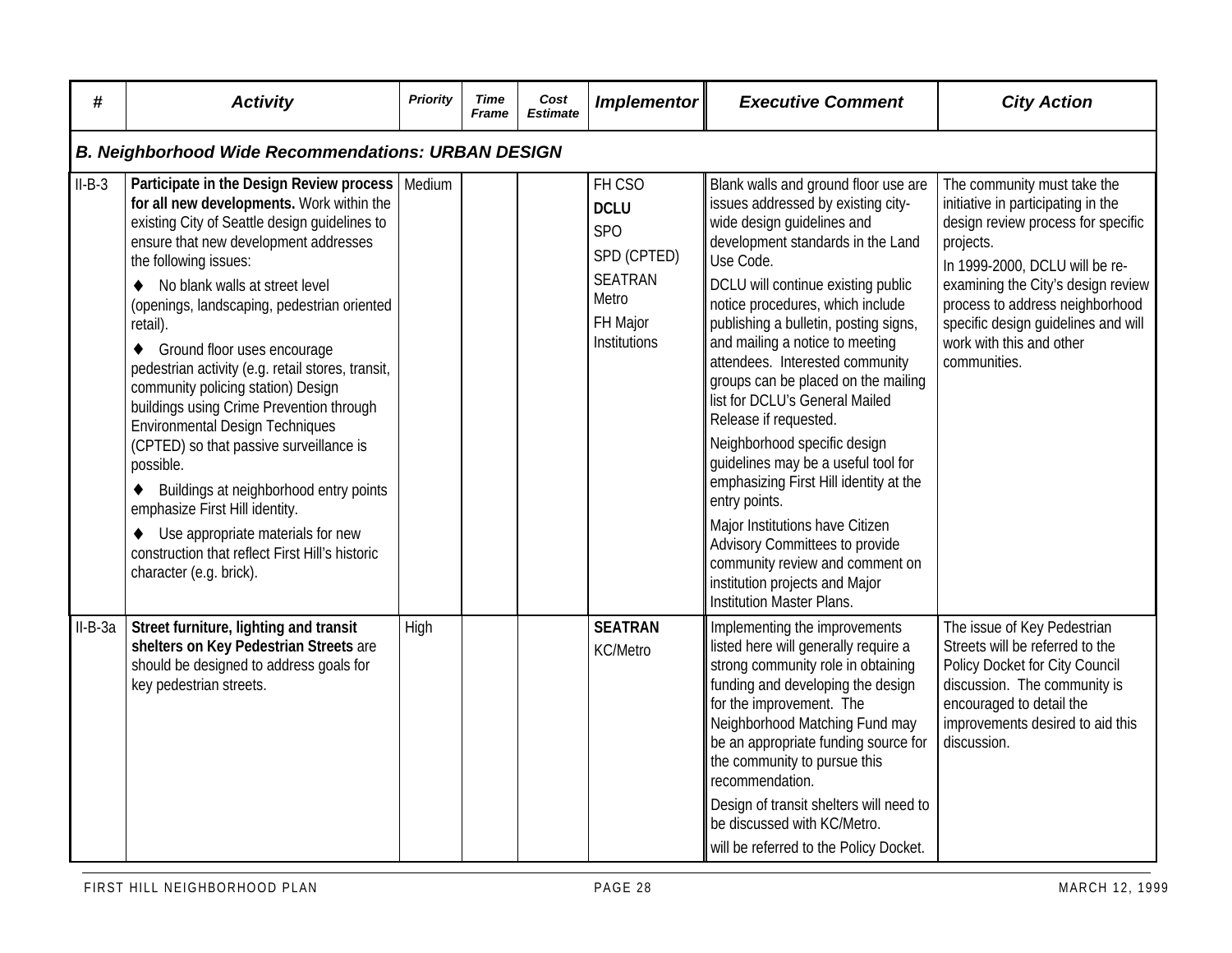| #         | <b>Activity</b>                                                                                                                                                                                                                                     | <b>Priority</b> | Time<br><b>Frame</b> | Cost<br><b>Estimate</b> | <b>Implementor</b>                                                                                                                                  | <b>Executive Comment</b>                                                                                                                                                                                                                                                                                                                  | <b>City Action</b>                                                                                                                        |
|-----------|-----------------------------------------------------------------------------------------------------------------------------------------------------------------------------------------------------------------------------------------------------|-----------------|----------------------|-------------------------|-----------------------------------------------------------------------------------------------------------------------------------------------------|-------------------------------------------------------------------------------------------------------------------------------------------------------------------------------------------------------------------------------------------------------------------------------------------------------------------------------------------|-------------------------------------------------------------------------------------------------------------------------------------------|
| $II-B-3b$ | Design the light rail station as part of a<br>mixed use development with security<br>station, ground floor shops and other<br>pedestrian generators.                                                                                                | Medium          |                      |                         | SP <sub>O</sub><br><b>SOUND</b><br><b>TRANSIT</b>                                                                                                   | See the Integrated City Response for<br>the Madison Street District Key<br>Strategy.                                                                                                                                                                                                                                                      | This issue will be explored further<br>as a part of the Station Area<br>Planning process.                                                 |
| $II-B-4$  | Create a coordinated design plan for<br>First Hill's entry points. Establishing a<br>more cohesive identity for First Hill by<br>marking the entry points to the<br>neighborhood in a deliberate way.<br>Opportunities sites include:               | High            |                      |                         | <b>FHIA</b><br>FH CSO<br><b>SEATRAN</b><br>FH Businesses,<br>churches and<br>other cultural<br>organizations<br>Major Employers<br>Northwest School | While SEATRAN supports the idea<br>of a coordinated design plan, a<br>conceptual design for these entry<br>points is needed for further<br>evaluation.<br>If this design plan is to effect private<br>development, DCLU should be<br>involved.<br>The Neighborhood Matching Fund<br>may be a good source of funding for<br>this activity. | See individual recommendations I-<br>B-4a through I-B-4d below.                                                                           |
| $II-B-4a$ | South entry: the Central Gateway Project<br>at the confluence of Yesler Way, Boren<br>Ave. and 12 <sup>th</sup> Ave.<br>See I-B-5 for additional information.                                                                                       | High            |                      |                         | See above                                                                                                                                           | <b>SEATRAN and the Planning</b><br>Commission are coordinating a<br>design workshop with the community<br>and other departments.<br>See I-B-5.                                                                                                                                                                                            | This recommendation is already<br>being pursued through a design<br>workshop.<br>See I-B-5.                                               |
| $II-B-4b$ | East entries: Landscape the triangular<br>parcels on Broadway where it intersects<br>with Marion and Boylston, Minor and<br>James, and Boren and Terrace. This will<br>create a series of unified neighborhood<br>entryways.                        | High            |                      |                         | See above                                                                                                                                           | The next step is to develop a<br>conceptual design.<br>The Neighborhood Matching Fund<br>may be a good source of funding for<br>this activity.                                                                                                                                                                                            | The community will need to take<br>the next step to develop this<br>recommendation before<br>appropriate City departments can<br>comment. |
| $II-B-4C$ | West entries: Lighting, railings, signage,<br>painting and other treatments are proposed<br>for the freeway bridges to mark the entries<br>to First Hill from Downtown at Seneca,<br>Madison, Cherry (underpass), James<br>(underpass), and Yesler. | High            |                      |                         | See above                                                                                                                                           | The next step is to develop a<br>conceptual design.<br>WSDOT would have to be involved<br>in relation to freeway treatments.<br>The Neighborhood Matching Fund<br>may be a good source of funding for<br>this activity.                                                                                                                   | The community will need to take<br>the next step to develop this<br>recommendation before<br>appropriate City departments can<br>comment. |
| $II-B-4d$ | North entries: plant traffic circles at<br>Summit and Union (Northwest School) and                                                                                                                                                                  | High            |                      |                         | See above                                                                                                                                           | As Union is a designated arterial, it<br>may not be possible to implement a                                                                                                                                                                                                                                                               | The community will need to work<br>with SEATRAN to determine                                                                              |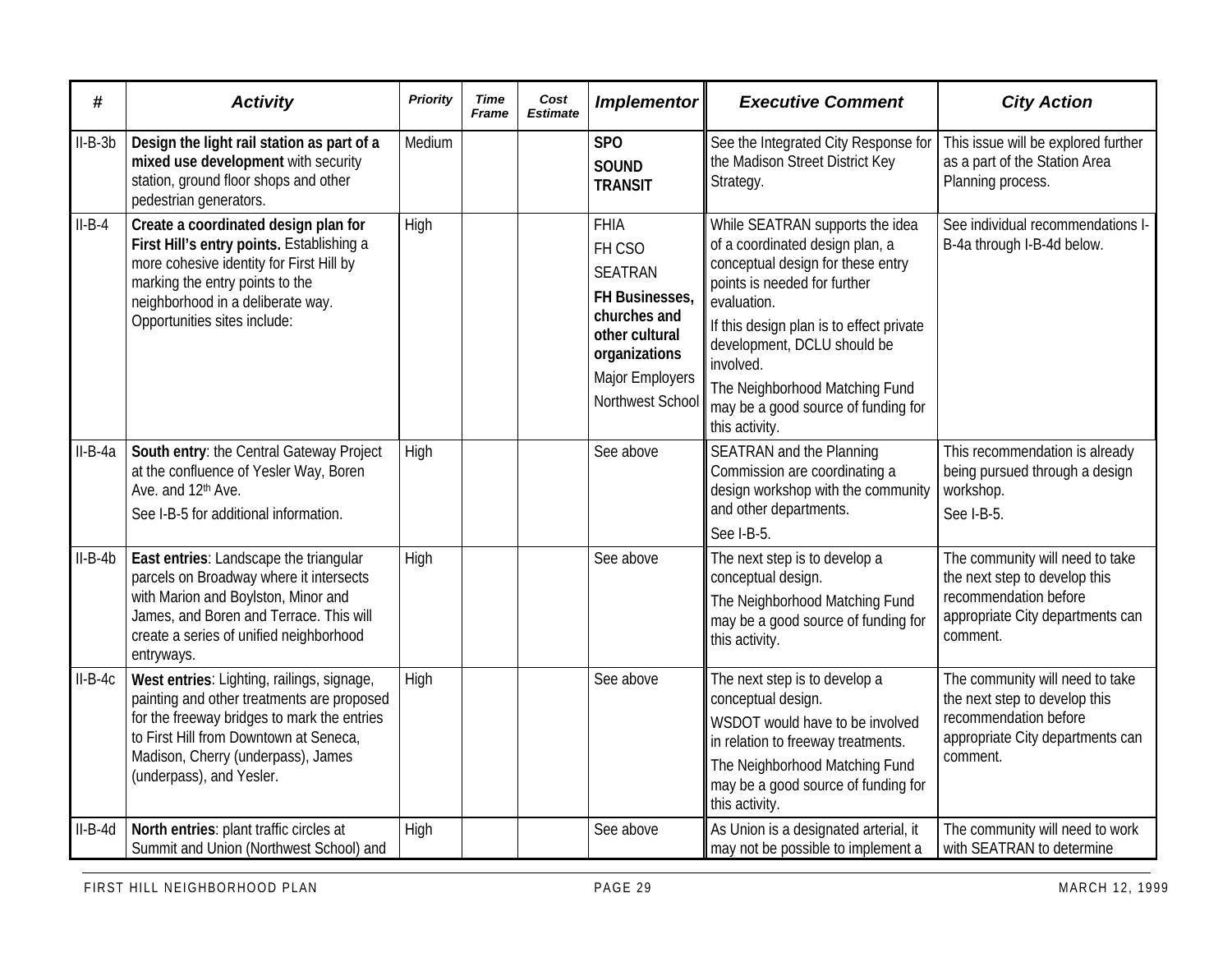| #        | <b>Activity</b>                                                                                                    | <b>Priority</b> | Time<br><b>Frame</b> | Cost<br><b>Estimate</b> | <b>Implementor</b>      | <b>Executive Comment</b>                                                                                                                                                                                                                                                                                                                                                                                                                                                                                                                                                                                                                                                                                                                                                                                                                                                                                                                                      | <b>City Action</b>                                                                                                       |
|----------|--------------------------------------------------------------------------------------------------------------------|-----------------|----------------------|-------------------------|-------------------------|---------------------------------------------------------------------------------------------------------------------------------------------------------------------------------------------------------------------------------------------------------------------------------------------------------------------------------------------------------------------------------------------------------------------------------------------------------------------------------------------------------------------------------------------------------------------------------------------------------------------------------------------------------------------------------------------------------------------------------------------------------------------------------------------------------------------------------------------------------------------------------------------------------------------------------------------------------------|--------------------------------------------------------------------------------------------------------------------------|
|          | at the Seneca/Harvard/Union intersection<br>consistent with those on the east entries.                             |                 |                      |                         |                         | traffic circle at Summit and Union.<br>The Seneca/Harvard/Union<br>intersection was recently redesigned<br>(see I-C-1) with landscaping and<br>other improvements. A traffic circle<br>may not be appropriate for this site.<br>Other gateway treatments will need a<br>conceptual design for further review.<br>The Neighborhood Matching Fund<br>may be a good source of funding for<br>such an activity.                                                                                                                                                                                                                                                                                                                                                                                                                                                                                                                                                   | whether traffic circles are<br>appropriate at these locations.                                                           |
| $II-B-5$ | Underground existing utility wires<br>throughout First Hill east of Boren Avenue<br>to retain mature street trees. | Medium          |                      |                         | <b>SCL</b><br>Community | Undergrounding utility wires is<br>accomplished through SCL's<br><b>Voluntary Underground Projects</b><br>program. The community should<br>submit a preliminary site drawing of<br>the proposed area to enable SCL to<br>develop initial engineering cost<br>estimates for the needed utility work.<br>The City's 1999-2000 budget<br>includes funds to enable City Light to<br>conduct feasibility analysis and cost<br>estimates for proposed<br>undergrounding of utilities in some<br>communities. The implementation<br>costs of the undergrounding project<br>would have to be paid by the<br>participating community.<br>The community will need to develop<br>support and funding within the<br>community to successfully<br>implement this recommendation.<br>Undergrounding utility wires may<br>conflict with the goal of retaining<br>mature street trees as construction<br>work may interfere with tree root<br>systems. The community may want | The community should work with<br><b>SCL's Voluntary Underground</b><br>Projects program to determine the<br>next steps. |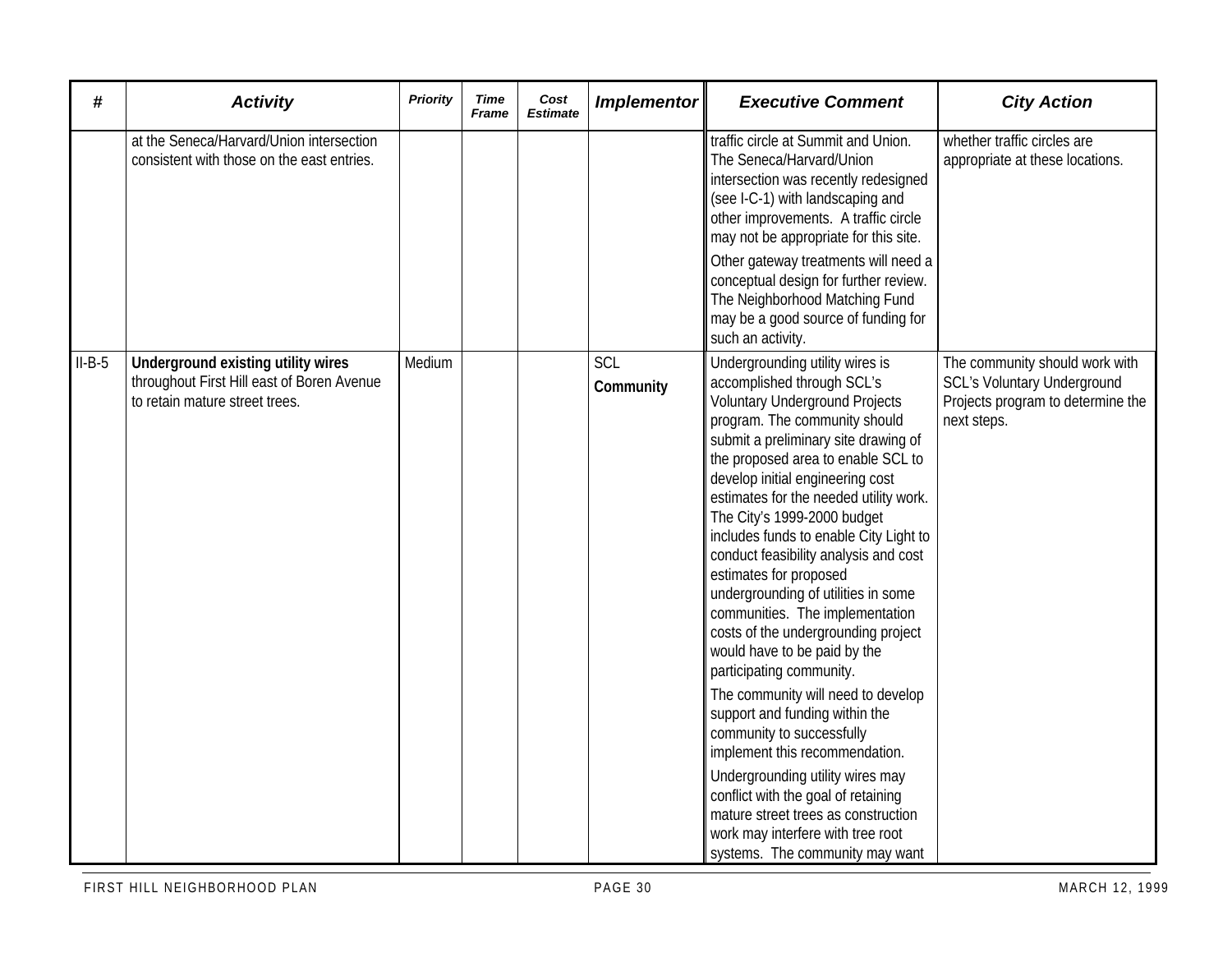| #        | <b>Activity</b>                                                                                                                      | <b>Priority</b> | Time<br><b>Frame</b> | Cost<br><b>Estimate</b> | <b>Implementor</b>                       | <b>Executive Comment</b>                                                                                                                                                                                                                                                                                                                                                                                                                                                                                                                                                                                                                   | <b>City Action</b>                                                                                                                                                                                                                                                                                                                                                                                                                                                                                                                                                                                                                                                                                                                                                                                                                                                                                                                                                                                                                                                                                |
|----------|--------------------------------------------------------------------------------------------------------------------------------------|-----------------|----------------------|-------------------------|------------------------------------------|--------------------------------------------------------------------------------------------------------------------------------------------------------------------------------------------------------------------------------------------------------------------------------------------------------------------------------------------------------------------------------------------------------------------------------------------------------------------------------------------------------------------------------------------------------------------------------------------------------------------------------------------|---------------------------------------------------------------------------------------------------------------------------------------------------------------------------------------------------------------------------------------------------------------------------------------------------------------------------------------------------------------------------------------------------------------------------------------------------------------------------------------------------------------------------------------------------------------------------------------------------------------------------------------------------------------------------------------------------------------------------------------------------------------------------------------------------------------------------------------------------------------------------------------------------------------------------------------------------------------------------------------------------------------------------------------------------------------------------------------------------|
|          |                                                                                                                                      |                 |                      |                         |                                          | to contact the City Arborist for<br>strategies to retain street trees and<br>could pursue the Tree Steward<br>program.                                                                                                                                                                                                                                                                                                                                                                                                                                                                                                                     |                                                                                                                                                                                                                                                                                                                                                                                                                                                                                                                                                                                                                                                                                                                                                                                                                                                                                                                                                                                                                                                                                                   |
| $II-B-6$ | Work with the Parks Department to<br>locate a park and/or P-Patch garden on<br>First Hill when a suitable site becomes<br>available. | High            | $1-5$<br>years       |                         | <b>DPR</b><br>DON (P-Patch)<br>Community | DPR will work with the community on<br>developing additional park and open<br>space. Given the density of the<br>population in the area, DPR and the<br>community should discuss locations<br>and programming as new<br>opportunities arise.<br>The P-Patch Program strongly<br>endorses this goal and is willing to<br>help in any way possible to secure a<br>P-Patch in this underserved and<br>densely populated area of the city.<br>Specifically, DON can give a<br>community group access to the<br>waiting list for the area and can<br>analyze any site that becomes<br>available for the garden<br>requirements of sun and soil. | DPR has committed funding for<br>improvements at First Hill Park,<br>including installation of a security<br>light, replacing the<br>fountain/birdbath, and<br>landscaping. These<br>improvements will be completed<br>by Fall 1999.<br>DPR will be meeting with the First<br>Hill community in March or April of<br>1999 to discuss updating the<br>Parks CompPlan to assist with<br>implementation of the<br>neighborhood plan.<br>DPR and DON are currently<br>working with a representative of<br>the Philippine Trade Commission<br>to explore potential use of the<br>vacant property at 620 Terry for<br>open space and/or P-Patches.<br>The City will continue to work with<br>First Hill on opportunities to<br>develop additional parks, open<br>space and p-patch sites in the<br>neighborhood. City departments<br>that own vacant parcels within the<br>planning area should work<br>together with the community to<br>identify parcels that might be<br>usable, on a temporary or<br>permanent basis, for open space<br>purposes identified by the<br>community, and should include |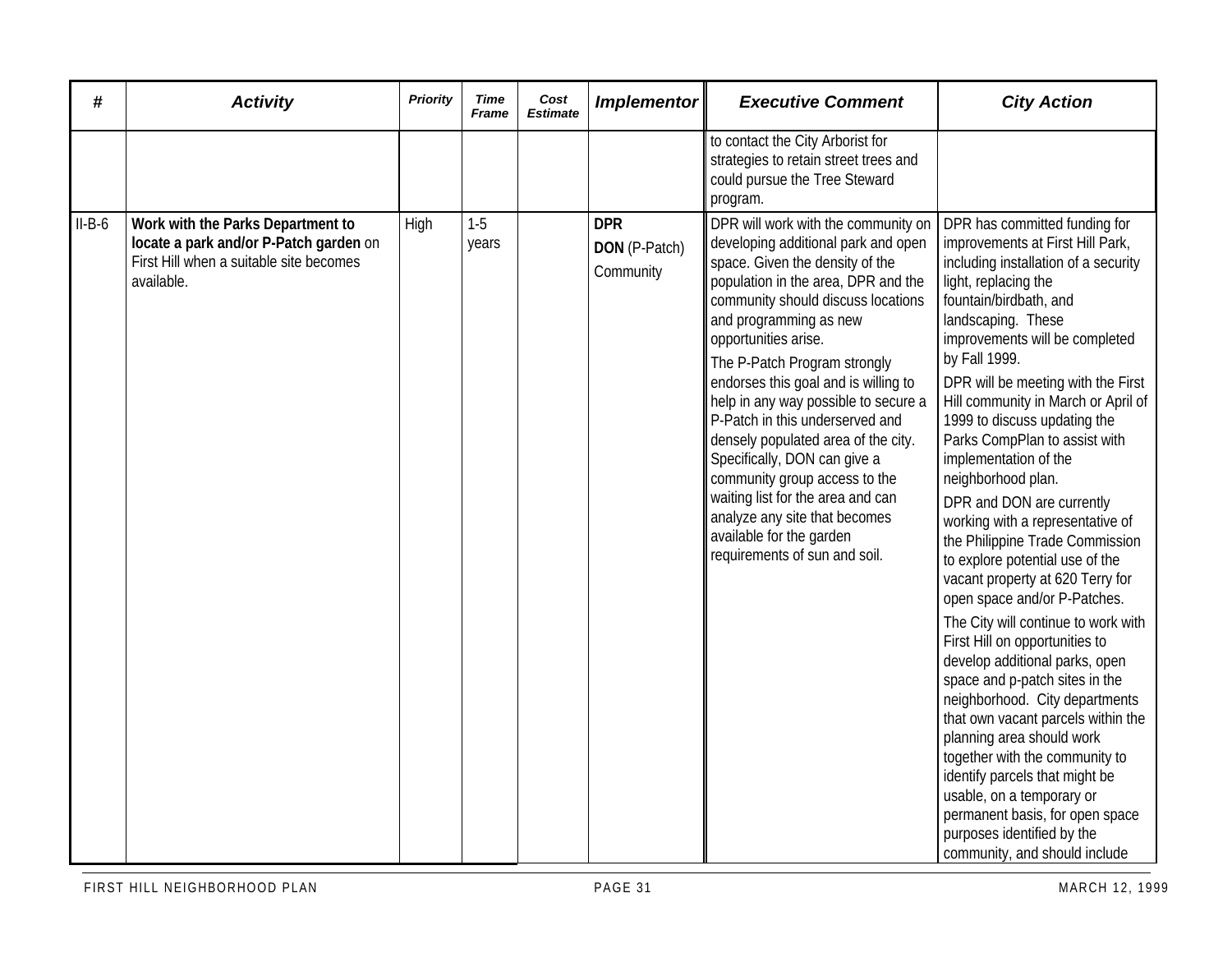| #         | <b>Activity</b>                                                                                                                                                                                                                                                                                                                                                                                                                                                                                                                                                                                                                                                                                                                                                                                                                                                                                                               | Priority | <b>Time</b><br><b>Frame</b> | Cost<br><b>Estimate</b> | <b>Implementor</b>                                                              | <b>Executive Comment</b>                                                                                                                                                                                                                                                                                                                                                                                                                                                                                                                                                                 | <b>City Action</b>                                                                                                                                                                                                                                                                                                                                                                                                                                                                                                    |
|-----------|-------------------------------------------------------------------------------------------------------------------------------------------------------------------------------------------------------------------------------------------------------------------------------------------------------------------------------------------------------------------------------------------------------------------------------------------------------------------------------------------------------------------------------------------------------------------------------------------------------------------------------------------------------------------------------------------------------------------------------------------------------------------------------------------------------------------------------------------------------------------------------------------------------------------------------|----------|-----------------------------|-------------------------|---------------------------------------------------------------------------------|------------------------------------------------------------------------------------------------------------------------------------------------------------------------------------------------------------------------------------------------------------------------------------------------------------------------------------------------------------------------------------------------------------------------------------------------------------------------------------------------------------------------------------------------------------------------------------------|-----------------------------------------------------------------------------------------------------------------------------------------------------------------------------------------------------------------------------------------------------------------------------------------------------------------------------------------------------------------------------------------------------------------------------------------------------------------------------------------------------------------------|
|           |                                                                                                                                                                                                                                                                                                                                                                                                                                                                                                                                                                                                                                                                                                                                                                                                                                                                                                                               |          |                             |                         |                                                                                 |                                                                                                                                                                                                                                                                                                                                                                                                                                                                                                                                                                                          | Parks and DON as implementors.                                                                                                                                                                                                                                                                                                                                                                                                                                                                                        |
| $II-B-7$  | Improve all Key Pedestrian Streets with<br>pedestrian scale lighting, sidewalk<br>improvements, landscaping, crossing<br>improvements (crosswalks, signage and<br>lighting) and curb bulbs where appropriate.<br>Designate the following as Key<br><b>Pedestrian Streets:</b><br>University between Boylston and<br>$\bullet$<br>Freeway Park;<br>Union between Boylston and<br>$\bullet$<br>Broadway;<br>Seneca between Harvard and I-5;<br>٠<br>Madison between Broadway and I-5;<br>٠<br>Cherry between Broadway and I-5;<br>٠<br>Yesler between Boren and I-5:<br>٠<br>Alder between 9th and Terry;<br>٠<br>Minor between University and<br>٠<br>Madison;<br>Terry between Madison and Broadway;<br>٠<br>Broadway between Terry and Yesler;<br>٠<br>9th between Alder and Seneca.<br>$\bullet$<br>Key Pedestrian Streets are indicated on the<br>First Hill Master Plan map located in the<br>Neighborhood Plan document. | High     |                             |                         | <b>SEATRAN</b><br>City Light<br>FH CSO<br>SPD<br><b>DCLU</b><br>SP <sub>O</sub> | Some of the streets listed here have<br>already been designated as Key<br>Pedestrian Streets. SEATRAN will<br>look for funding/construction<br>opportunities to implement specific<br>pedestrian improvements on these<br>streets.<br>Specific improvement<br>recommendations desired by the<br>community can be examined and<br>evaluated through existing<br>SEATRAN programs if a conceptual<br>design is provided. For streets<br>identified as a top priority by the<br>community, limited implementation<br>funds may be available for<br>SEATRAN to do conceptual design<br>work. | Key Pedestrian Streets have<br>raised policy and implementation<br>issues in a number of<br>neighborhood plans and will be<br>included in the Policy Docket for<br>City Council discussion. The City<br>encourages the community to<br>detail the kinds of pedestrian<br>improvements desired for these<br>streets to aid this discussion. The<br>Executive will provide a progress<br>report to the Neighborhoods,<br>Growth Planning & Civic<br>Engagement Committee on this<br>issue in the first quarter of 1999. |
|           | Priority location for improvements to<br>Key Pedestrian Streets include those<br>listed in Activities II-B-7a through II-B-7k<br>below.                                                                                                                                                                                                                                                                                                                                                                                                                                                                                                                                                                                                                                                                                                                                                                                       |          |                             |                         |                                                                                 |                                                                                                                                                                                                                                                                                                                                                                                                                                                                                                                                                                                          |                                                                                                                                                                                                                                                                                                                                                                                                                                                                                                                       |
| $II-B-7a$ | <b>University Street between Boylston and</b><br><b>Freeway Park</b><br>Priority locations for improvements:<br>Hubbell Place/Freeway Park (lighting).                                                                                                                                                                                                                                                                                                                                                                                                                                                                                                                                                                                                                                                                                                                                                                        | High     |                             |                         | See above                                                                       | University Street is currently<br>designated a Key Pedestrian Street<br>from Boylston to 9th Ave. This<br>recommendation would extend the                                                                                                                                                                                                                                                                                                                                                                                                                                                | See II-B-7 above.                                                                                                                                                                                                                                                                                                                                                                                                                                                                                                     |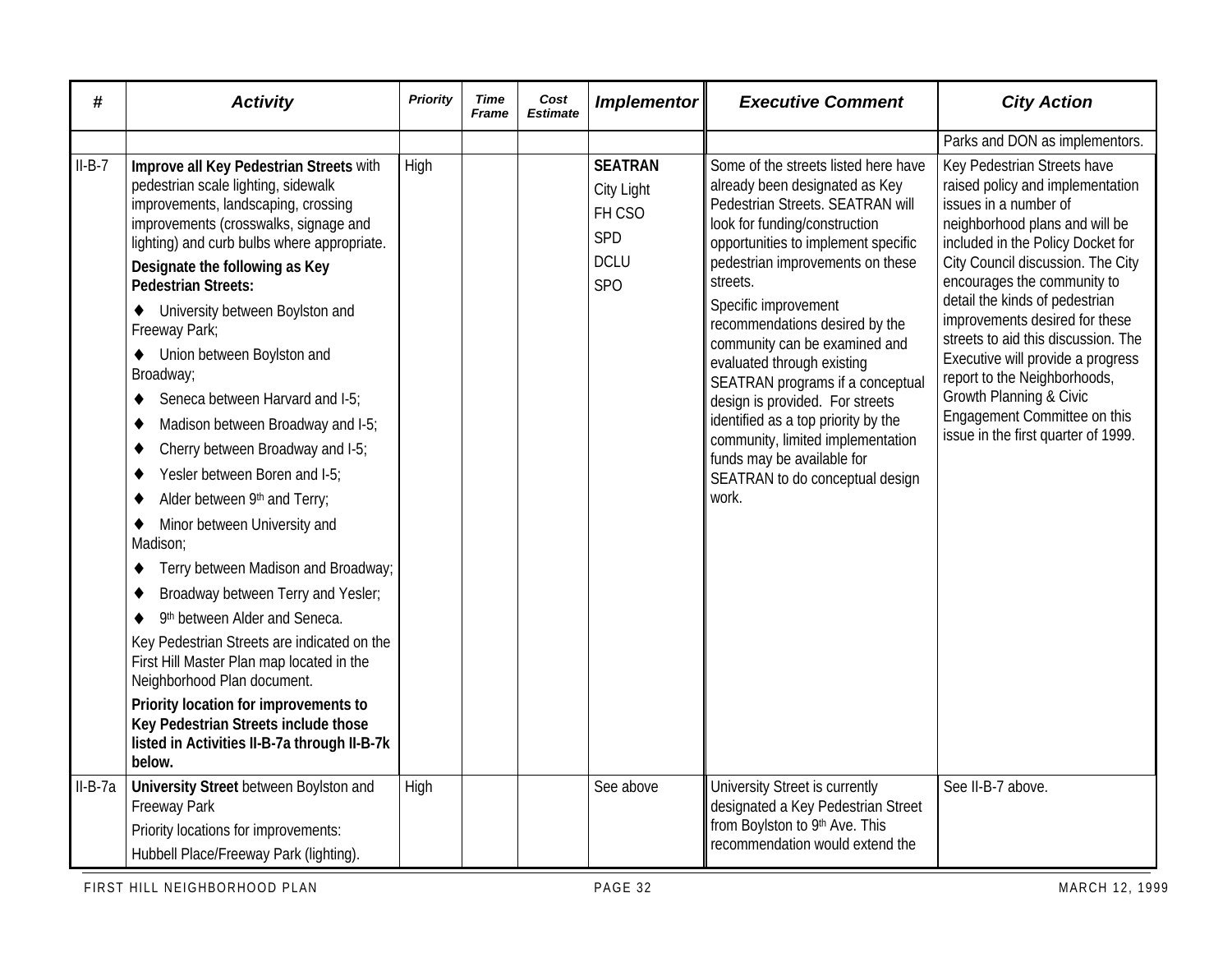| #         | <b>Activity</b>                                                                | Priority | Time<br><b>Frame</b> | Cost<br><b>Estimate</b> | <b>Implementor</b> | <b>Executive Comment</b>                                             | <b>City Action</b> |
|-----------|--------------------------------------------------------------------------------|----------|----------------------|-------------------------|--------------------|----------------------------------------------------------------------|--------------------|
|           |                                                                                |          |                      |                         |                    | designation from 9th to I-5.                                         |                    |
|           |                                                                                |          |                      |                         |                    | See II-B-7 above.                                                    |                    |
| $II-B-7b$ | Union Street between Boylston and<br>Broadway                                  | High     |                      |                         | See above          | See II-B-7 above.                                                    | See II-B-7 above.  |
|           | Priority locations for improvements:                                           |          |                      |                         |                    |                                                                      |                    |
|           | Between Boylston and Broadway (lighting<br>and crossing improvements).         |          |                      |                         |                    |                                                                      |                    |
| $II-B-7c$ | Seneca Street between Harvard and I-5                                          | High     |                      |                         | See above          | Seneca Street is currently                                           | See II-B-7 above.  |
|           | Priority locations for improvements:                                           |          |                      |                         |                    | designated a Key Pedestrian Street<br>from Harvard to 8th Ave. This  |                    |
|           | 8 <sup>th</sup> Avenue intersection (lighting and<br>crossing improvements).   |          |                      |                         |                    | recommendation would extend the<br>designation from 8th to I-5.      |                    |
|           | Summit intersection (crossing                                                  |          |                      |                         |                    | Crosswalk, curb ramp, curb bulb,                                     |                    |
|           | improvements).                                                                 |          |                      |                         |                    | and landscaping improvements have                                    |                    |
|           | Harvard/Union intersection (crossing and<br>lighting improvements).            |          |                      |                         |                    | already been made to the<br>Harvard/Union/Seneca intersection.       |                    |
|           |                                                                                |          |                      |                         |                    | See II-B-7 above.                                                    |                    |
| $II-B-7d$ | Madison Street between Broadway and I-5                                        | High     |                      |                         | See above          | Madison Street is currently                                          | See II-B-7 above.  |
|           | Priority Locations for improvements:                                           |          |                      |                         |                    | designated a Key Pedestrian Street<br>from Broadway to 8th Ave. This |                    |
|           | At all intersections: cars advance through                                     |          |                      |                         |                    | recommendation would extend the                                      |                    |
|           | the light and block crosswalks (enforcement<br>and stop bars are recommended). |          |                      |                         |                    | designation from 8th to I-5.                                         |                    |
|           | 8 <sup>th</sup> Avenue intersection (lighting                                  |          |                      |                         |                    | See II-B-7 above.                                                    |                    |
|           | improvements and sidewalk maintenance).                                        |          |                      |                         |                    |                                                                      |                    |
|           | Vicinity of light rail station (sidewalk                                       |          |                      |                         |                    |                                                                      |                    |
|           | improvements, street trees, and lighting).                                     |          |                      |                         |                    |                                                                      |                    |
| $II-B-7e$ | Cherry Street between Broadway and I-5                                         | High     |                      |                         | See above          | See II-B-7 above.                                                    | See II-B-7 above.  |
|           | Priority locations for improvements:                                           |          |                      |                         |                    |                                                                      |                    |
|           | West of 9th Avenue (crossing and lighting<br>improvements.                     |          |                      |                         |                    |                                                                      |                    |
|           | 7th Avenue and Freeway underpass<br>(crossing and lighting improvements).      |          |                      |                         |                    |                                                                      |                    |
|           | 8 <sup>th</sup> Avenue intersection (crossing, lighting                        |          |                      |                         |                    |                                                                      |                    |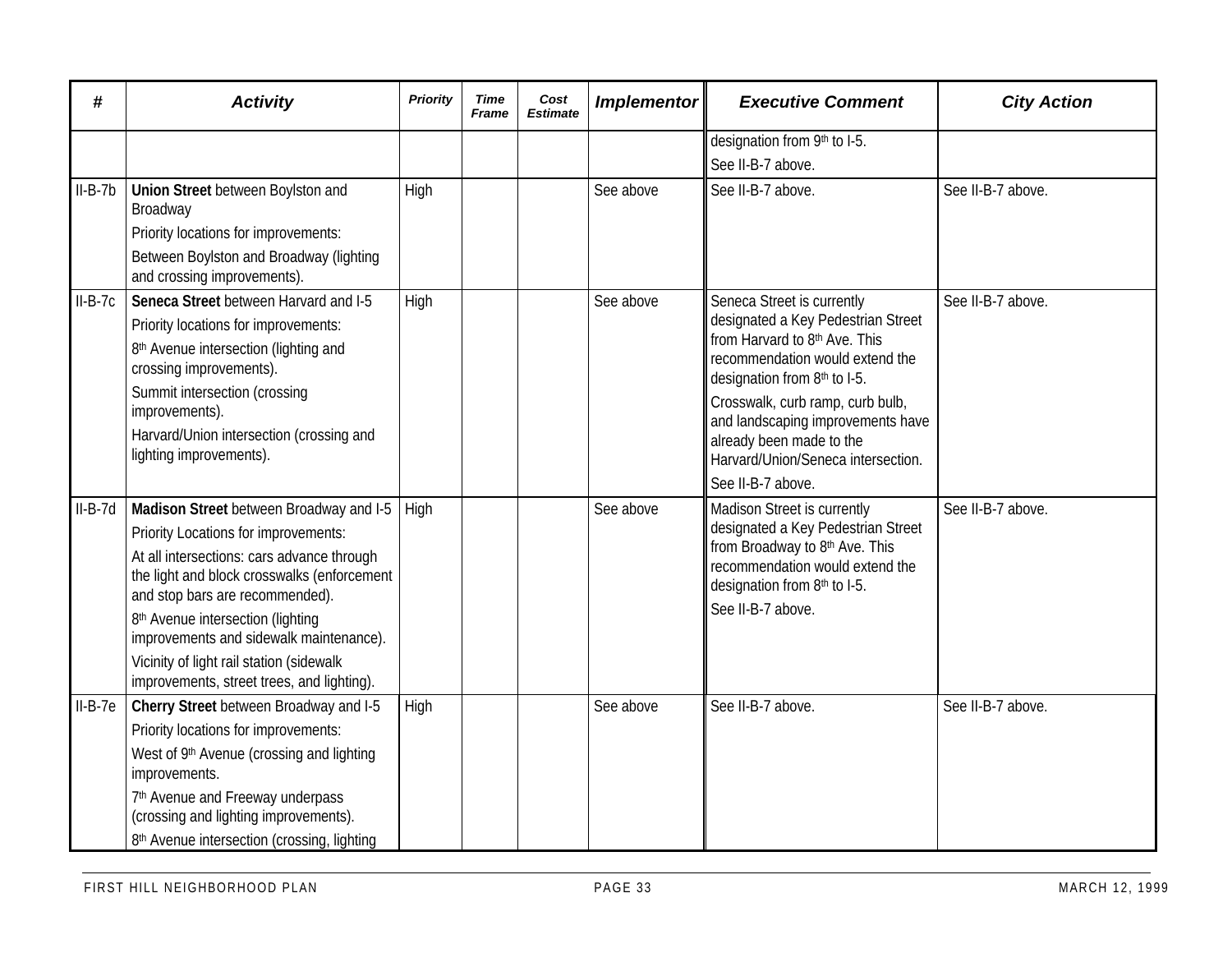| #         | <b>Activity</b>                                                                                                                                                                                    | Priority | <b>Time</b><br><b>Frame</b> | Cost<br><b>Estimate</b> | <b>Implementor</b> | <b>Executive Comment</b>                                                                                                                                                                           | <b>City Action</b> |
|-----------|----------------------------------------------------------------------------------------------------------------------------------------------------------------------------------------------------|----------|-----------------------------|-------------------------|--------------------|----------------------------------------------------------------------------------------------------------------------------------------------------------------------------------------------------|--------------------|
|           | and sidewalk maintenance).                                                                                                                                                                         |          |                             |                         |                    |                                                                                                                                                                                                    |                    |
| $II-B-7f$ | Yesler Way between Boren and I-5<br>Priority locations for improvements:<br>Boren intersection (crossing and lighting<br>improvements).<br>10th Avenue intersection (lighting).<br>Freeway bridge. | High     |                             |                         | See above          | Some of the Boren and Yesler<br>improvements will be looked at with<br>the Central Area Gateway Design<br>Workshop.<br>See II-B-7 above.                                                           | See II-B-7 above.  |
| $II-B-7g$ | Alder Street between 9th and Terry<br>Priority locations for improvements:<br>9th Avenue intersection (crossing and<br>lighting improvements).                                                     | High     |                             |                         | See above          | This segment was added to the<br>matrix by the community and<br>corrects an error in the plan<br>document.<br>See II-B-7 above.                                                                    | See II-B-7 above.  |
| $II-B-7h$ | Minor Avenue between University and<br>Madison (lighting).                                                                                                                                         | High     |                             |                         | See above          | Minor Ave is currently designated a<br>Key Pedestrian Street from<br>University to Columbia.<br>See II-B-7 above.                                                                                  | See II-B-7 above.  |
| $II-B-7i$ | Terry Avenue between Madison and<br>Broadway (lighting).                                                                                                                                           | High     |                             |                         | See above          | Terry Ave is currently designated a<br>Key Pedestrian Street from<br>University to Marion. This<br>recommendation would extend the<br>designation from Marion to<br>Broadway.<br>See II-B-7 above. | See II-B-7 above.  |
| $II-B-7i$ | <b>Broadway</b> between Terry and Yesler<br>(lighting).                                                                                                                                            | High     |                             |                         | See above          | Broadway is currently designated a<br>Key Pedestrian Street from Madison<br>to Jefferson. This recommendation<br>would designate a new section from<br>Terry to Yesler.<br>See II-B-7 above.       | See II-B-7 above.  |
| $II-B-7k$ | 9th Avenue between Seneca and Alder<br>Priority locations for improvements:<br>Marion Street intersection (crossing<br>improvements).                                                              | High     |                             |                         | See above          | 9th Ave is currently designated a Key<br>Pedestrian Street from University to<br>Marion. This recommendation would<br>extend the designation from Marion<br>to Alder. This segment was changed     | See II-B-7 above.  |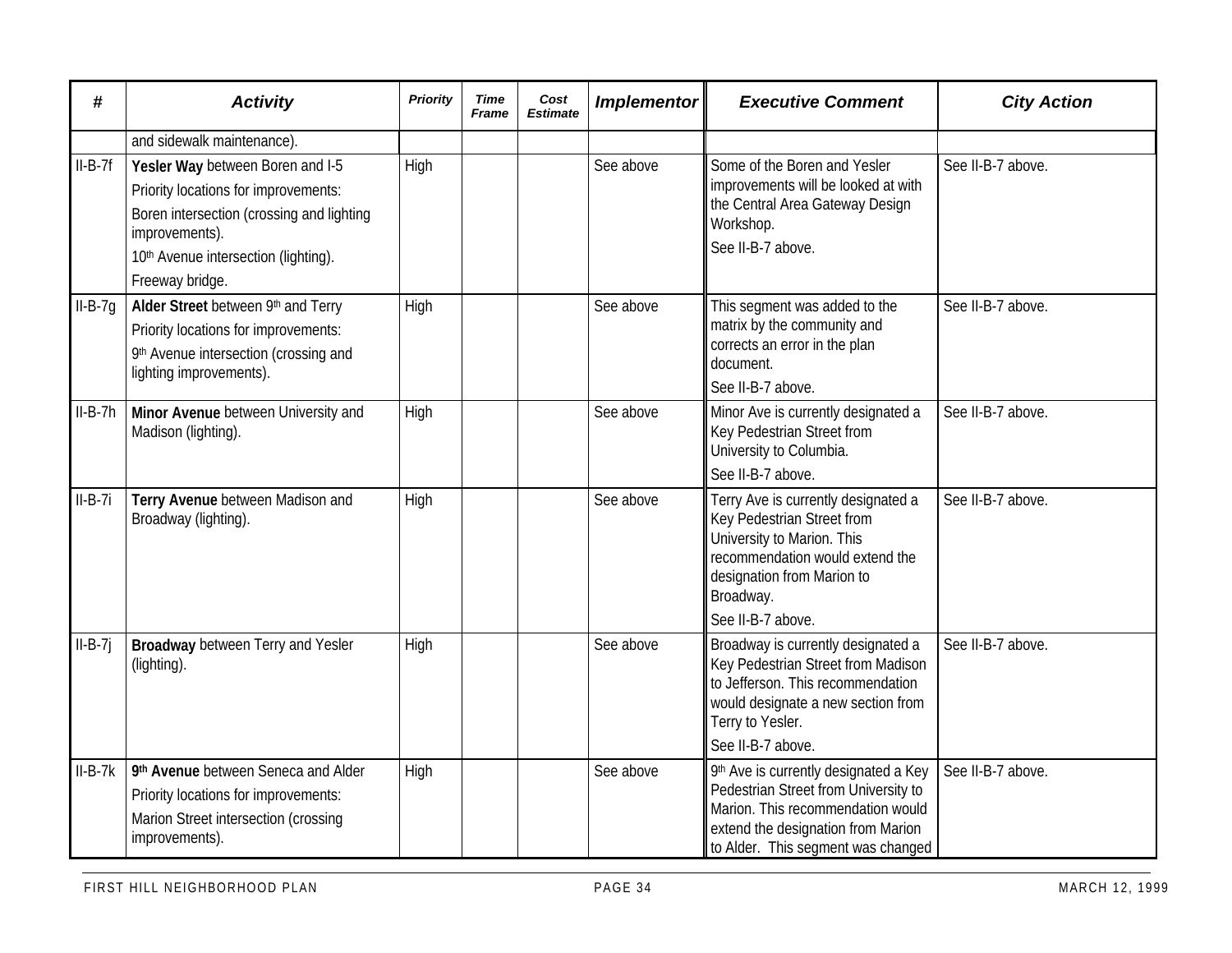| #        | <b>Activity</b>                                                                                                                                                                                                                                                                                                                                                                                                              | <b>Priority</b> | Time<br><b>Frame</b> | Cost<br><b>Estimate</b> | <b>Implementor</b>                                                                                                                                                         | <b>Executive Comment</b>                                                                                                                                                                                                                                                                                                                                                                                                                                                                                                                                                                                                                                                                                                                                                                                                                                                                                                                                                          | <b>City Action</b>                                                                                                                                                                                                                                                                                                                                                                                                                                                                                                                                                                                                                                                                                                                                                                                                                             |
|----------|------------------------------------------------------------------------------------------------------------------------------------------------------------------------------------------------------------------------------------------------------------------------------------------------------------------------------------------------------------------------------------------------------------------------------|-----------------|----------------------|-------------------------|----------------------------------------------------------------------------------------------------------------------------------------------------------------------------|-----------------------------------------------------------------------------------------------------------------------------------------------------------------------------------------------------------------------------------------------------------------------------------------------------------------------------------------------------------------------------------------------------------------------------------------------------------------------------------------------------------------------------------------------------------------------------------------------------------------------------------------------------------------------------------------------------------------------------------------------------------------------------------------------------------------------------------------------------------------------------------------------------------------------------------------------------------------------------------|------------------------------------------------------------------------------------------------------------------------------------------------------------------------------------------------------------------------------------------------------------------------------------------------------------------------------------------------------------------------------------------------------------------------------------------------------------------------------------------------------------------------------------------------------------------------------------------------------------------------------------------------------------------------------------------------------------------------------------------------------------------------------------------------------------------------------------------------|
|          | James Street intersection (crossing<br>improvements).<br>Between Madison and James (lighting<br>improvements).<br><b>B. Neighborhood Wide Recommendations: TRANSPORTATION</b>                                                                                                                                                                                                                                                |                 |                      |                         |                                                                                                                                                                            | in the matrix by the community and<br>corrects an error in the plan<br>document.<br>Tree pits were expanded to retain<br>mature street trees on 9th and<br>Columbia.<br>See II-B-7 above.                                                                                                                                                                                                                                                                                                                                                                                                                                                                                                                                                                                                                                                                                                                                                                                         |                                                                                                                                                                                                                                                                                                                                                                                                                                                                                                                                                                                                                                                                                                                                                                                                                                                |
| $II-B-8$ | Implement the SEATRAN First Hill<br>parking study recommendations.<br>Recommendations include:<br>Improving parking enforcement.<br>Regulating on-street parking.<br>$\mathbf{2}$<br>3.<br>Improving the restricted parking zone<br>(RPZ 7).<br>Pursuing transportation demand<br>4.<br>management strategies.<br>Pursuing shared parking opportunities.<br>5.<br>Pursuing car sharing.<br>6.<br>Implementing a parking tax. | High            |                      |                         | <b>FHIA</b><br>FH CSO<br><b>SEATRAN</b><br><b>SPO</b><br>Metro<br>FH Businesses,<br>churches and<br>other cultural<br>organizations<br>Major Employers<br><b>Residents</b> | The community requested a parking<br>study for First Hill which SEATRAN<br>recently completed. Executive<br>comments to the specific<br>recommendations are listed below.<br>1. Staffing levels remain a barrier to<br>increased parking enforcement.<br>2. Abutting property owners may<br>pursue specific on-street parking<br>regulation changes with SEATRAN.<br>3. Improving the RPZ to better<br>serve the dense residential and<br>employment populations of First Hill<br>would require further analysis.<br>SEATRAN currently lacks the staff<br>and resources to pursue this work.<br>4. The major institutions on First Hill<br>have Citizen Advisory Committees<br>that review and comment on the<br>institutions' Transportation<br>Management Programs. Involvement<br>in these committees provides an<br>opportunity for the community to<br>pursue transportation demand<br>management strategies with major<br>area employers.<br>5. Developing a shared parking | City action on the specific<br>recommendations are listed<br>below.<br>1. Parking enforcement<br>recommendations have raised<br>policy and implementation issues<br>in a number of neighborhood<br>plans and will be included in the<br>Policy Docket for City Council<br>discussion. This recommendation<br>will be considered in the long-term<br>as staffing availability and<br>opportunities arise.<br>2. The community will need to<br>take the lead on this<br>recommendation. SEATRAN can<br>provide technical assistance.<br>3. This recommendation will<br>need to be prioritized through the<br>East Sector Work Program.<br>4. The community will need to<br>take the lead on this<br>recommendation.<br>5. This recommendation will be<br>reviewed and may be<br>implemented as the City works on<br>parking issues in 1999-2000. |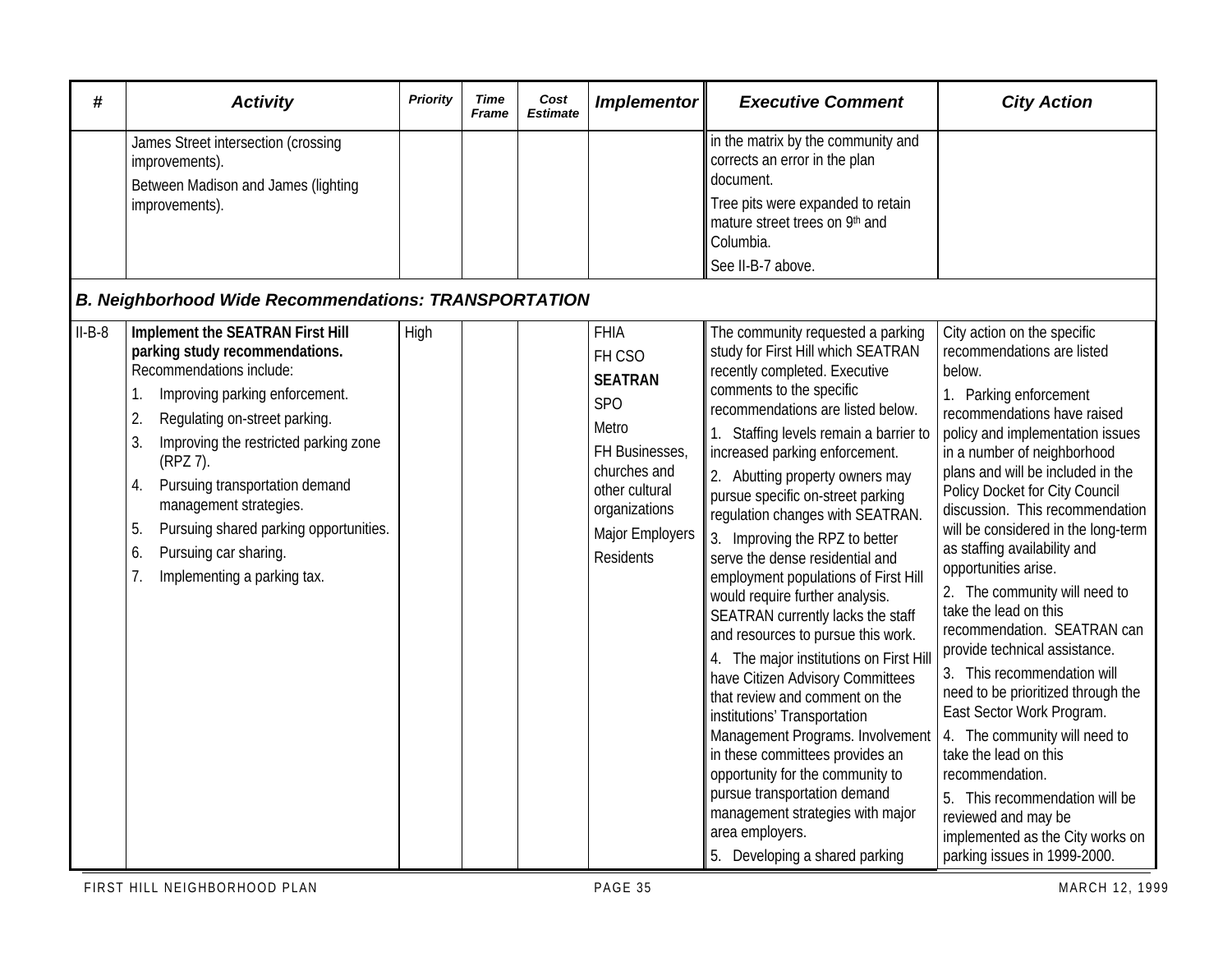| #        | <b>Activity</b>                                                                                              | <b>Priority</b> | Time<br>Frame | Cost<br><b>Estimate</b> | <b>Implementor</b>        | <b>Executive Comment</b>                                                                                                                                                                                                                                                                                                                                                                                                                                                                                                                                                                                                                                                                           | <b>City Action</b>                                                                                                                                                                                                                                                                                                                                                                                                                                                                                     |
|----------|--------------------------------------------------------------------------------------------------------------|-----------------|---------------|-------------------------|---------------------------|----------------------------------------------------------------------------------------------------------------------------------------------------------------------------------------------------------------------------------------------------------------------------------------------------------------------------------------------------------------------------------------------------------------------------------------------------------------------------------------------------------------------------------------------------------------------------------------------------------------------------------------------------------------------------------------------------|--------------------------------------------------------------------------------------------------------------------------------------------------------------------------------------------------------------------------------------------------------------------------------------------------------------------------------------------------------------------------------------------------------------------------------------------------------------------------------------------------------|
|          |                                                                                                              |                 |               |                         |                           | program would represent a large<br>work item or task for the City, which<br>the City will be undertaking in 1999-<br>2000 through SPO's work on parking<br>issues.<br>6. The City and Metro are<br>implementing a car sharing program<br>in early 1999 which will include First<br>Hill. Two priorities for this program<br>are developing a membership base<br>and identifying parking locations for<br>car sharing vehicles.<br>7. The City's Transportation<br>Strategic Plan recommends<br>developing and analyzing a<br>commuter parking tax. If a commuter<br>tax proves feasible, the City will<br>pursue this strategy to help fund its<br>transportation maintenance and<br>improvements. | 6. This recommendation is<br>already being implemented<br>through City initiative. SEATRAN<br>and SPO are active participants in<br>the car sharing project team. The<br>City is responsible for providing<br>car share vehicles, promoting car<br>sharing as part of the<br>neighborhood outreach efforts and<br>integrating car sharing into the<br>City's development process.<br>7. This recommendation will be<br>reviewed through the<br>implementation of the<br>Transportation Strategic Plan. |
|          | <b>B. Neighborhood Wide Recommendations: PUBLIC SAFETY</b>                                                   |                 |               |                         |                           |                                                                                                                                                                                                                                                                                                                                                                                                                                                                                                                                                                                                                                                                                                    |                                                                                                                                                                                                                                                                                                                                                                                                                                                                                                        |
| $II-B-9$ | Enforce the City noise ordinance to<br>prevent unnecessary occurrences of noise<br>between 7 p.m. and 8 a.m. | Medium          |               |                         | <b>DCLU</b><br><b>SPD</b> | Noise issues are investigated on a<br>complaint-basis. DCLU handles the<br>investigation and enforcement of<br>environmental noise which, typically,<br>are stationary sources. Section 25.08<br>SMC specifies the number of<br>decibels allowed and where noise<br>measurements are to be taken. If a<br>site is determined to be in violation,<br>DCLU would generally require<br>screening and buffering, and in some<br>cases, moving equipment back or<br>away from neighboring property. In<br>addition, there is a "use type" in the<br>Land Use Code, called major noise                                                                                                                   | The City will continue to enforce<br>the noise ordinance, and has<br>increased funding through 1999-<br>2000.                                                                                                                                                                                                                                                                                                                                                                                          |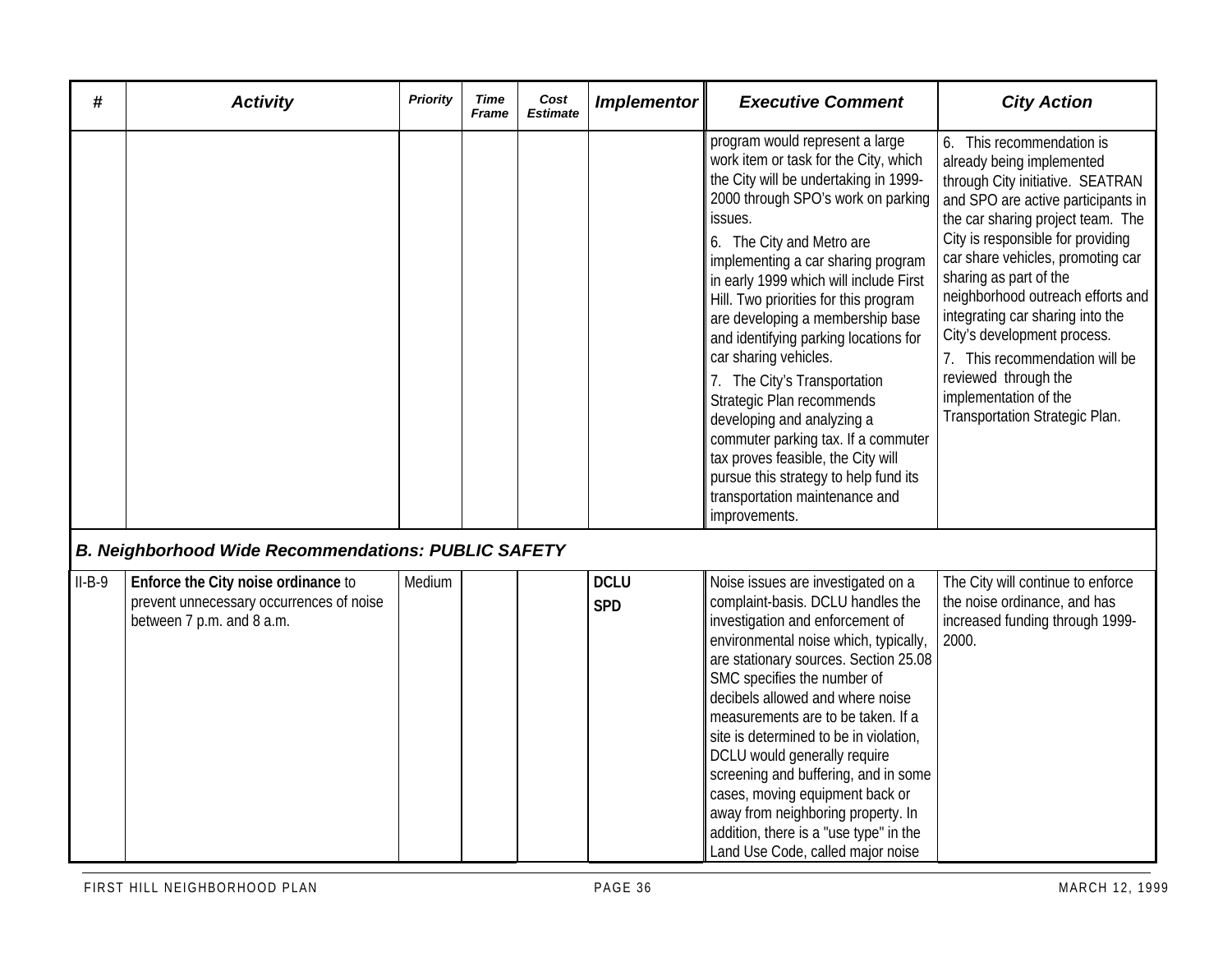| #         | <b>Activity</b>                                                                                                                                                                              | <b>Priority</b> | Time<br>Frame | Cost<br><b>Estimate</b> | <b>Implementor</b> | <b>Executive Comment</b>                                                                                                                                                                                                                                                                                                                                                                                                                                                                                                                                                  | <b>City Action</b>                                                                                                                                                                 |
|-----------|----------------------------------------------------------------------------------------------------------------------------------------------------------------------------------------------|-----------------|---------------|-------------------------|--------------------|---------------------------------------------------------------------------------------------------------------------------------------------------------------------------------------------------------------------------------------------------------------------------------------------------------------------------------------------------------------------------------------------------------------------------------------------------------------------------------------------------------------------------------------------------------------------------|------------------------------------------------------------------------------------------------------------------------------------------------------------------------------------|
|           |                                                                                                                                                                                              |                 |               |                         |                    | generators, for which DCLU can<br>require mitigation in issuing a Master<br>Use Permit to plan in advance for the<br>noise impacts. DCLU received<br>funding for a second noise inspector<br>to increase enforcement of the noise<br>ordinance through the 1999-2000<br>budget.<br>SPD responds to public nuisance<br>noise disturbances. Sounds created<br>by emergency equipment and<br>emergency work necessary in<br>the interests of law enforcement or of<br>the health, safety or welfare of the<br>community are exempt from the<br>noise ordinance at all times. |                                                                                                                                                                                    |
| $II-B-10$ | Enforce the City litter and graffiti<br>ordinance or implement an anti-graffiti<br>program.                                                                                                  | Medium          |               |                         | <b>SPU</b>         | The community should report<br>problem locations on the Litter,<br>Illegal Dumping & Graffiti Hotline<br>(684-7587) to alert inspectors.<br>SPU currently coordinates a number<br>of anti-graffiti and litter-removal<br>programs including coordinating<br>volunteers to conduct regular "paint-<br>outs" when private property owners<br>fail to remove graffiti, the Graffiti<br>Rangers who respond to graffiti on<br>public property, the Litter & Graffiti<br>Matching Fund, and the Business<br><b>Improvement Association</b><br>Supplemental Cleaning Fund.      | The City will continue to enforce<br>the litter and graffiti ordinance.<br>Additional resources to pursue this<br>recommendation are available<br>through existing City programs.  |
| $II-B-11$ | Work with the Seattle Police Department<br>and residents to increase on street<br>patrols in problem locations. See Public<br>Safety Hot Spots map in the plan for<br>preliminary locations. | Medium          |               |                         | <b>SPD</b>         | The East Precinct will continue to<br>work with community members to<br>identify problem locations. One<br>avenue that the community can use<br>to bring areas of concern to the<br>Precinct would by becoming active                                                                                                                                                                                                                                                                                                                                                     | This activity will be considered in<br>the long-term as staffing and<br>availability opportunities arise.<br>The community should continue to<br>partner with the East Precinct to |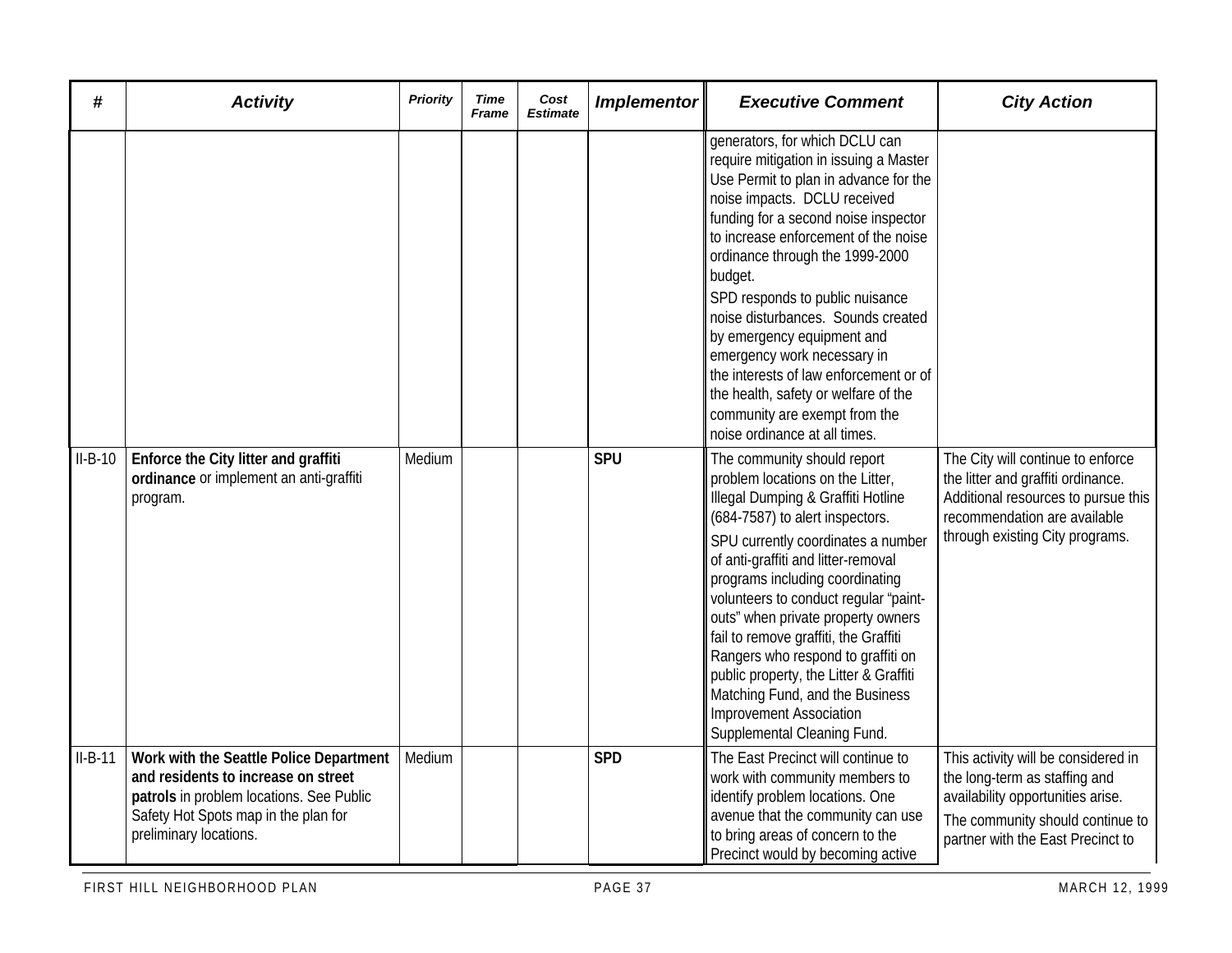| #         | <b>Activity</b>                                                                                                                                                                                                                                                                                                                                                                                                     | Priority | <b>Time</b><br><b>Frame</b> | Cost<br><b>Estimate</b> | <b>Implementor</b>                 | <b>Executive Comment</b>                                                                                                                                                                                                                                                                                                                              | <b>City Action</b>                                                                                                                                                                                                                                                                                         |  |  |  |  |
|-----------|---------------------------------------------------------------------------------------------------------------------------------------------------------------------------------------------------------------------------------------------------------------------------------------------------------------------------------------------------------------------------------------------------------------------|----------|-----------------------------|-------------------------|------------------------------------|-------------------------------------------------------------------------------------------------------------------------------------------------------------------------------------------------------------------------------------------------------------------------------------------------------------------------------------------------------|------------------------------------------------------------------------------------------------------------------------------------------------------------------------------------------------------------------------------------------------------------------------------------------------------------|--|--|--|--|
|           |                                                                                                                                                                                                                                                                                                                                                                                                                     |          |                             |                         |                                    | on the East Precinct Crime<br><b>Prevention Coalition which meets</b><br>with the commanders of the Precinct<br>on a monthly basis.                                                                                                                                                                                                                   | address public safety issues.<br>The City's Neighborhood Action<br>Team Seattle (NATS) may also be<br>available to assist with specific<br>problem buildings.                                                                                                                                              |  |  |  |  |
| $II-B-12$ | Improve surveillance of the bus stops in<br>First Hill. Work with the Police Department<br>and adjacent business owners or major<br>employers.                                                                                                                                                                                                                                                                      | Medium   |                             |                         | <b>SPD</b><br><b>METRO</b>         | The East Precinct will continue to<br>work with community members to<br>identify problem locations. One<br>avenue that the community can use<br>to bring areas of concern to the<br>Precinct would by becoming active<br>on the East Precinct Crime<br>Prevention Coalition which meets<br>with the commanders of the Precinct<br>on a monthly basis. | This activity will be considered in<br>the long-term as staffing and<br>availability opportunities arise.<br>The community should continue to<br>partner with the East Precinct to<br>address public safety issues.<br>The City will forward this<br>recommendation to Metro on the<br>community's behalf. |  |  |  |  |
|           | C. Terry & James Center: ECONOMIC DEVELOPMENT                                                                                                                                                                                                                                                                                                                                                                       |          |                             |                         |                                    |                                                                                                                                                                                                                                                                                                                                                       |                                                                                                                                                                                                                                                                                                            |  |  |  |  |
| $II-C-1$  | Participate in the Citizen Advisory<br>Committee for the development of the<br>Harborview Medical Center Master Plan.<br>Work with Harborview as they develop their<br>master plan and consider revitalizing the<br>properties at Terry and James.<br>Neighborhood goals include adding ground<br>floor retail and urban design elements that<br>promote pedestrian activity in the vicinity of<br>James and Terry. | Medium   | On-<br>going                |                         | FH CSO<br><b>OED</b><br><b>DON</b> | This is a community-based activity.<br>OED and DON can provide major<br>institution CAC contacts to the<br>community.                                                                                                                                                                                                                                 | The community will need to take<br>the lead on this recommendation<br>with support from OED and DON<br>as necessary.                                                                                                                                                                                       |  |  |  |  |
|           | C. Terry & James Center: TRANSPORTATION                                                                                                                                                                                                                                                                                                                                                                             |          |                             |                         |                                    |                                                                                                                                                                                                                                                                                                                                                       |                                                                                                                                                                                                                                                                                                            |  |  |  |  |
| $II-C-2$  | <b>Arterial Corridor Pedestrian</b><br><b>Improvements</b> at Terry Ave. intersections<br>with James and Madison as described in<br>the Yesler Community Center Key Activity.                                                                                                                                                                                                                                       |          | $1-2$<br>years              |                         | <b>SEATRAN</b>                     | This recommendation is not fully<br>described in the Yesler Community<br>Center Key Activity. The community<br>has nominated Terry from Madison<br>to Broadway as a Key Pedestrian<br>Street in II-B-7d on page 28.                                                                                                                                   | This recommendation will be<br>addressed as part of the<br>recommendations for Key<br>Pedestrian Street, see II-B-7.                                                                                                                                                                                       |  |  |  |  |
| $ILC-3$   | Improved paratransit service between the                                                                                                                                                                                                                                                                                                                                                                            |          |                             |                         | <b>Metro</b>                       | This recommendation will need to be                                                                                                                                                                                                                                                                                                                   | The City will refer this                                                                                                                                                                                                                                                                                   |  |  |  |  |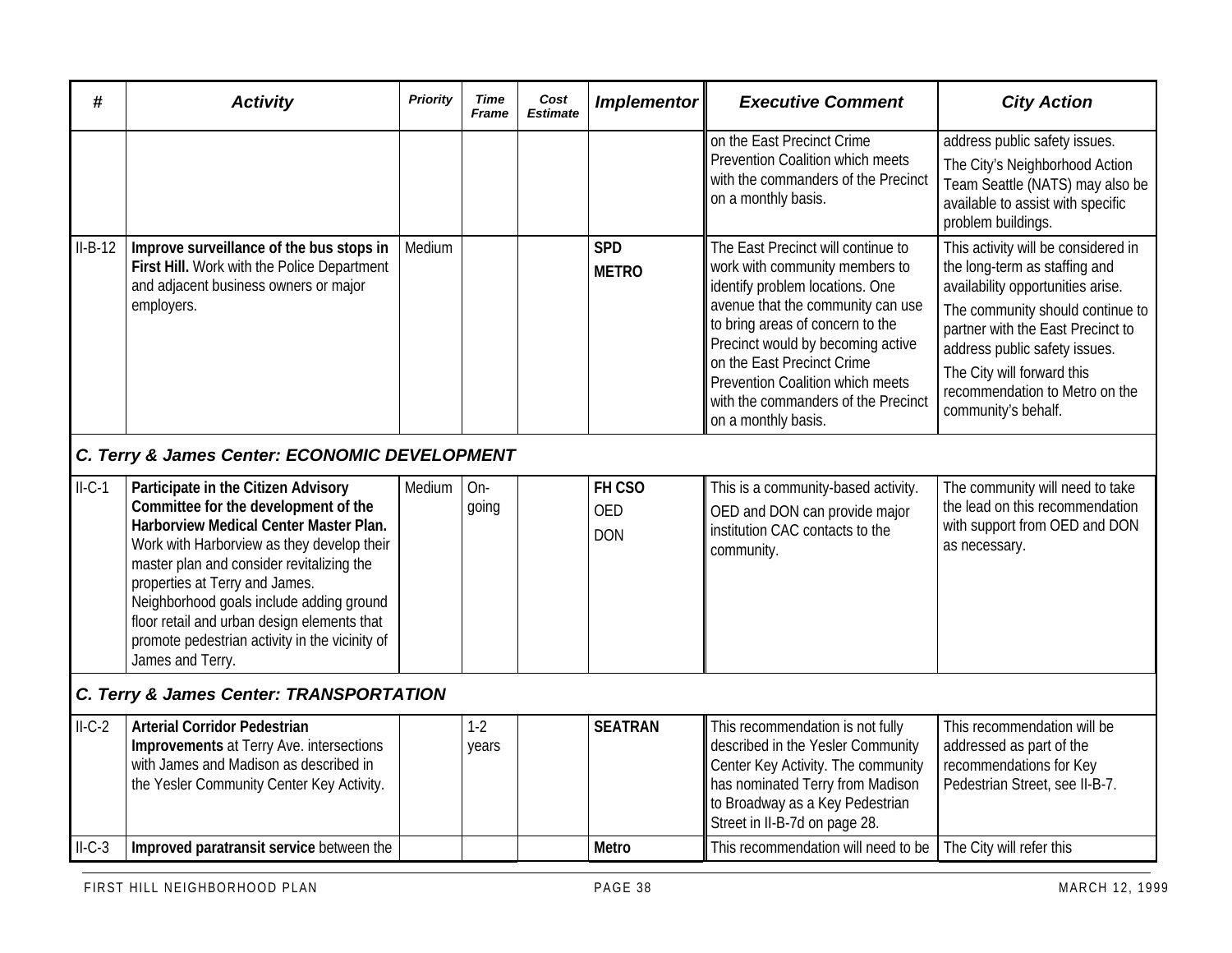| #                                     | <b>Activity</b>                                                                                                                                                        | Priority | Time<br>Frame  | Cost<br><b>Estimate</b> | <b>Implementor</b>                                                   | <b>Executive Comment</b>                                                                                                                                                                                                                                                                                                                                                                                                                                                                                                                                                                                                                                                     | <b>City Action</b>                                                                                                                                                                                                                                                                                                                                                                                                                                                                                                                                                                                                                  |  |  |  |
|---------------------------------------|------------------------------------------------------------------------------------------------------------------------------------------------------------------------|----------|----------------|-------------------------|----------------------------------------------------------------------|------------------------------------------------------------------------------------------------------------------------------------------------------------------------------------------------------------------------------------------------------------------------------------------------------------------------------------------------------------------------------------------------------------------------------------------------------------------------------------------------------------------------------------------------------------------------------------------------------------------------------------------------------------------------------|-------------------------------------------------------------------------------------------------------------------------------------------------------------------------------------------------------------------------------------------------------------------------------------------------------------------------------------------------------------------------------------------------------------------------------------------------------------------------------------------------------------------------------------------------------------------------------------------------------------------------------------|--|--|--|
|                                       | south end of First Hill and major<br>destinations on the north side of First Hill<br>(Harvard Market, Shoprite, Town Hall, Light<br>Rail Station, Seattle University). |          |                |                         |                                                                      | discussed with Metro.                                                                                                                                                                                                                                                                                                                                                                                                                                                                                                                                                                                                                                                        | recommendation to Metro for<br>consideration in their six year<br>planning process.                                                                                                                                                                                                                                                                                                                                                                                                                                                                                                                                                 |  |  |  |
| C. Terry & James Center: URBAN DESIGN |                                                                                                                                                                        |          |                |                         |                                                                      |                                                                                                                                                                                                                                                                                                                                                                                                                                                                                                                                                                                                                                                                              |                                                                                                                                                                                                                                                                                                                                                                                                                                                                                                                                                                                                                                     |  |  |  |
| $II-C-4$                              | Participate in the design review process<br>for all new development projects, as<br>appropriate.<br>See II-B-3 for more information.                                   |          | $On-$<br>going |                         | <b>DCLU</b><br>Private<br><b>Developers</b><br>FH CSO                | See II-B-3.                                                                                                                                                                                                                                                                                                                                                                                                                                                                                                                                                                                                                                                                  | See II-B-3.                                                                                                                                                                                                                                                                                                                                                                                                                                                                                                                                                                                                                         |  |  |  |
| $II-C-5$                              | Locate a "What's Happening in First Hill"<br>informational kiosk at the Frye Art<br>Museum and at St. James Cathedral.<br>See I-A-3a for more information.             |          | $1-5$<br>years |                         | Frye Art Museum<br><b>DON</b><br>St. James<br>Cathedral<br>Community | This is a community-based activity.<br>The Neighborhood Matching Fund<br>may be an appropriate funding<br>source for this activity.<br>See I-A-3a.                                                                                                                                                                                                                                                                                                                                                                                                                                                                                                                           | The community must take the lead<br>on this recommendation.                                                                                                                                                                                                                                                                                                                                                                                                                                                                                                                                                                         |  |  |  |
|                                       | C. Terry & James Center: OPEN SPACE                                                                                                                                    |          |                |                         |                                                                      |                                                                                                                                                                                                                                                                                                                                                                                                                                                                                                                                                                                                                                                                              |                                                                                                                                                                                                                                                                                                                                                                                                                                                                                                                                                                                                                                     |  |  |  |
| $ILC-6$                               | Designate Harborview Park Parking<br>Garage open space as passive open space<br>in the Comprehensive Plan Amendment<br>package.                                        | Medium   | $1-2$<br>years |                         | SP <sub>O</sub><br><b>DPR</b>                                        | The Executive understands the<br>community's concern that this listing<br>will lessen the City's efforts to meet<br>open space goals for the Urban<br>Village; however, the City's intent is<br>to have an accurate inventory. The<br>Executive acknowledges that First<br>Hill is currently lacking in parks and<br>open space, and that meeting the<br>Comp Plan goals is difficult because<br>existing open space and parks also<br>serve surrounding neighborhoods<br>and potential new sites are<br>extremely limited. DPR will work<br>with the community to secure<br>opportunities in the future as<br>resources and sites are available.<br>The open space known as | The Capital Facilities Inventory<br>(Attachment 4 of the<br>Comprehensive Plan Amendment<br>ordinance) does not distinguish<br>between active and passive open<br>space, but lists the capacity of<br>Haborview Park as "3.6 ac: lawns,<br>walks, viewpoint (Harborview<br>Property)" to reflect the character<br>and ownership of the site.<br>DPR will continue to work with the<br>community to secure opportunities<br>for parks and open space in the<br>future as resources and sites are<br>available. City departments that<br>own vacant parcels within the<br>planning area should work<br>together with the community to |  |  |  |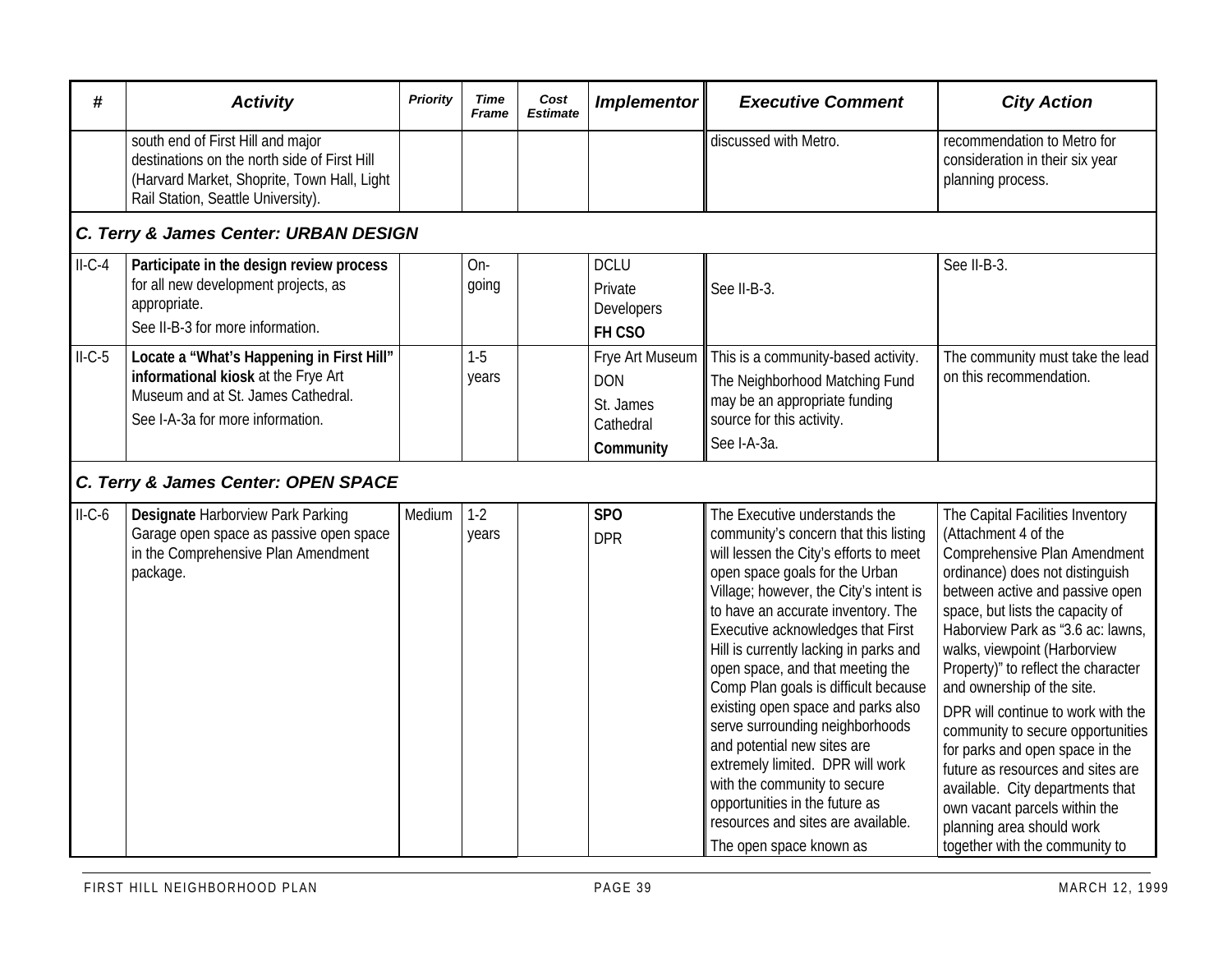| #        | <b>Activity</b>                                                                                                                                                              | Priority | Time<br>Frame     | Cost<br><b>Estimate</b> | <b>Implementor</b>                          | <b>Executive Comment</b>                                                                                                                                                                                                                                                                                                                                                                                                                                                                                                                                                                                                | <b>City Action</b>                                                                                                                                                                                                                                                                                                         |  |  |  |  |
|----------|------------------------------------------------------------------------------------------------------------------------------------------------------------------------------|----------|-------------------|-------------------------|---------------------------------------------|-------------------------------------------------------------------------------------------------------------------------------------------------------------------------------------------------------------------------------------------------------------------------------------------------------------------------------------------------------------------------------------------------------------------------------------------------------------------------------------------------------------------------------------------------------------------------------------------------------------------------|----------------------------------------------------------------------------------------------------------------------------------------------------------------------------------------------------------------------------------------------------------------------------------------------------------------------------|--|--|--|--|
|          | D. 8 <sup>th</sup> Avenue Residential District: HOUSING                                                                                                                      |          |                   |                         |                                             | Harborview Park is the roof of a<br>parking garage and allows passive<br>recreational uses on private<br>property. Harborview's Major<br>Institution Master Plan approved the<br>temporary relocation of the existing<br>helipad to this site during the<br>construction of a new helipad.<br>Access to the site will be restricted<br>during the operation of the temporary<br>helipad, but the site will be restored<br>to allow passive recreational uses<br>once the new helipad is operational.<br>Harborview is now in the process of<br>renaming the park to clarify the<br>ownership and character of the site. | identify parcels that might be<br>usable, on a temporary or<br>permanent basis, for open space<br>purposes identified by the<br>community, and should include<br>Parks and DON as implementors.                                                                                                                            |  |  |  |  |
| $II-D-1$ | Promote new housing development on<br>sites adjacent to 8th. Continue to identify,<br>evaluate, and promote potential<br>redevelopment sites south of Madison<br>Street.     | High     | $1 - 20$<br>years |                         | FH CSO<br>Developers                        | This is a community-based activity.<br>The recommendation designates a<br>residential development emphasis<br>area within the Urban Village that is<br>consistent with policy L23 of the<br>Comprehensive Plan.                                                                                                                                                                                                                                                                                                                                                                                                         | The community will need to take<br>the lead on this recommendation.<br>This recommendation has been<br>noted in the Comprehensive Plan<br>Consistency Checklist,<br>Attachment 3 of the Executive<br>Report on the First Hill Plan, as<br>follows: "Plan targets 8th Avenue<br>for additional residential<br>development." |  |  |  |  |
|          | D. 8 <sup>th</sup> Avenue Residential District: URBAN DESIGN                                                                                                                 |          |                   |                         |                                             |                                                                                                                                                                                                                                                                                                                                                                                                                                                                                                                                                                                                                         |                                                                                                                                                                                                                                                                                                                            |  |  |  |  |
| $II-D-2$ | Improve 8th Avenue streetscape<br>conditions. Work with SEATRAN and<br>developers to improve 8th Avenue south of<br>Madison:<br>Repair heaved sidewalks and broken<br>curbs. |          | $1 - 20$<br>years |                         | <b>SEATRAN</b><br>Developers<br><b>DCLU</b> | The sidewalk on 8 <sup>th</sup> Ave from James<br>to Cherry will be reconstructed this<br>year.<br>City funding for sidewalk<br>improvement is very limited. While<br>SEATRAN does have some funding                                                                                                                                                                                                                                                                                                                                                                                                                    | Part of this recommendation, the<br>sidewalk repairs to 8th Ave<br>between James and Cherry, is<br>already being implemented.<br>The remainder of the sidewalk<br>improvements will be considered                                                                                                                          |  |  |  |  |